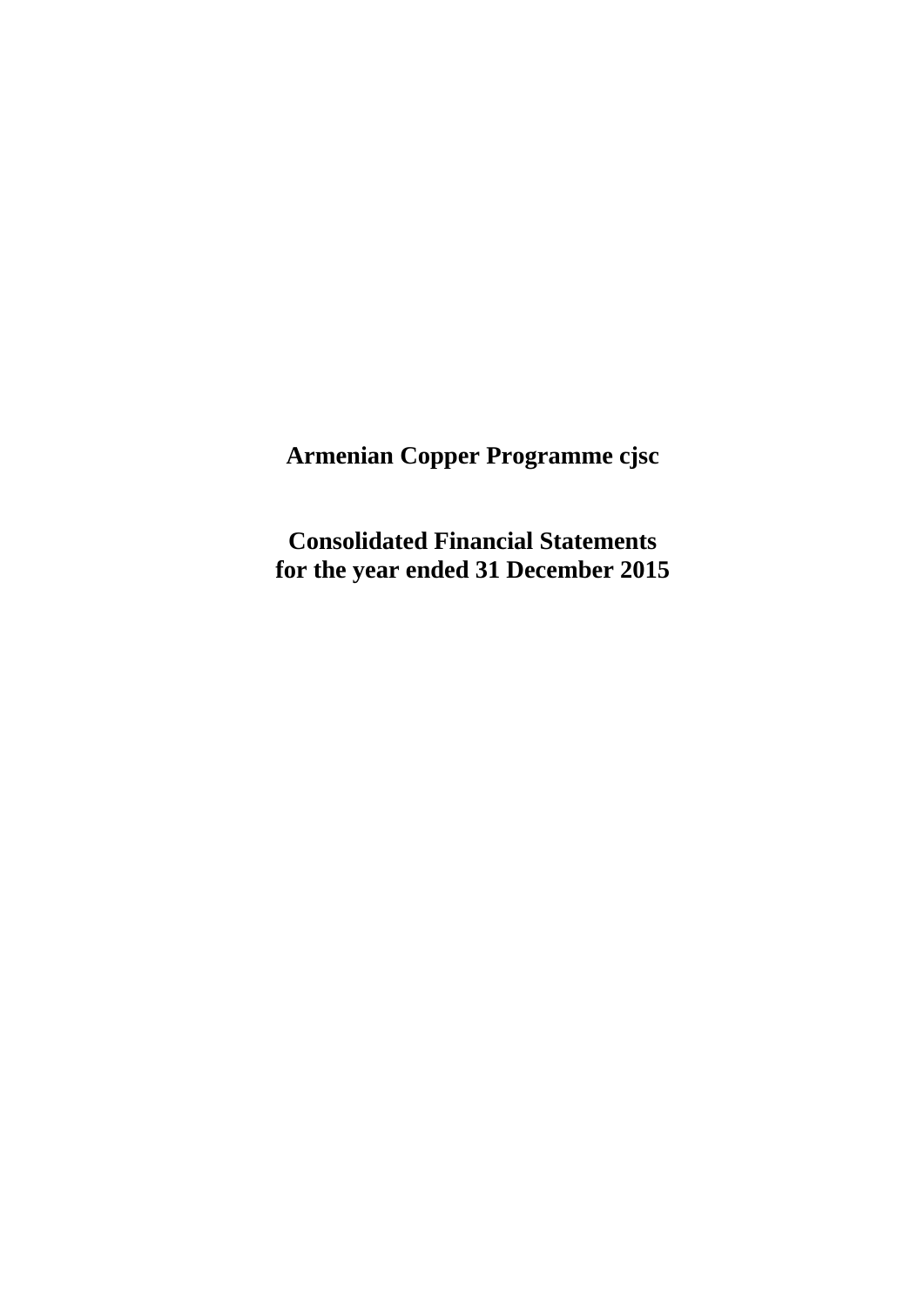# **Contents**

| Independent Auditors' Report                                              |   |
|---------------------------------------------------------------------------|---|
| <b>Consolidated Statement of Financial Position</b>                       | 5 |
| Consolidated Statement of Profit or Loss and Other Comprehensive Income 6 |   |
| Consolidated Statement of Changes in Equity                               | 7 |
| <b>Consolidated Statement of Cash Flows</b>                               | 8 |
| Notes to the Consolidated Financial Statements                            | 9 |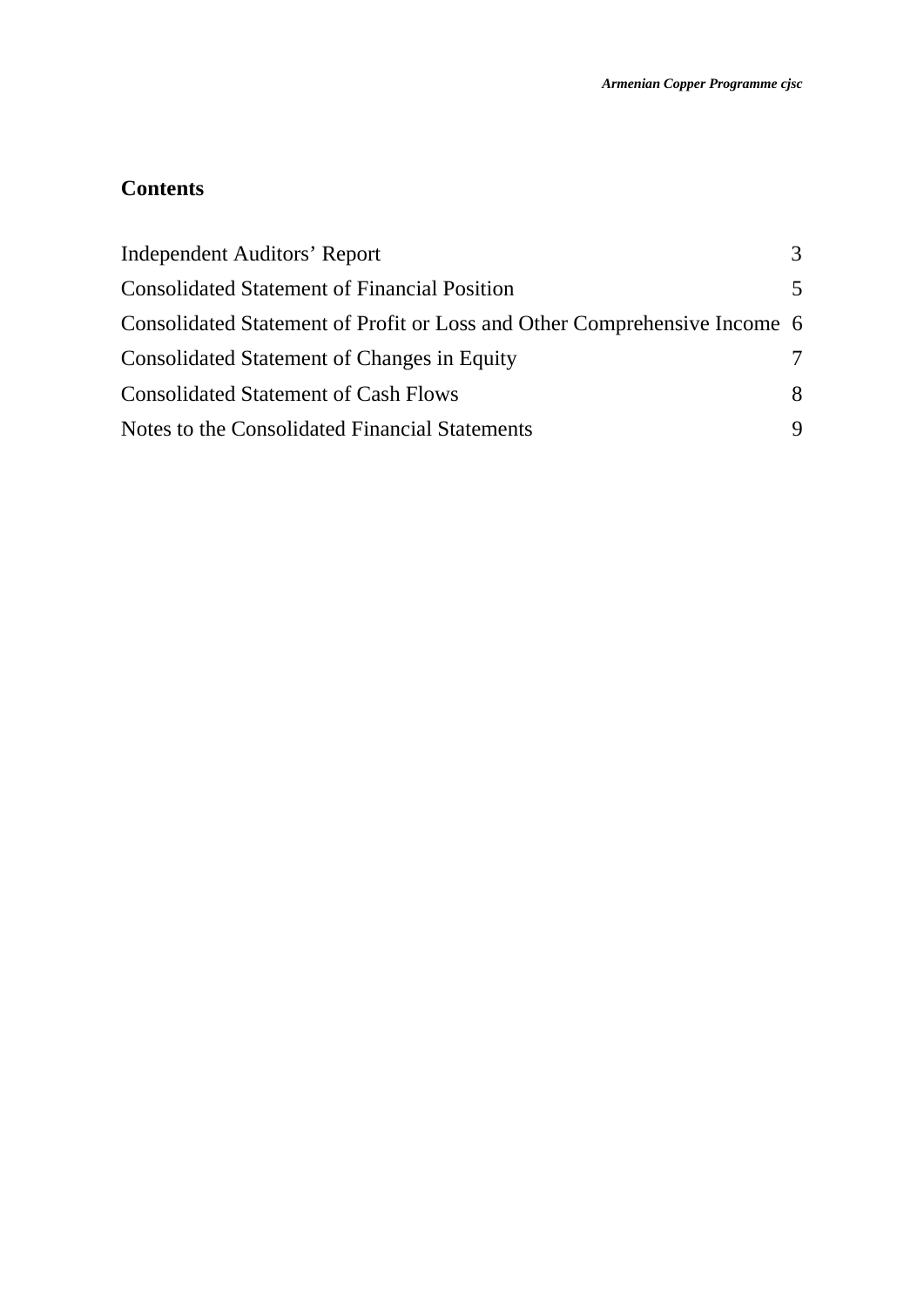

KPMG Armenia cjsc 8th floor, Erebuni Plaza Business Center, 26/1 Vazgen Sargsyan Street, Yerevan 0010, Armenia Telephone  $+374(10)566762$  $Fax + 374 (10) 566 762$ Internet www.kpmg.am

#### Independent Auditors' Report

To the Board of Directors

#### Armenian Copper Programme cjsc

We have audited the accompanying consolidated financial statements of Armenian Copper Programme cjsc and its subsidiaries (the "Group"), which comprise the consolidated statement of financial position as at 31 December 2015, and the consolidated statements of profit or loss and other comprehensive income, changes in equity and cash flows for the year then ended, and notes, comprising a summary of significant accounting policies and other explanatory information.

#### Management's Responsibility for the Consolidated Financial Statements

Management is responsible for the preparation and fair presentation of these consolidated financial statements in accordance with International Financial Reporting Standards, and for such internal control as management determines is necessary to enable the preparation of consolidated financial statements that are free from material misstatement, whether due to fraud or error.

#### Auditors' Responsibility

Our responsibility is to express an opinion on these consolidated financial statements based on our audit. We conducted our audit in accordance with International Standards on Auditing. Those standards require that we comply with ethical requirements and plan and perform the audit to obtain reasonable assurance about whether the consolidated financial statements are free from material misstatement.

An audit involves performing procedures to obtain audit evidence about the amounts and disclosures in the consolidated financial statements. The procedures selected depend on the auditor's judgment, including the assessment of the risks of material misstatement of the consolidated financial statements, whether due to fraud or error. In making those risk assessments, the auditor considers internal control relevant to the entity's preparation and fair presentation of the consolidated financial statements in order to design audit procedures that are appropriate in the circumstances, but not for the purpose of expressing an opinion on the effectiveness of the entity's internal control. An audit also includes evaluating the appropriateness of accounting policies used and the reasonableness of accounting estimates made by management, as well as evaluating the overall presentation of the consolidated financial statements.

We believe that the audit evidence we have obtained is sufficient and appropriate to provide a basis for our audit opinion.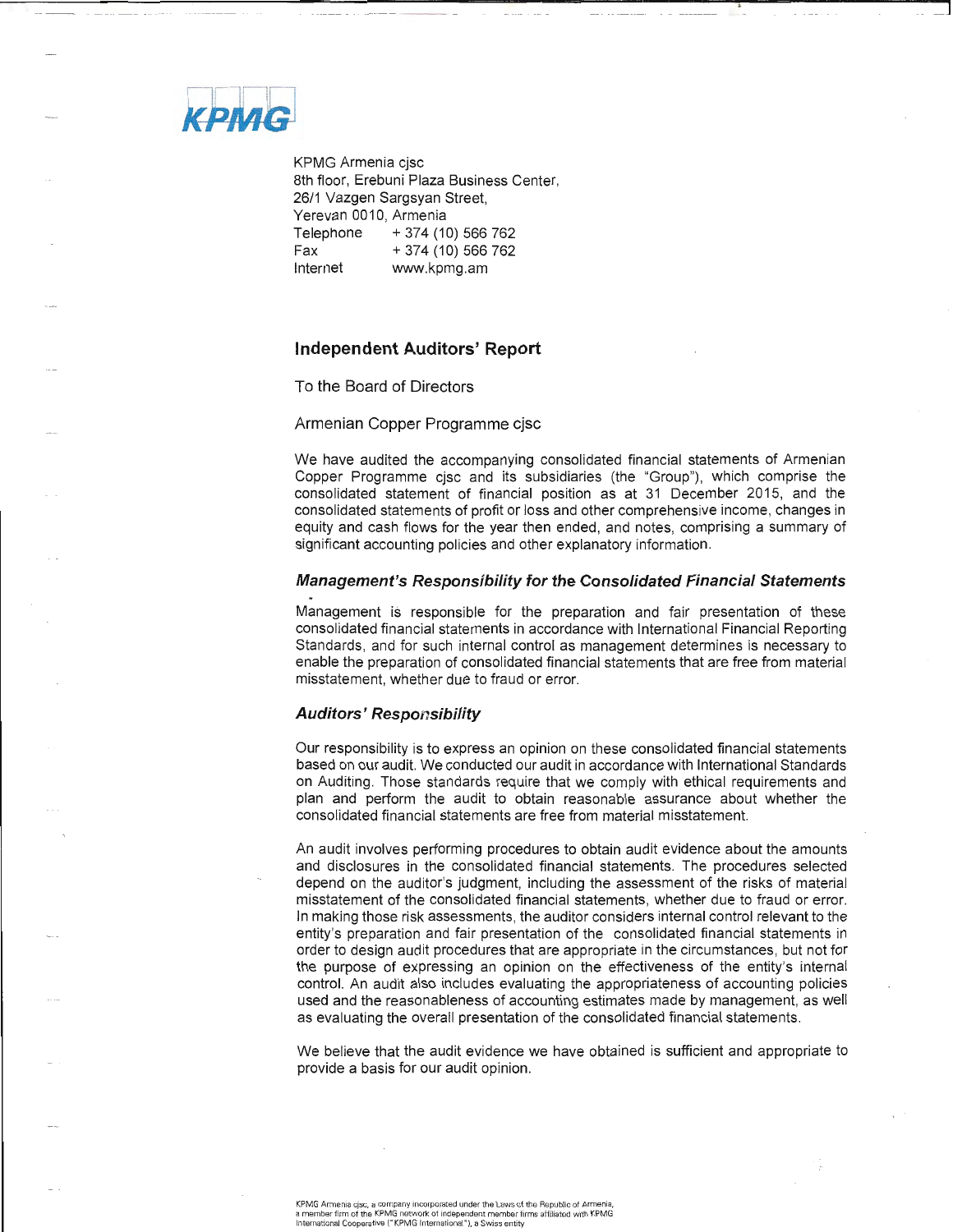

Armenian Copper Programme cjsc Independent Auditors' Report Page 2

#### **Opinion**

In our opinion, the consolidated financial statements present fairly, in all material respects, the financial position of the Group as at 31 December 2015, and its financial performance and its cash flows for the year then ended in accordance with International Financial Reporting Standards.

#### **Emphasis of Matters**

Without qualifying our opinion, we draw attention to note 2(b) to the consolidated financial statements which indicates that the Group incurred a loss of AMO 35,244,902 thousand for the year ended 31 December 2015 and as at that date its current liabilities exceeded its current assets by AMO 172,944,369 thousand. These conditions, along with the other matters described in note 2(b), indicate the existence of a material uncertainty that may cast significant doubt about the Group's ability to continue as a going concern.

We also draw attention to the fact that the corresponding figures presented, excluding the adjustments described in note 8 to the consolidated financial statements, are based on the consolidated financial statements of the Group as at and for the year ended 31 December 2014, which were audited by other auditors whose report dated 23 November 2015 expressed an unmodified opinion on those statements. As part of our audit of the 2015 consolidated financial statements, we have audited the adjustments described in note 8 to the consolidated financial statements that were applied to restate the 2014 consolidated financial statements. In our opinion, such adjustments are appropriate and have been properly applied. We were not engaged to audit, review, or apply any procedures to the 2014 consolidated financial statements of the Group other than with respect to the adjustments and, accordingly, we do not express an opinion or any other form of assurance on the 2014 consolidated financial statements taken as a whole. Our opinion is not qualified in respect of this matter.

Tigran Gasparyan Managing Partner: Director of KPMG Armenia cisc  $CSC$ 0232065 **KPMG Armenia cisc** 10 January 2017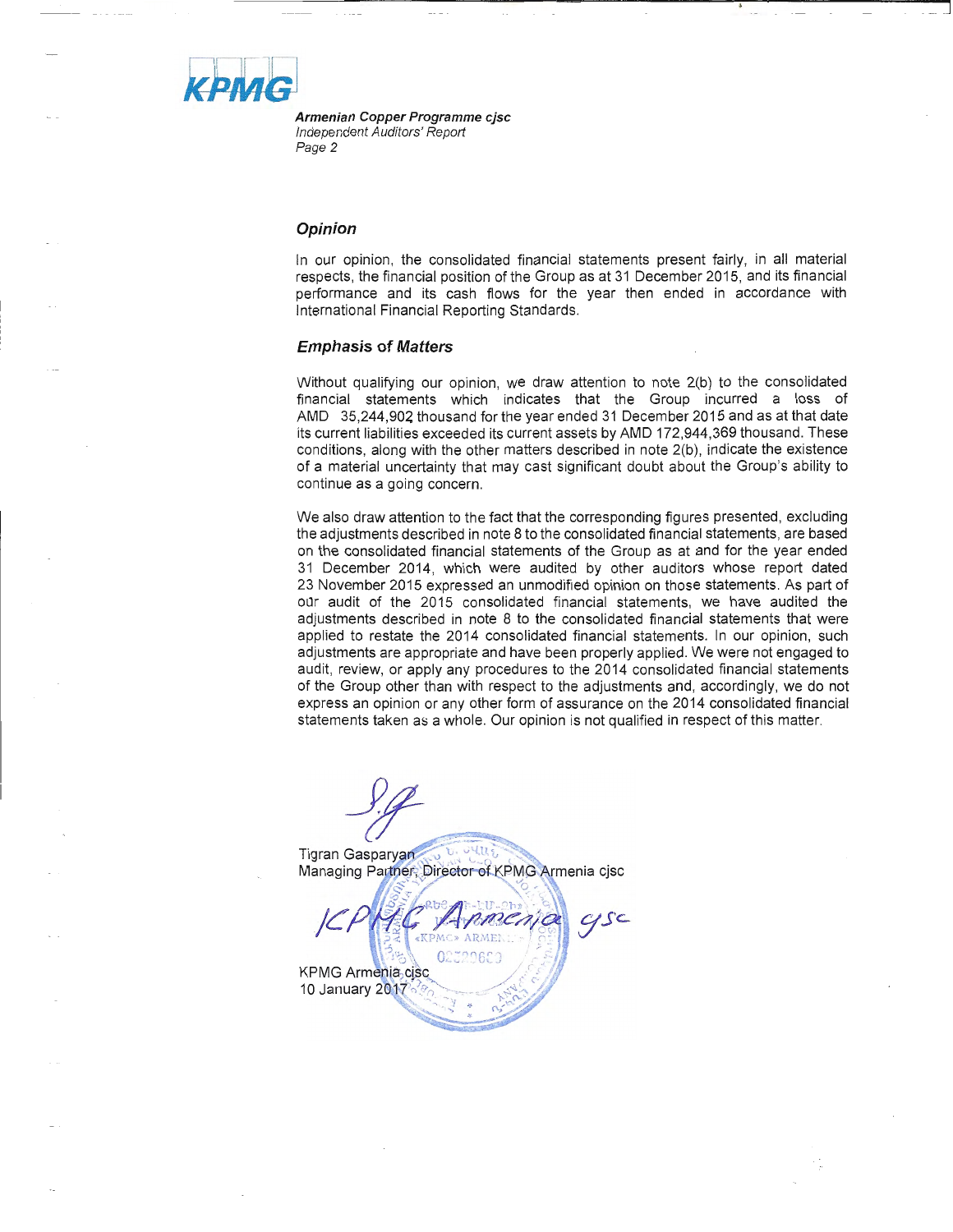| '000 AMD                            | <b>Note</b> | 31 December<br>2015 | 31 December<br>2014 | 31 December<br>2013 |
|-------------------------------------|-------------|---------------------|---------------------|---------------------|
|                                     |             |                     | <b>Restated</b>     | <b>Restated</b>     |
| <b>Assets</b>                       |             |                     |                     |                     |
| Property, plant and equipment       | 17          | 101,418,336         | 121,330,041         | 94,352,680          |
| Intangible assets                   |             | 199,024             | 164,161             | 89,854              |
| Mining property                     | 18          | 38,679,890          | 36,445,351          | 20,972,393          |
| Prepayments for non-current assets  |             | 1,461               | 4,610,462           | 6,528,303           |
| Borrowings given                    |             |                     | 57,734              | 56,800              |
| Value-added tax recoverable         |             | 474,715             | 3,349,277           | 2,125,255           |
| Deferred tax assets                 | 16          | 1,247,671           | 469,641             | 305,827             |
| Income tax prepayment               |             |                     |                     | 132,339             |
| Other non-current assets            |             | 14,632              | 14,632              | 14,632              |
| <b>Non-current assets</b>           |             | 142,035,729         | 166,441,299         | 124,578,083         |
| Inventories                         | 19          | 13,024,309          | 9,944,253           | 4,198,195           |
| Trade and other receivables         | 20          | 15,176,469          | 17,343,869          | 14,593,829          |
| Prepaid finance expenses            |             |                     |                     | 975,687             |
| Borrowings given                    |             | 70,967              | 8,487               | 8,487               |
| Cash and cash equivalents           | 21          | 3,179,958           | 2,087,415           | 1,617,182           |
| <b>Current assets</b>               |             | 31,451,703          | 29,384,024          | 21,393,380          |
| <b>Total assets</b>                 |             | 173,487,432         | 195,825,323         | 145,971,463         |
|                                     |             |                     |                     |                     |
| <b>Equity</b>                       |             |                     |                     |                     |
| Share capital                       | 22          | 3,069,716           | 3,069,716           | 3,069,716           |
| Retained earnings                   |             | (26, 639, 519)      | 1,380,771           | 18,470,093          |
| <b>Equity holders of the parent</b> |             | (23,569,803)        | 4,450,487           | 21,539,809          |
| Non-controlling interests           | 23          | (8,312,667)         | (1,088,055)         | 3,973,466           |
| <b>Total equity</b>                 |             | (31, 882, 470)      | 3,362,432           | 25,513,275          |
| <b>Liabilities</b>                  |             |                     |                     |                     |
| Loans and borrowings                | 25          |                     |                     | 100,997,266         |
| Government grant                    |             | 65,586              | 67,112              | 68,637              |
| Provision for site restoration      | 26          | 433,529             | 380,454             | 525,837             |
| VAT payable                         |             | 474,715             | 1,907,511           | 2,125,256           |
| <b>Non-current liabilities</b>      |             | 973,830             | 2,355,077           | 103,716,996         |
|                                     |             |                     |                     |                     |
| Loans and borrowings                | 25          | 193,289,668         | 185,005,498         | 11,990,117          |
| Provision for site restoration      |             | 80,153              | 65,943              | 111,823             |
| Trade and other payables            | 27          | 11,021,989          | 4,930,616           | 4,639,252           |
| Current tax liabilities             |             | 4,262               | 105,757             |                     |
| <b>Current liabilities</b>          |             | 204,396,072         | 190,107,814         | 16,741,192          |
| <b>Total liabilities</b>            |             | 205,369,902         | 192,462,891         | 120,458,188         |
| <b>Total equity and liabilities</b> |             | 173,487,432         | 195,825,323         | 145,971,463         |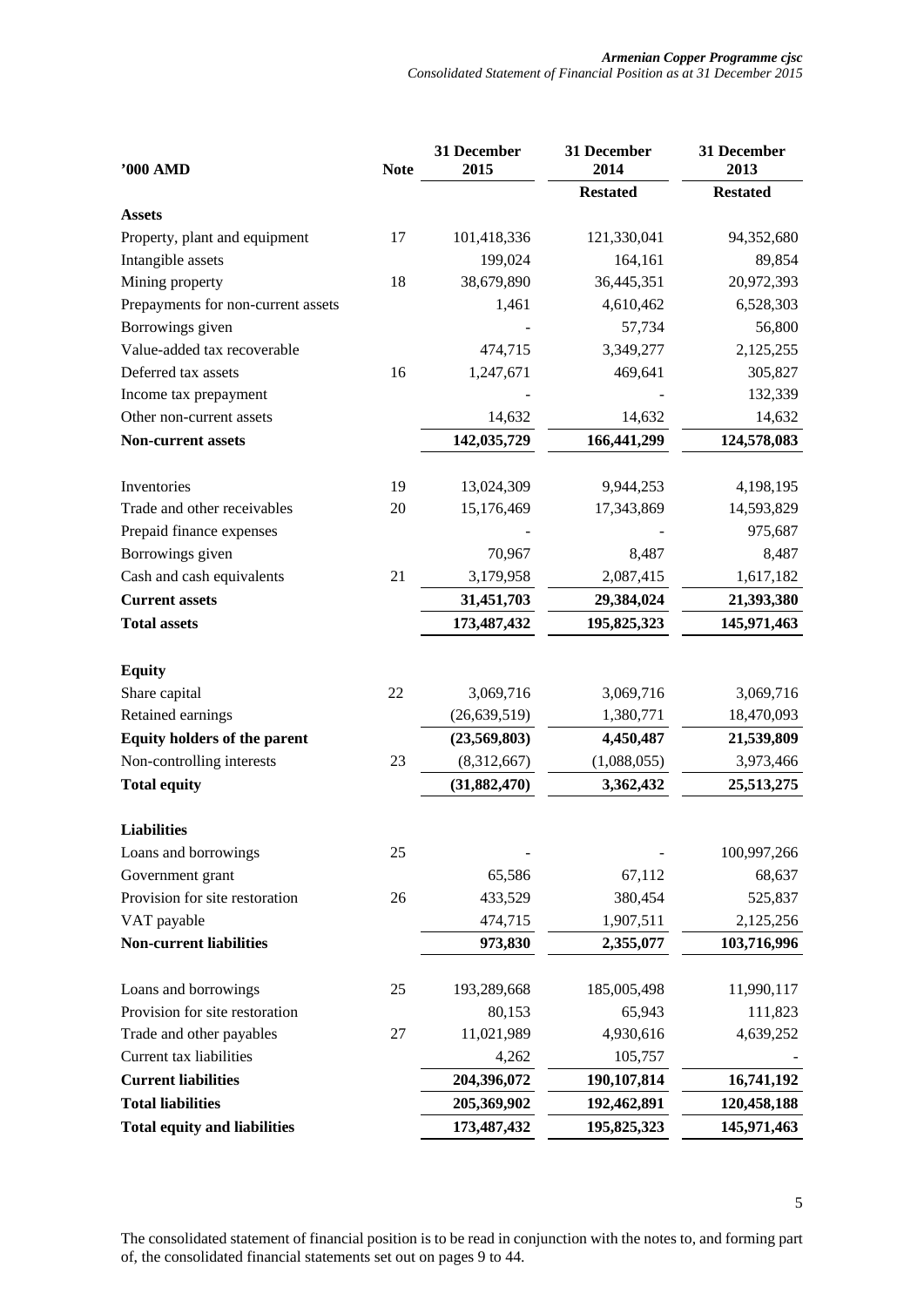#### *Armenian Copper Programme cjsc*

*Consolidated Statement of Profit or Loss and Other Comprehensive Income for the year ended 31 December 2015* 

| '000 AMD                                           | <b>Note</b> | 2015           | 2014            |
|----------------------------------------------------|-------------|----------------|-----------------|
|                                                    |             |                | <b>Restated</b> |
| Revenue                                            | 10          | 72,695,179     | 31,630,854      |
| Cost of sales                                      | 11          | (49, 944, 201) | (29, 281, 878)  |
| Gross profit                                       |             | 22,750,978     | 2,348,976       |
| Other income                                       | 12          | 1,257,743      | 346,285         |
| Selling expenses                                   |             | (756, 425)     | (328,040)       |
| Administrative expenses                            | 13          | (4, 133, 782)  | (1,883,532)     |
| Other expenses                                     | 14          | (30, 332, 129) | (376,950)       |
| <b>Results from operating activities</b>           |             | (11, 213, 615) | 106,739         |
| Finance costs                                      | 15          | (24.559, 363)  | (22,020,300)    |
| Loss before income tax                             |             | (35,772,978)   | (21, 913, 561)  |
| Income tax benefit/(expense)                       | 16          | 528,076        | (237, 282)      |
| Loss and total comprehensive loss for the year     |             | (35, 244, 902) | (22, 150, 843)  |
| Loss and total comprehensive loss attributable to: |             |                |                 |
| Owners of the Company                              |             | (28,020,290)   | (17,089,322)    |
| Non-controlling interests                          | 23          | (7, 224, 612)  | (5,061,521)     |
| Loss and total comprehensive loss for the year     |             | (35, 244, 902) | (22, 150, 843)  |

These consolidated financial statements were approved by management on 10 January 2017 and were signed on its behalf by:



Hamlet Harutyunyan Chief Accountant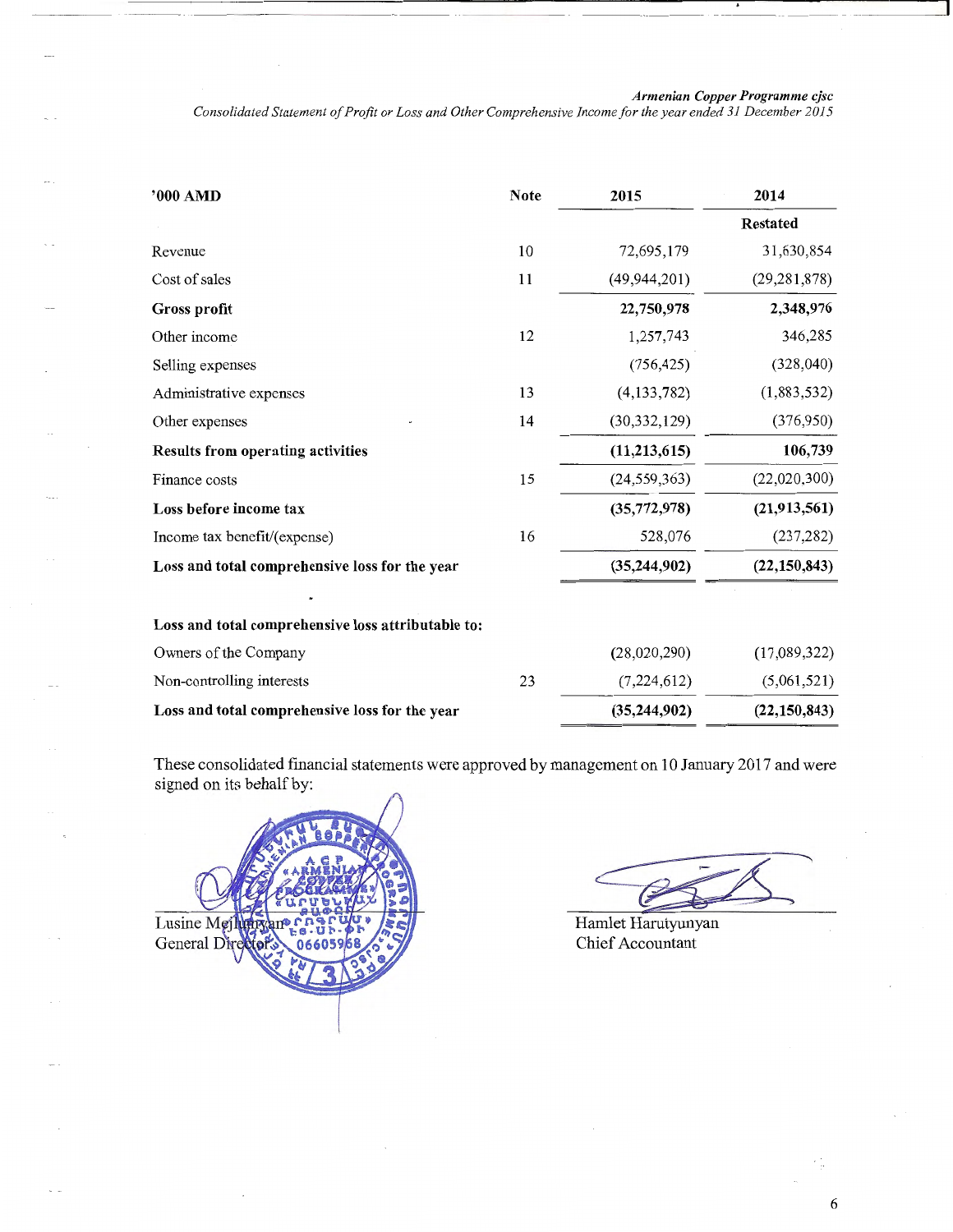|                                                 |                         | Attributable to equity holders of the parent |              |                                         |                        |
|-------------------------------------------------|-------------------------|----------------------------------------------|--------------|-----------------------------------------|------------------------|
| '000 AMD                                        | <b>Share</b><br>capital | <b>Retained</b><br>earnings                  | <b>Total</b> | Non-<br>controlling<br><i>interests</i> | <b>Total</b><br>equity |
| Balance at 1 January 2014                       | 3,069,716               | 18,470,093                                   | 21,539,809   | 3,973,466                               | 25,513,275             |
| <b>Total comprehensive loss</b>                 |                         |                                              |              |                                         |                        |
| Loss for the year, restated<br>(note 8)         |                         | (17,089,322)                                 | (17,089,322) | (5,061,521)                             | (22, 150, 843)         |
| <b>Balance at 31 December</b><br>2014, restated | 3,069,716               | 1,380,771                                    | 4,450,487    | (1,088,055)                             | 3,362,432              |
| Balance at 1 January 2015,<br>restated          | 3,069,716               | 1,380,771                                    | 4,450,487    | (1,088,055)                             | 3,362,432              |
| <b>Total comprehensive loss</b>                 |                         |                                              |              |                                         |                        |
| Loss for the year                               |                         | (28,020,290)                                 | (28,020,290) | (7,224,612)                             | (35,244,902)           |
| <b>Balance at 31 December</b><br>2015           | 3,069,716               | (26, 639, 519)                               | (23,569,803) | (8,312,667)                             | (31, 882, 470)         |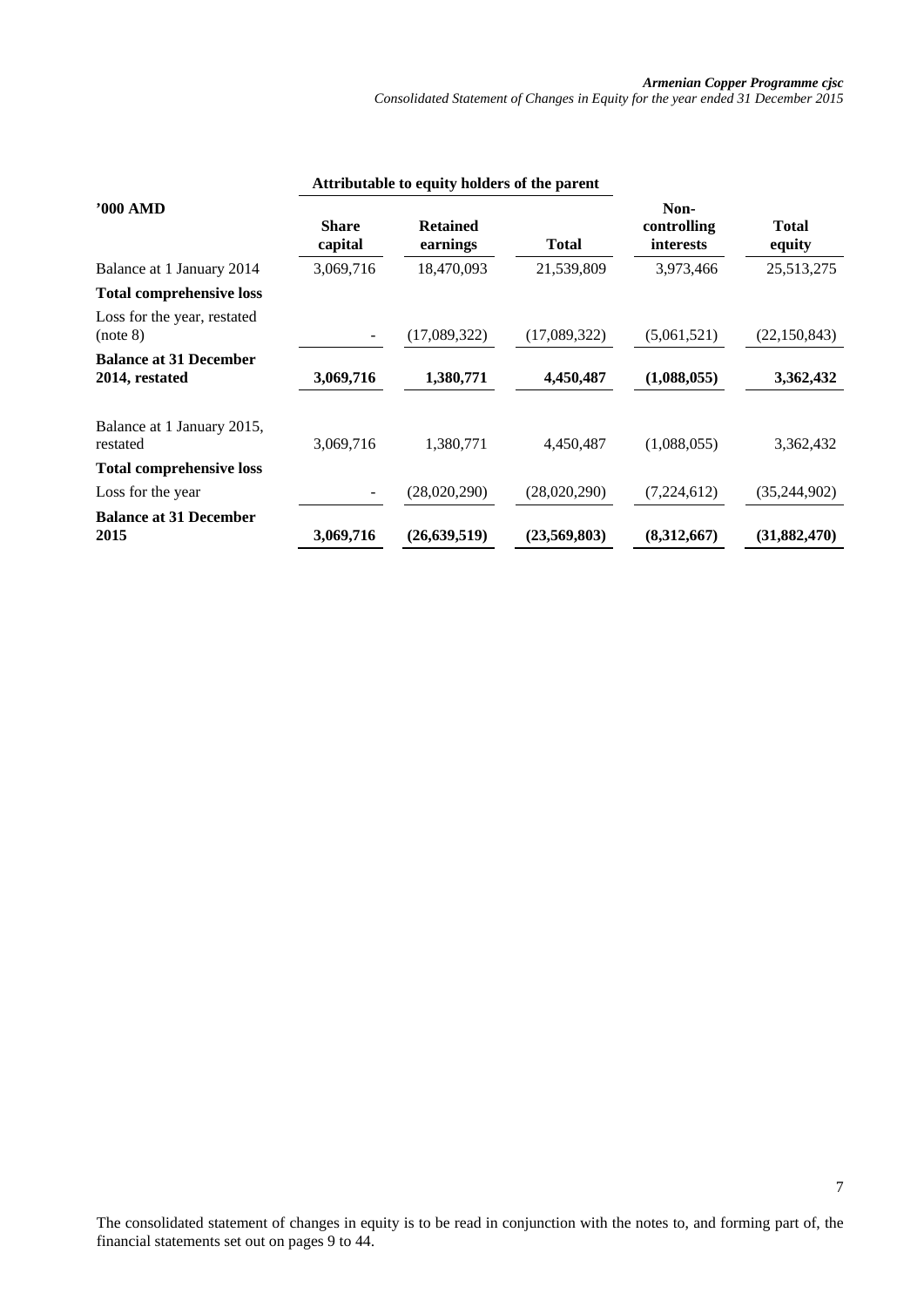| '000 AMD                                                             | <b>Note</b> | 2015           | 2014           |
|----------------------------------------------------------------------|-------------|----------------|----------------|
| <b>Cash flows from operating activities</b>                          |             |                |                |
| Cash receipts from customers, including VAT                          |             | 79,616,696     | 33,481,099     |
| Cash paid to suppliers and employees, including VAT                  |             | (51,702,976)   | (43,757,149)   |
| VAT refund received from the state budget                            |             | 12,260,193     | 3,468,407      |
| Income tax paid                                                      |             | (287,000)      | (163,000)      |
| Taxes paid other than on income                                      |             | (6,096,779)    | (4, 143, 142)  |
| Cash flows from operations before interest paid                      |             | 33,790,134     | (11, 113, 785) |
| Interest paid                                                        |             | (7, 461, 836)  | (1,456,344)    |
| Net cash from/(used in) operating activities                         |             | 26,328,298     | (12,570,129)   |
| <b>Cash flows from investing activities</b>                          |             |                |                |
| Purchase of property, plant and equipment                            |             | (16, 423, 362) | (23, 214, 440) |
| Acquisition of intangible assets                                     |             | (21,076)       | (87, 233)      |
| Proceeds from sale of property, plant and equipment                  |             | 20,760         | 21,471         |
| Net cash used in investing activities                                |             | (16, 423, 678) | (23, 280, 202) |
| <b>Cash flows from financing activities</b>                          |             |                |                |
| Proceeds from loans and borrowings                                   |             | 44,789,329     | 80,117,215     |
| Repayment of loans and borrowings                                    |             | (53,654,656)   | (43,982,789)   |
| Net cash (used in)/from financing activities                         |             | (8,865,327)    | 36,134,426     |
| Net increase in cash and cash equivalents                            |             | 1,039,293      | 284,095        |
| Cash and cash equivalents at 1 January                               |             | 2,087,415      | 1,617,182      |
| Effect of exchange rate fluctuations on cash and cash<br>equivalents |             | 53,250         | 186,138        |
| Cash and cash equivalents at 31 December                             | 21          | 3,179,958      | 2,087,415      |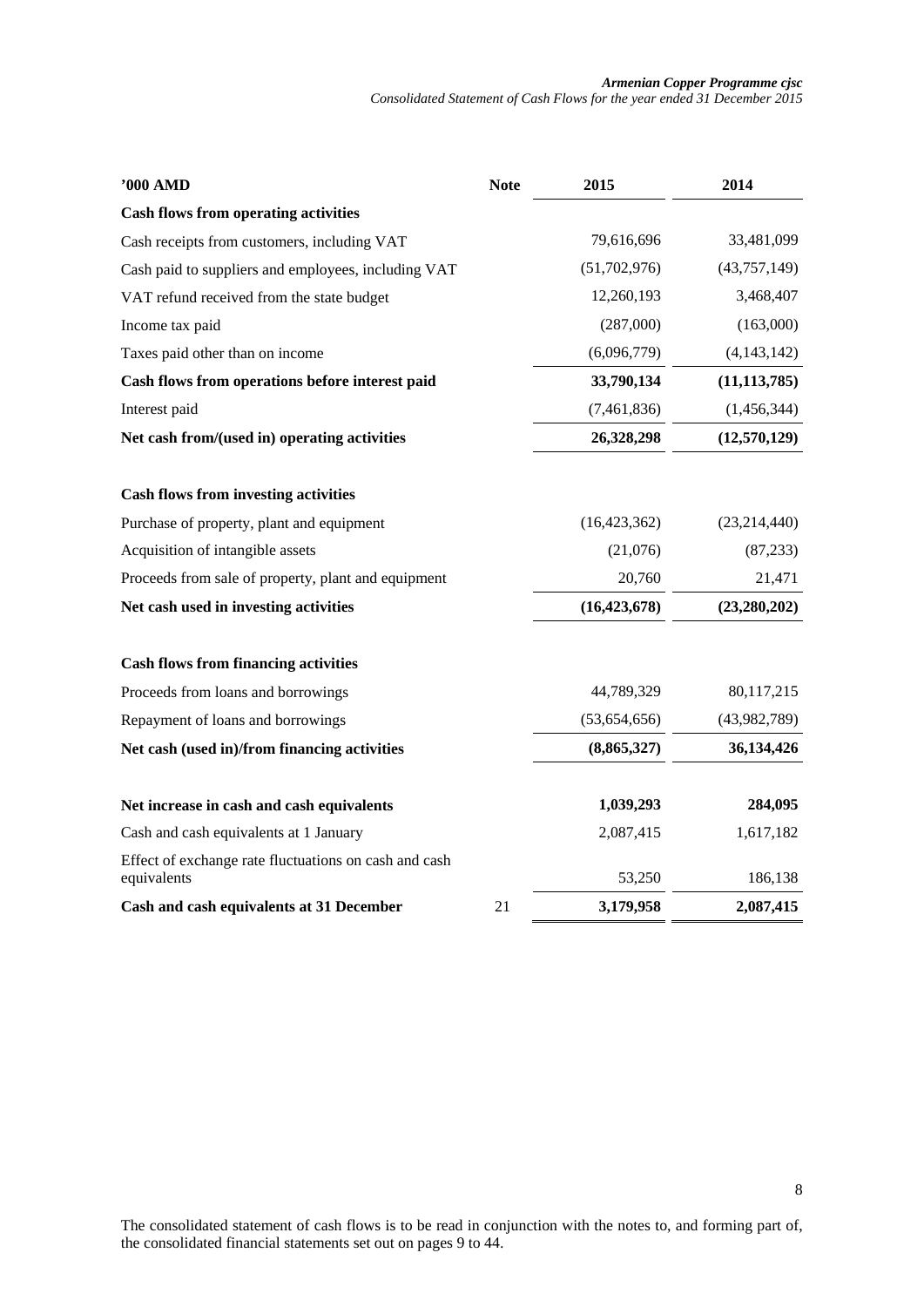| 1. Reporting entity                                     | 10 |
|---------------------------------------------------------|----|
| 2. Basis of accounting                                  | 11 |
| 3. Functional and presentation currency                 | 11 |
| 4. Use of estimates and judgments                       | 11 |
| 5. Ore reserves and exploitation license                | 12 |
| 6. Basis of measurement                                 | 13 |
| 7. Significant accounting policies                      | 13 |
| 8. Correction of errors                                 | 22 |
| 9. New standards and interpretations not yet<br>adopted | 23 |
| 10. Revenue                                             | 24 |
| 11. Cost of sales                                       | 24 |
| 12. Other income                                        | 25 |
| 13. Administrative expenses                             | 25 |
| 14. Other expenses                                      | 25 |
| 15. Finance costs                                       | 25 |
| 16. Income taxes                                        | 26 |
|                                                         |    |

Note

| Note |                                              | Page | <b>Note</b>                                      | Page |
|------|----------------------------------------------|------|--------------------------------------------------|------|
|      | 1. Reporting entity                          | 10   | 17. Property, plant and equipment                | 29   |
|      | 2. Basis of accounting                       | 11   | 18. Mining property                              | 31   |
|      | 3. Functional and presentation currency      | 11   | 19. Inventories                                  | 32   |
|      | 4. Use of estimates and judgments            | 11   | 20. Trade and other receivables                  | 32   |
|      | 5. Ore reserves and exploitation license     | 12   | 21. Cash and cash equivalents                    | 32   |
|      | 6. Basis of measurement                      | 13   | 22. Capital and reserves                         | 33   |
|      | 7. Significant accounting policies           | 13   | 23. Non-controlling interests                    | 33   |
|      | 8. Correction of errors                      | 22   | 24. Capital management                           | 34   |
|      | 9. New standards and interpretations not yet |      | 25. Loans and borrowings                         | 35   |
|      | adopted                                      | 23   | 26. Provision for site restoration – non-current | -36  |
|      | 10. Revenue                                  | 24   | 27. Trade and other payables                     | 37   |
|      | 11. Cost of sales                            | 24   | 28. Fair values and risk management              | 37   |
|      | 12. Other income                             | 25   | 29. Contingencies                                | 42   |
|      | 13. Administrative expenses                  | 25   | 30. Operational risks                            | 43   |
|      | 14. Other expenses                           | 25   | 31. Related party transactions                   | 44   |
|      |                                              |      |                                                  |      |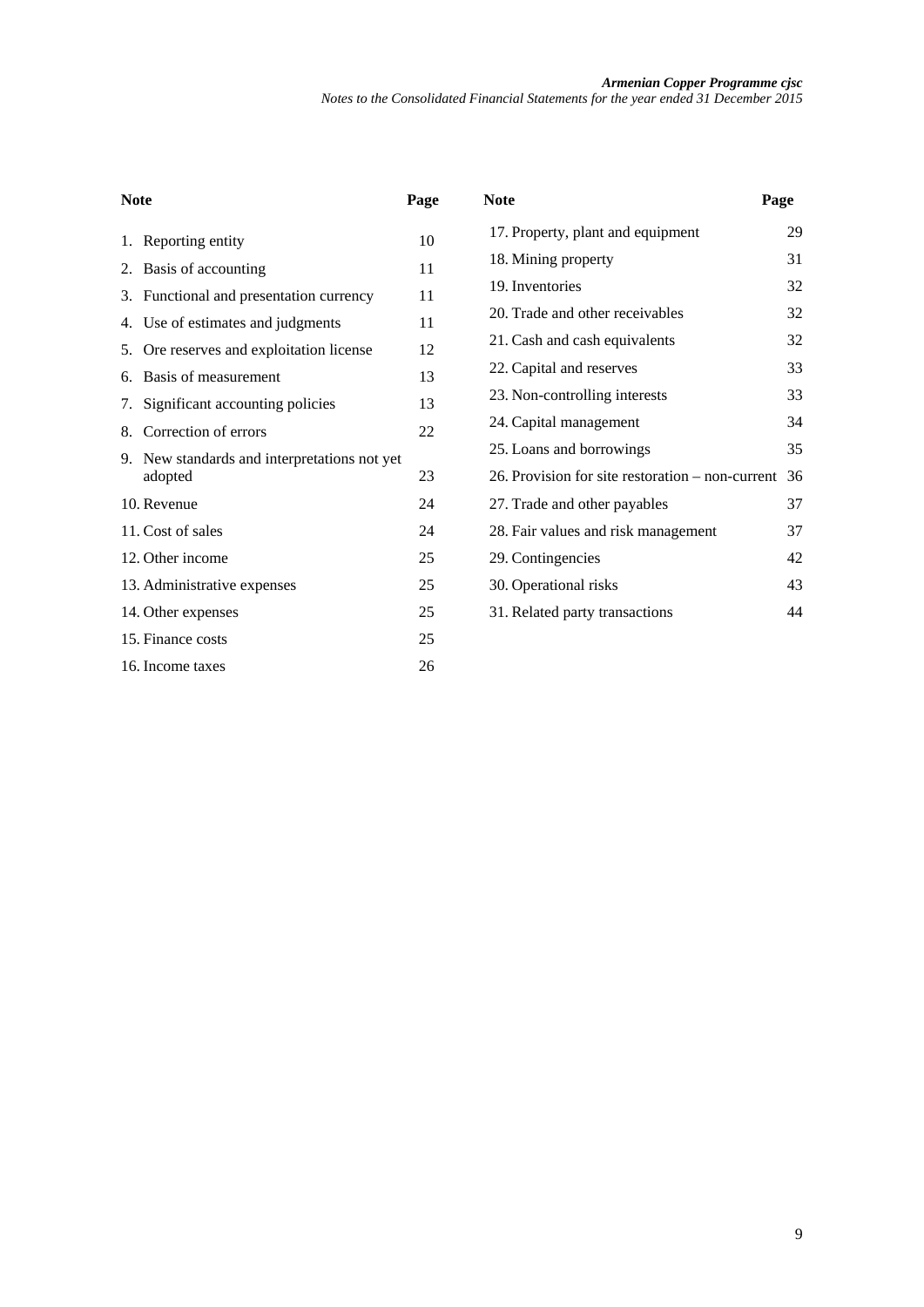## **1. Reporting entity**

### **(a) Armenian business environment**

The Group's operations are located in Armenia. Consequently, the Group is exposed to the economic and financial markets of Armenia which display characteristics of an emerging market. The legal, tax and regulatory frameworks continue development, but are subject to varying interpretations and frequent changes which together with other legal and fiscal impediments contribute to the challenges faced by entities operating in Armenia. The consolidated financial statements reflect management's assessment of the impact of the Armenian business environment on the operations and the financial position of the Group. The future business environment may differ from management's assessment.

### **(b) Organization and operations**

Armenian Copper Programme cjsc (the "Company") and its subsidiaries (together referred to as the "Group") comprise Armenian closed joint stock companies as defined in the Civil Code of the Republic of Armenia and a company registered in Cyprus. The Company was established in accordance with the legislation of the Republic of Armenia in August 1997.

The only significant subsidiary of the Company is Teghout cjsc (the "Subsidiary"), established in accordance with the legislation of the Republic of Armenia in May 2006. Since establishment, the Subsidiary was wholly owned by the Company. In November 2011, as part of financing agreement with VTB Group (see note 25), 100% of the shares of Teghout cjsc were transferred to Teghout Investments Limited, a company registered in the Republic of Cyprus. The Company owns 50.05% shares of Teghout Investments Limited, and the rest of the shares belong to VTB Group, headed by VTB Bank ojsc. The 49.95% shares of Teghout Investments Limited are not participative, but provide protective rights to VTB Group. According to the terms of the agreement with VTB Group 24.9% from these 49.95% shares will be bought back by the Company within 180 days after the full repayment of the loans, for an amount which is calculated using a pre-determined formula, based on historical loan balances, months till commencement of production by Teghout cjsc and months till achieving full design capacity. As these 24.9% shares provide only protective voting rights and right for receiving a pre-determined amount of payment, no non-controlling interest is recognized for these shares. However, for the remaining 25.05% shares of Teghout Investments Limited, belonging to VTB Group, non-controlling interest is recognized, as VTB Group, by virtue of the financing agreement with the Company, is entitled to pro-rata share of benefits from net assets of Teghout Investments Limited. The Company has a right to buy these shares within 180 days after the full repayment of the loans at the fair value of these shares at that time.

The Company's registered office is 19 Khanjyan Street, Yerevan, Republic of Armenia.

The Company's current principal activity is the production and sale of blister copper at the Alaverdi melting plant, Republic of Armenia. All production of the Company is currently sold outside of Armenia.

The Subsidiary's principal activity is the extraction and enrichment of copper-molybdenum ore and production of copper and molybdenum concentrates through operating the Teghout (Lori marz) copper-molybdenum mine under a License Agreement on extraction of mineral resources renewed on 20 February 2013 between the Subsidiary and the Ministry of Energy and Natural Resources ("the License Agreement"). According to the License Agreement, the Subsidiary's activities are licensed until 8 February 2026. It started copper concentrate production at the end of 2014. During 2015 the copper concentrate production plant became fully operational.

The Group is ultimately controlled by the Company's 100% shareholder Mr Valery Mejlumyan, who has the power to direct the transactions of the Group at his own discretion and for his own benefit. He also has other business interests outside of the Group. Related party transactions are detailed in note 31.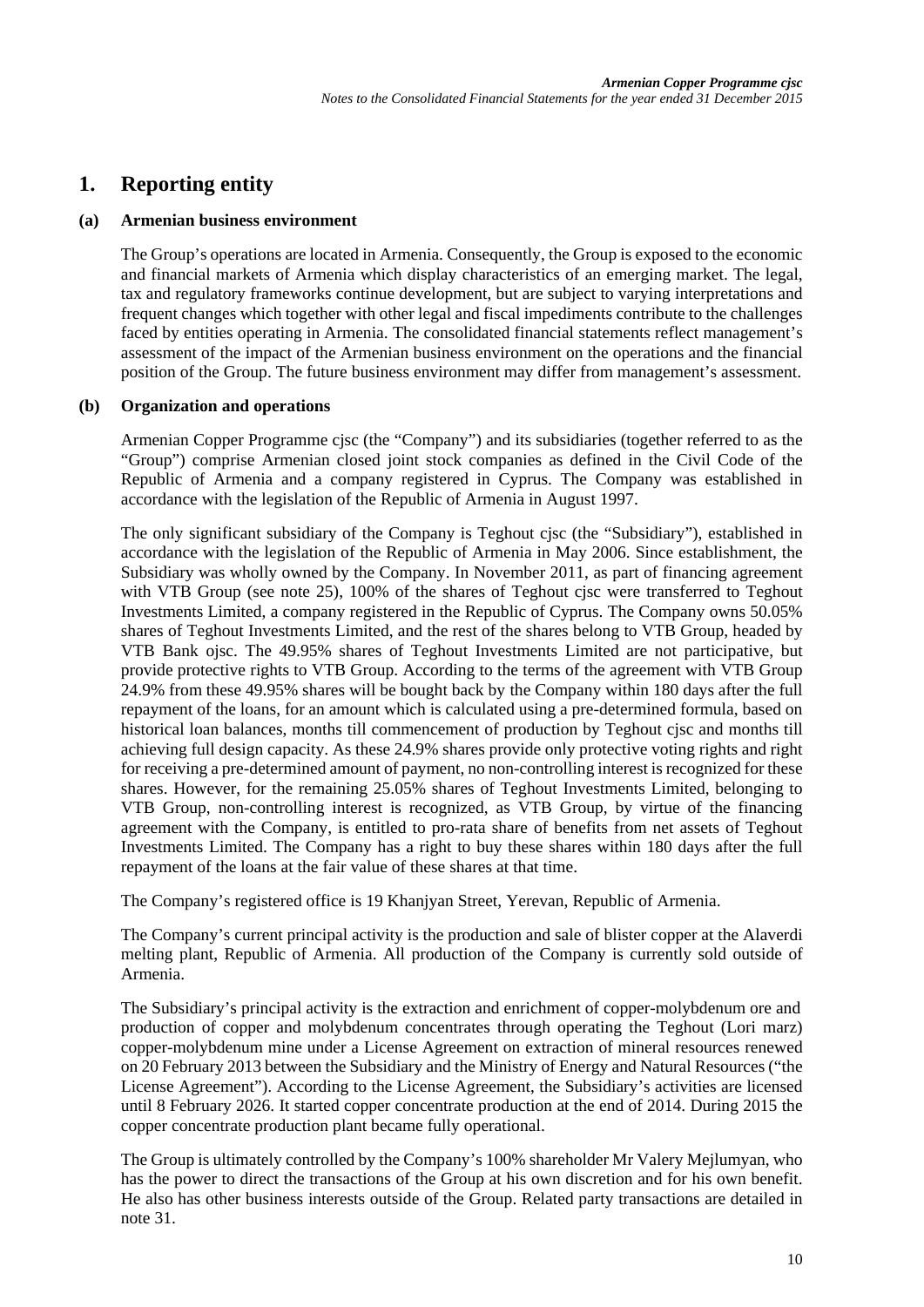## **2. Basis of accounting**

### **(a) Statement of compliance**

These consolidated financial statements have been prepared in accordance with International Financial Reporting Standards ("IFRSs").

### **(b) Going concern**

The Group has loan agreements with VTB Group with total carrying amount of AMD 187,156,769 thousand as at 31 December 2015 (note 25). As at 31 December 2015 the Group was in breach of loan covenants, which allowed the banks to require early repayment of the loans. Non-current loans were classified as current liability accordingly. This led to the current liabilities exceeding current assets by AMD 172,944,369 thousand. VTB Group did not use the right of early repayment as of the date of issue of these consolidated financial statements.

The above condition, together with the recent significant decline of copper and molybdenum prices and the fact that the Group incurred a loss of AMD 35,244,902 thousand in 2015, may cast significant doubt about the Group's ability to continue as a going concern, and, therefore, it may be unable to realize its assets and discharge its liabilities in the ordinary course of business.

The Group has renegotiated the bank loan terms and in 2016 has signed a new contract. Per the new terms, the principal repayments will be based on the available net cash flows from operations, which will allow the Group to repay the loan in the normal course of business. Besides, management expects improvements in the Group's results of operations due to increase in the volume of processed ore and expected recovery of metal prices in the future (see note 17).

Also the related party has indicated that it will not request an early repayment of the on demand loan.

The consolidated financial statements do not include any adjustments should the Group be unable to continue as a going concern.

## **3. Functional and presentation currency**

The national currency of the Republic of Armenia is the Armenian Dram ("AMD"), which is the Group's functional currency and the currency in which these consolidated financial statements are presented. All financial information presented in AMD has been rounded to the nearest thousand, except when otherwise indicated.

## **4. Use of estimates and judgments**

The preparation of consolidated financial statements in conformity with IFRSs requires management to make judgments, estimates and assumptions that affect the application of accounting policies and the reported amounts of assets, liabilities, income and expenses. Actual results may differ from those estimates.

Estimates and underlying assumptions are reviewed on an ongoing basis. Revisions to accounting estimates are recognized in the period in which the estimates are revised and in any future periods affected.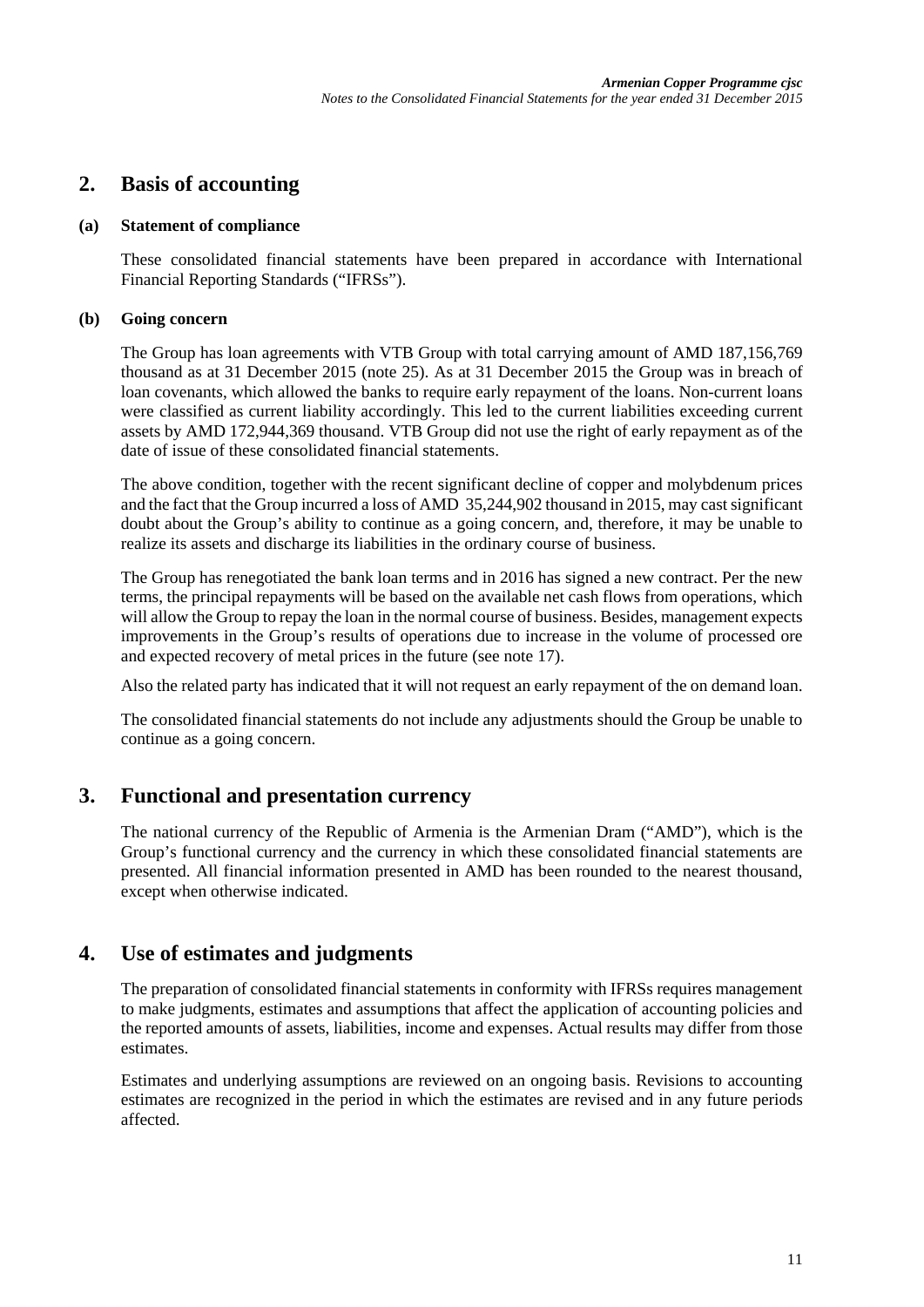Information about critical judgments in applying accounting policies that have the most significant effect on the amounts recognized in the consolidated financial statements is included in the following notes:

- Notes  $1(b)$  and  $25 -$  accounting for non-controlling interests and amortized cost of borrowings;
- Note  $2(b)$  use of going concern assumption;
- Note  $7(g)$  classification of royalty expense;
- Note 18 determination of the components of ore body and waste estimates.

Information about assumptions and estimation uncertainties (excluding measurement of fair values) that have a significant risk of resulting in a material adjustment within the next financial year is included in the following notes:

- Note 5 valuation of ore reserves and exploitation license extension;
- Note  $7(i)$  depreciation of mining property;
- Note 17 impairment testing;
- Note  $26$  provision for site restoration;
- Note  $29(c)$  taxation contingencies.

### **(a) Measurement of fair values**

A number of the Group's accounting policies and disclosures require the measurement of fair values, for both financial and non-financial assets and liabilities.

When measuring the fair value of an asset or a liability, the Group uses market observable data as far as possible. Fair values are categorized into different levels in a fair value hierarchy based on the inputs used in the valuation techniques as follows:

- Level 1: quoted prices (unadjusted) in active markets for identical assets or liabilities.
- Level 2: inputs other than quoted prices included in Level 1 that are observable for the asset or liability, either directly (i.e. as prices) or indirectly (i.e. derived from prices).
- Level 3: inputs for the asset or liability that are not based on observable market data (unobservable inputs).

If the inputs used to measure the fair value of an asset or a liability might be categorised in different levels of the fair value hierarchy, then the fair value measurement is categorised in its entirety in the same level of the fair value hierarchy as the lowest level input that is significant to the entire measurement.

The Group recognises transfers between levels of the fair value hierarchy at the end of the reporting period during which the change has occurred.

Further information about the assumptions made in measuring fair values of financial assets and liabilities is included in the note 28 – fair values and risk management.

## **5. Ore reserves and exploitation license**

There are a number of uncertainties in estimating quantities of ore reserves, including many factors beyond the control of the Group. Ore reserve estimates are based upon engineering evaluations of assay values derived from samplings of drill holes and other openings. The total ore reserve estimates of the Teghout deposit was first established by the USSR State Committee for Reserves in 1991 at approximately 454 million tons. The Group's last ore reserve assessment was performed in 2014 by Strathcona Mineral Services Limited for recourses located above elevation of 890 meters (which amounted to 162 million tons based on the estimates by the USSR State Committee for Reserves),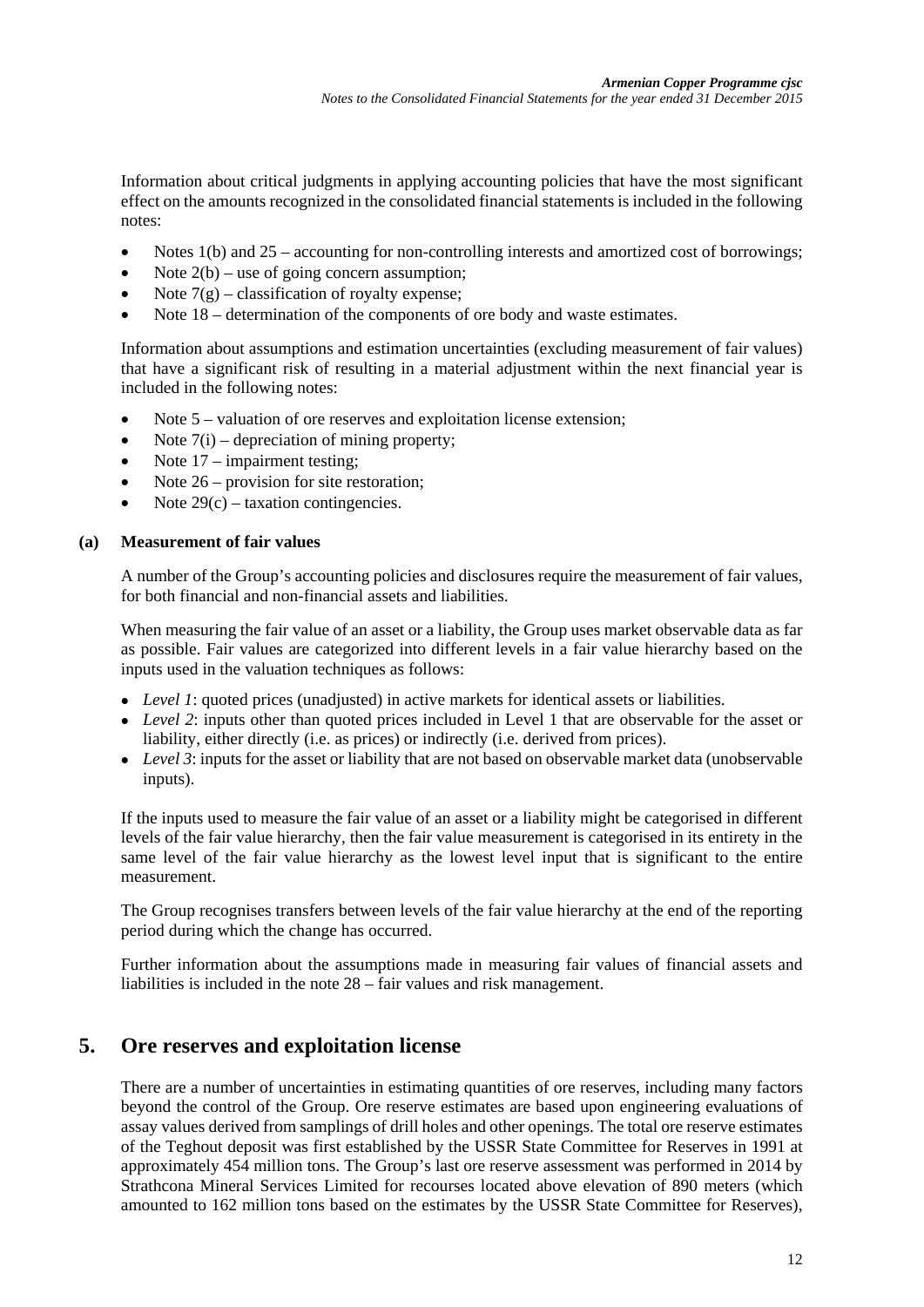based on international standards of mineral resources assessment and reporting at 107 million tons of constrained mineral resources.

Declines in the market price of a particular metal may render certain reserves containing relatively lower grades of mineralization uneconomic to mine. Further, the availability of operating and environmental permits, changes in operating and capital costs, and other factors could materially affect the Group's ore reserve estimates.

The Group operates under the License Agreement, which expires in 2026. In preparing these consolidated financial statements, management has assumed that the license will be prolonged beyond 2026 till the expiration of ore reserves. This assumption is based on the provisions of the Mining Code which state that the license can be prolonged based on submitted application.

The Group uses the above estimates in evaluating the impairment and useful lives of property, plant and equipment, mining property and intangible assets.

### **6. Basis of measurement**

The consolidated financial statements have been prepared on the historical cost basis except that derivative financial instruments are stated at fair value.

## **7. Significant accounting policies**

The accounting policies set out below have been applied consistently to all periods presented in these consolidated financial statements.

Set out below is an index of the significant accounting policies, the details of which are available on the pages that follow:

| (a) | Basis of consolidation                            | 13 |
|-----|---------------------------------------------------|----|
| (b) | Revenue                                           | 14 |
| (c) | Finance costs                                     | 14 |
| (d) | Foreign currency                                  | 15 |
| (e) | Short term employee benefits                      | 15 |
| (f) | Income tax                                        | 15 |
| (g) | Royalties                                         | 16 |
| (h) | Inventories                                       | 16 |
| (i) | Property, plant and equipment and mining property | 17 |
| (j) | Financial instruments                             | 19 |
| (k) | Impairment                                        | 20 |
| (1) | Provisions                                        | 21 |

### **(a) Basis of consolidation**

### *(i) Subsidiaries*

Subsidiaries are entities controlled by the Group. The Group controls an entity when it is exposed to, or has rights to, variable returns from its involvement with the entity and has the ability to affect those returns through its power over the entity. The financial statements of subsidiaries are included in the consolidated financial statements from the date that control commences until the date that control ceases. The accounting policies of subsidiaries have been changed when necessary to align them with the policies adopted by the Group. Losses applicable to the non-controlling interests in a subsidiary are allocated to the non-controlling interests even if doing so causes the non-controlling interests to have a deficit balance.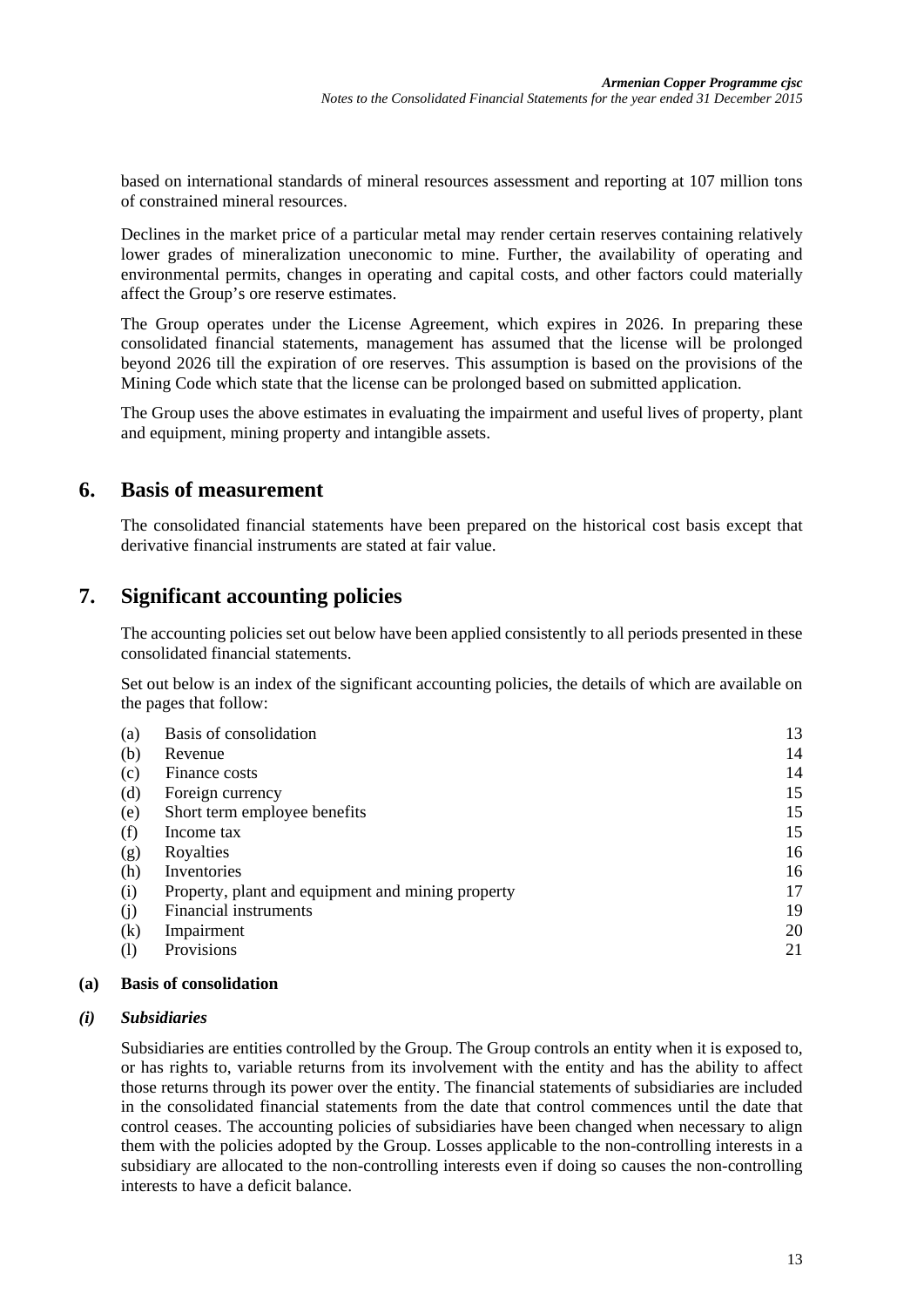### *(ii) Transactions eliminated on consolidation*

Intra-group balances and transactions, and any unrealised income and expenses arising from intra-group transactions, are eliminated.

### *(iii) Non-controlling interests*

Non-controlling interests are measured at their proportionate share of the acquiree's identifiable net assets at the acquisition date.

Changes in the Group's interest in a subsidiary that do not result in a loss of control are accounted for as equity transactions.

### **(b) Revenue**

### *Goods sold*

Revenue is recognized when persuasive evidence exists, usually in the form of an executed sales agreement, that the significant risks and rewards of ownership have been transferred to the customer, recovery of the consideration is probable, the associated costs and possible return of goods can be estimated reliably, there is no continuing management involvement with the goods, and the amount of revenue can be measured reliably. Revenue from the sale of goods in the course of ordinary activities is measured at the fair value of the consideration received or receivable, net of returns, trade discounts and volume rebates.

The timing of the transfers of risks and rewards varies depending on the individual terms of the sales agreement.

Transfer of risks and rewards related to the sales of blister copper occurs on completion of loading, weighing and sealing containers at seller's works in Alaverdi. The Group's blister copper sales contracts, in general, provide for a provisional payment as specified in individual contracts that are based upon provisional assays and historical quoted metal prices. Final settlement is done based on market metal prices averaged over a specified future quotation period. Typically, the future quotation period for blister copper is up to two months after the risks and rewards of ownership have been transferred to the buyer.

Transfer of risks and rewards related to the sales of copper concentrate usually occurs when the product is loaded on to trucks at the plant. The Group's concentrate sales contracts, in general, provide for a provisional payment as specified in individual contracts that are based upon provisional assays and historical quoted metal prices. Final settlement is done based on market metal prices averaged over a specified future quotation period. Typically, the future quotation period for copper concentrate is up to one – three months after the risks and rewards of ownership have been transferred to the buyer.

These provisional pricing features represent embedded derivatives that are required to be separated from the host contract for accounting purposes. The embedded derivative is recorded as a trade receivable or prepayment received on the statement of financial position with a corresponding adjustment to revenue and marked to market (fair value) through revenue each period with reference to the appropriate commodity forward curve until the date of final settlement.

### **(c) Finance costs**

The Group's finance costs include:

interest expense;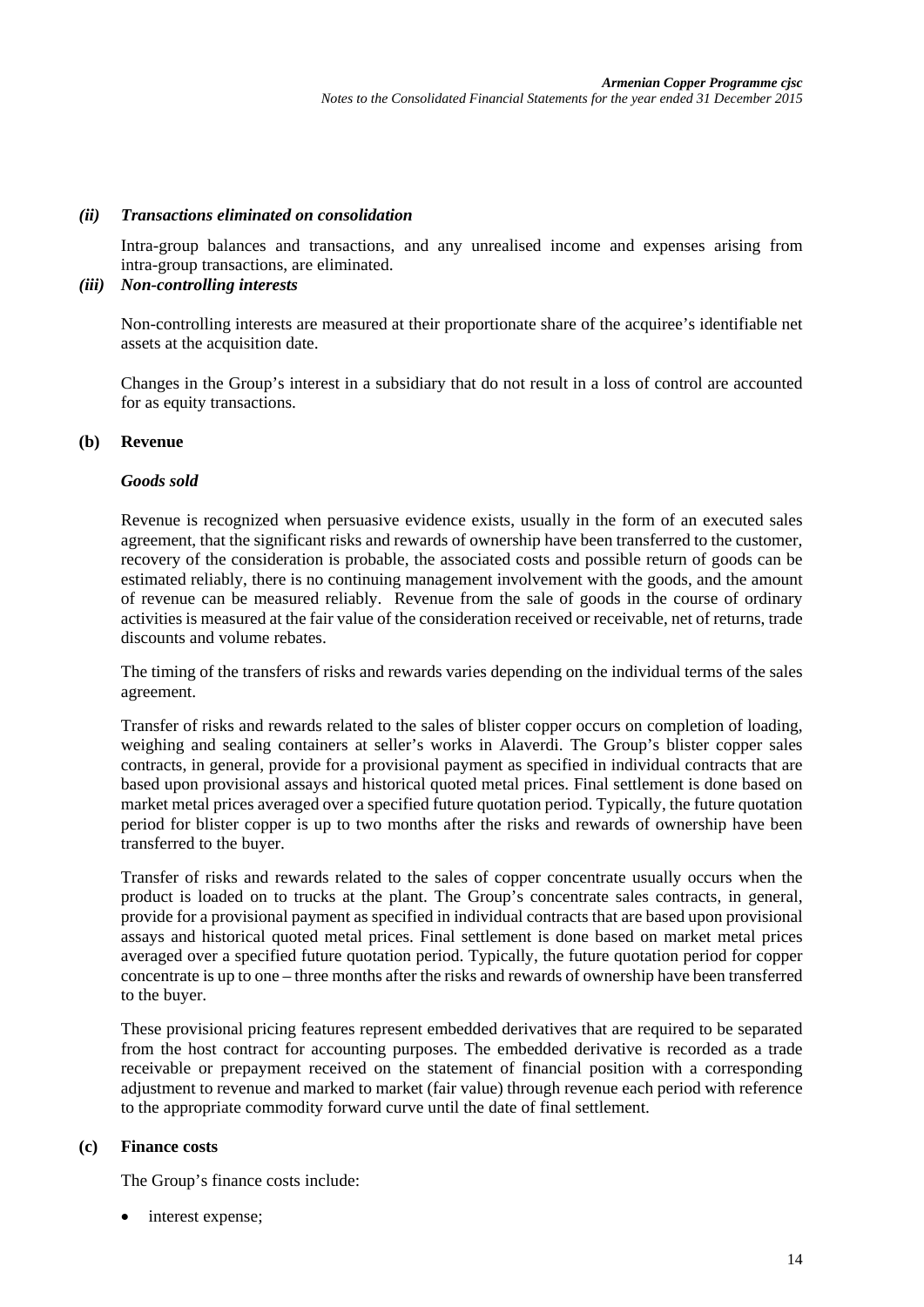- unwinding of discount on provision for site restoration;
- the foreign currency gain or loss on financial assets and financial liabilities.

Interest income or expense is recognized using the effective interest method.

### **(d) Foreign currency**

### *Foreign currency transactions*

Transactions in foreign currencies are translated to AMD at exchange rates at the dates of the transactions.

Monetary assets and liabilities denominated in foreign currencies at the reporting date are retranslated to the functional currency at the exchange rate at that date. The foreign currency gain or loss on monetary items is the difference between amortized cost in the functional currency at the beginning of the period, adjusted for effective interest and payments during the period, and the amortized cost in foreign currency translated at the exchange rate at the end of the reporting period.

Non-monetary assets and liabilities denominated in foreign currencies that are measured at fair value are retranslated to the functional currency at the exchange rate at the date that the fair value was determined. Non-monetary items in a foreign currency that are measured based on historical cost are translated using the exchange rate at the date of the transaction.

Foreign currency differences arising in retranslation are recognized in profit or loss.

### **(e) Short-term employee benefits**

Short-term employee benefit obligations are measured on an undiscounted basis and are expensed as the related service is provided. A liability is recognized for the amount expected to be paid under short-term cash bonus if the Group has a present legal or constructive obligation to pay this amount as a result of past service provided by the employee, and the obligation can be estimated reliably.

### **(f) Income tax**

Income tax expense comprises current and deferred tax. Current tax and deferred tax are recognized in profit or loss except to the extent that it relates to a business combination, or items recognized directly in equity or in other comprehensive income.

### *(i) Current tax*

Current tax comprises the expected tax payable or receivable on the taxable income or loss for the year, using tax rates enacted or substantively enacted at the reporting date, and any adjustment to tax payable in respect of previous years.

### *(ii) Deferred tax*

Deferred tax is recognized in respect of temporary differences between the carrying amounts of assets and liabilities for financial reporting purposes and the amounts used for taxation purposes.

Deferred tax is not recognized for temporary differences on the initial recognition of assets or liabilities in a transaction that is not a business combination and that affects neither accounting nor taxable profit or loss.

A deferred tax asset is recognized for unused tax losses, tax credits and deductible temporary differences, to the extent that it is probable that future taxable profits will be available against which they can be utilized. Deferred tax assets are reviewed at each reporting date and are reduced to the extent that it is no longer probable that the related tax benefit will be realized.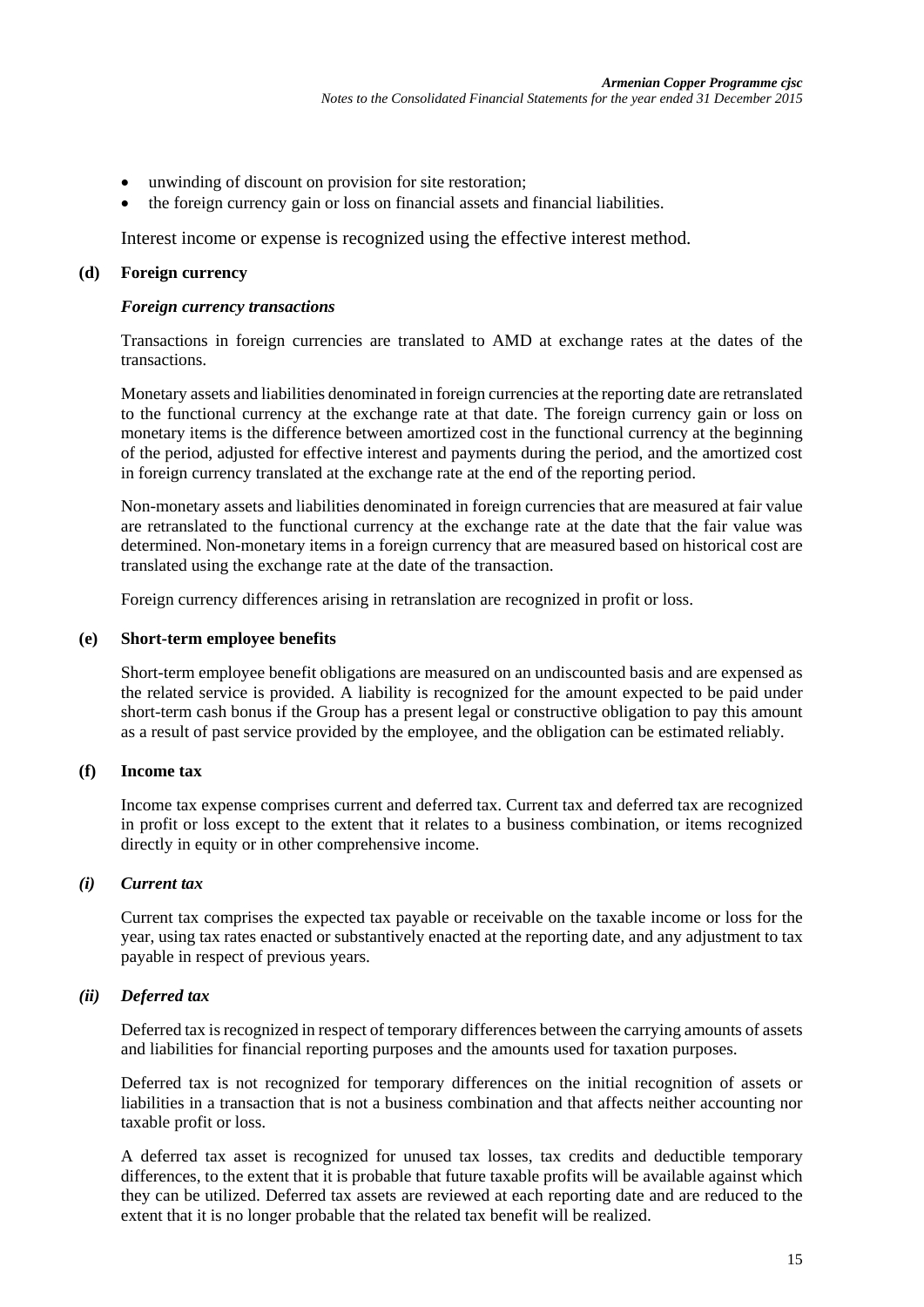Deferred tax is measured at the tax rates that are expected to be applied to the temporary differences when they reverse, based on the laws that have been enacted or substantively enacted by the reporting date.

The measurement of deferred tax reflects the tax consequences that would follow the manner in which the Group expects, at the end of the reporting period, to recover or settle the carrying amount of its assets and liabilities. Deferred tax assets and liabilities are offset if there is a legally enforceable right to offset current tax assets and liabilities, and they relate to income taxes levied by the same tax authority on the same taxable entity, or on different tax entities, but they intend to settle current tax liabilities and assets on a net basis or their tax assets and liabilities will be realized simultaneously.

In determining the amount of current and deferred tax the Group takes into account the impact of uncertain tax positions. The Group believes that its accruals for tax liabilities are adequate for all open tax years based on its assessment of many factors, including interpretations of tax law and prior experience. This assessment relies on estimates and assumptions and may involve a series of judgments about future events. New information may become available that causes the Group to change its judgment regarding the adequacy of existing tax liabilities; such changes to tax liabilities will impact the tax expense in the period that such a determination is made.

### **(g) Royalties**

Royalties are the expected payables to the state budget calculated in accordance with guidelines and requirements in the applicable laws and regulations and are based on the profitability levels of licensed operations. Royalties are calculated using rates enacted or substantively enacted at the reporting date. Royalties consist of two components: royalty calculated at 4% of revenue and royalty calculated at 12.5% of taxable net income adjusted as per the guidelines and requirements in the applicable laws and regulations.

Management believes that royalty expense does not represent an income tax as the total revenue factor (a gross measure) is significant in determining the amount of royalty payable. Royalties are treated as other operating expenses.

### **(h) Inventories**

Inventories are measured at the lower of cost and net realizable value. The cost of inventories is based on the first-in first-out principle, and includes expenditure incurred in acquiring the inventories, production or conversion costs and other costs incurred in bringing them to their existing location and condition. In the case of manufactured inventories and work in progress, cost includes an appropriate share of production overheads based on normal operating capacity.

Net realizable value is the estimated selling price in the ordinary course of business, less the estimated costs of completion and selling expenses.

The Group's copper concentrate purchase contracts, in general, provide for a provisional payment as specified in individual contracts, those are based upon provisional assays and historical quoted metal prices. Final settlement is done based on market metal prices averaged over a specified future quotation period. Typically, the future quotation period for copper concentrate is from one to three months after the month of shipment.

The Group's provisionally priced purchase contracts contain an embedded derivative that, because it is unrelated to the host financial instrument, is required to be separated from the host contract for accounting purposes. The embedded derivative, which is the final settlement price based on a future price, is recorded as a trade payable or advances paid on the statement of financial position and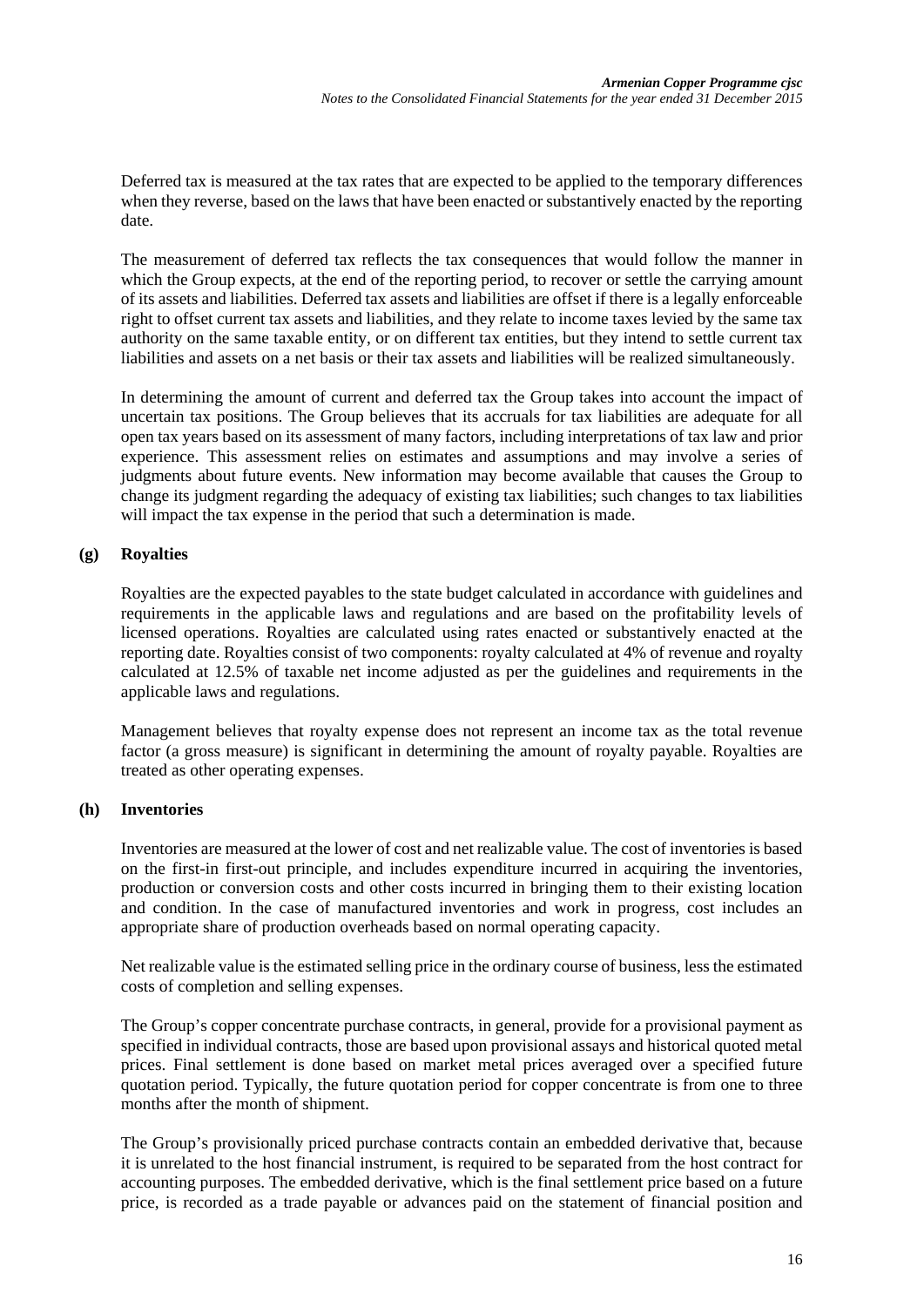marked to market (fair value) through cost of sales each period with reference to the appropriate commodity forward curve until the date of final settlement.

### **(i) Property, plant and equipment and mining property**

### *(i) Recognition and measurement*

Items of property, plant and equipment are measured at cost less accumulated depreciation and any accumulated impairment losses.

Cost includes expenditure that is directly attributable to the acquisition of the asset. The cost of selfconstructed assets includes the cost of materials and direct labour, any other costs directly attributable to bringing the asset to a working condition for their intended use, the costs of dismantling and removing the items and restoring the site on which they are located and capitalized borrowing costs. Purchased software that is integral to the functionality of the related equipment is capitalized as part of that equipment.

If parts of an item of property, plant and equipment have different useful lives, they are accounted for as separate items (major components) of property, plant and equipment.

Any gain or loss on disposal of an item of property, plant and equipment is determined by comparing the proceeds from disposal with the carrying amount of property, plant and equipment, and is recognized net within other income/other expenses in profit or loss.

### *(ii) Subsequent costs*

The cost of replacing a component of an item of property, plant and equipment is recognized in the carrying amount of the item if it is probable that the future economic benefits embodied within the component will flow to the Group, and its cost can be measured reliably. The carrying amount of the replaced component is derecognized. The costs of the day-to-day servicing of property, plant and equipment are recognized in profit or loss as incurred.

### *(iii) Mining property*

Stripping costs incurred during the production phase are generally considered to create two benefits, being either the production of inventory or improved access to the ore to be mined in the future. Where the benefits are realized in the form of inventory produced in the period, the production stripping costs are accounted for as part of the cost of producing those inventories. Where the benefits are realized in the form of improved access to ore to be mined in the future, the costs are recognized as a non-current asset, referred to as a stripping activity asset or mining property, if the following criteria are met:

- it is probable that the future economic benefit (improved access to the ore body) associated with the stripping activity will flow to the entity;
- the entity can identify the component of the ore body for which access has been improved; and
- the costs relating to the stripping activity associated with that component can be measured reliably.

If any of the criteria are not met, the production stripping costs are charged to the statement of profit or loss as operating costs as they are incurred or included in the cost of inventory produced.

In identifying components of the ore body, the Group works closely with the mining operations personnel to analyze the mine plan. Generally, a component will be a subset of the total ore body, and a mine may have several components.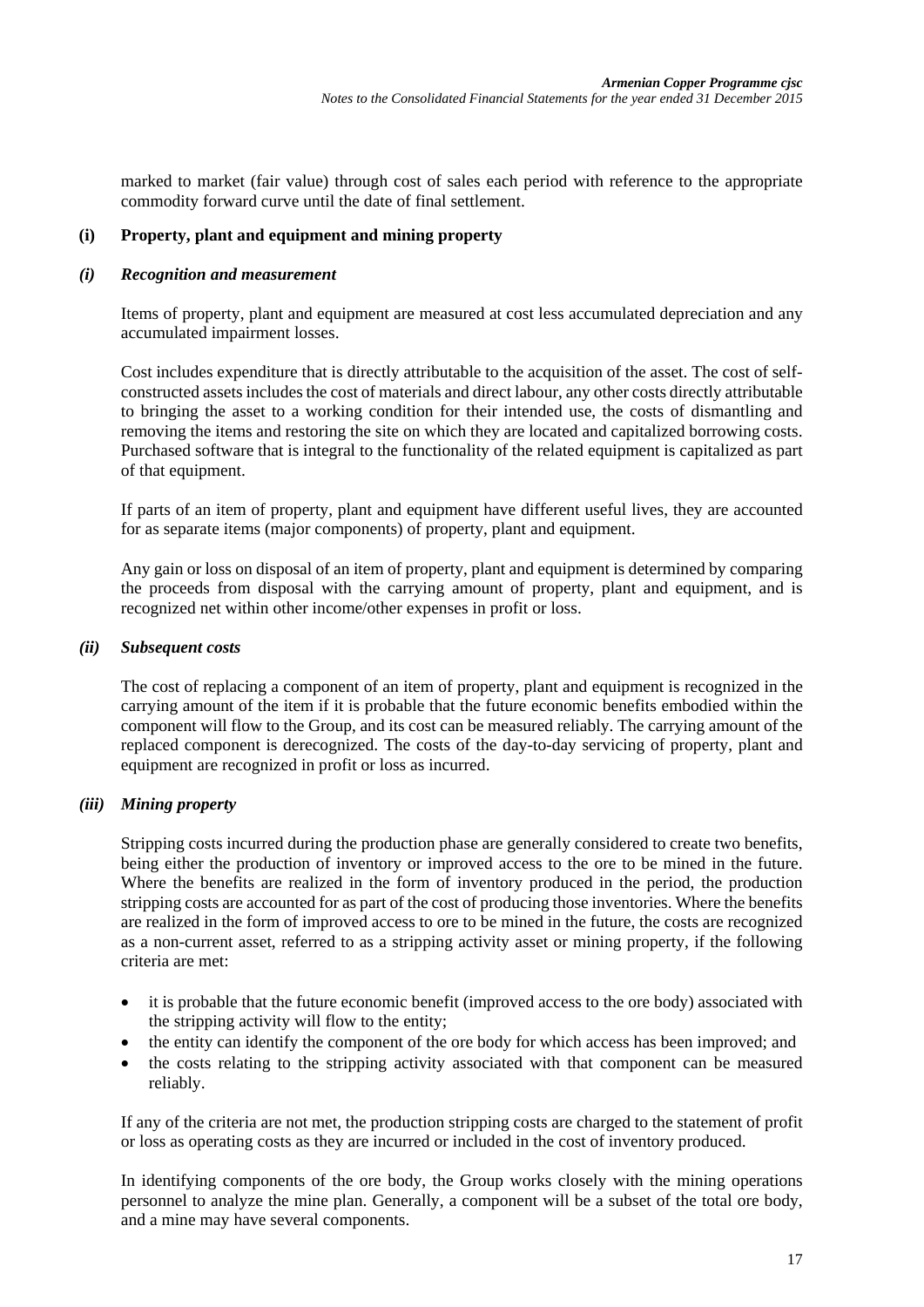The stripping activity asset is initially measured at cost, which is the accumulation of costs directly incurred to perform the stripping activity that improves access to the identified component of ore, plus an allocation of directly attributable overhead costs.

A relevant production measure is used to allocate the production stripping costs between the inventory produced and the stripping activity asset. This production measure is calculated for the identified component of the ore body and is used as a benchmark to identify the extent to which the additional activity of creating a future benefit has taken place. The Group uses the expected volume of waste extracted compared with the actual volume for a given volume of ore production of each component.

The stripping activity asset is accounted for as an addition to, or an enhancement of, an existing asset, being the mining property.

The stripping activity asset is subsequently depreciated using the units of production method over the life of the identified component of the ore body that became more accessible as a result of the stripping activity. Economically recoverable reserves, which comprise proven and probable reserves, are used to determine the expected useful life of the identified component of the ore body. The stripping activity asset is then carried at cost less depreciation and any impairment losses.

Included within mining property is also exploration and evaluation expenditure which relates to costs incurred on the exploration and evaluation of potential mineral reserves before the start of the development of the mine and mine development costs which include costs such as costs of geological and geophysical studies, exploratory drilling, sample testing, the costs of assembling and production equipment, initial stripping costs and overheads associated with such activities.

### *(iv) Depreciation*

Items of property, plant and equipment and mining property are depreciated from the date that they are installed and are ready for use, or in respect of internally constructed assets, from the date that the asset is completed and ready for use. Depreciation is based on the cost of an asset less its residual value. Significant components of individual assets are assessed and if a component has a useful life that is different from the remainder of that asset, that component is depreciated separately.

For all property, plant and equipment items depreciation is recognized in profit or loss on a straight-line basis over the estimated useful lives of each part of an item of property, plant and equipment, since this most closely reflects the expected pattern of consumption of the future economic benefits embodied in the asset. For mining property depreciation is charged based on the units of production method using the total estimated ore reserves and the actual extracted and treated ore. Land is not depreciated.

The estimated useful lives of significant items of property, plant and equipment for the current and comparative periods are as follows:

| $\bullet$ | <b>Buildings</b>         | $20-50$ years             |
|-----------|--------------------------|---------------------------|
|           | • Machines and equipment | $2-50$ years              |
|           | • Motor vehicles         | $5-10$ years              |
| $\bullet$ | Other                    | $1-5$ years               |
|           | • Mining property        | unit of production method |

Depreciation methods, useful lives and residual values are reviewed at each financial year end and adjusted if appropriate.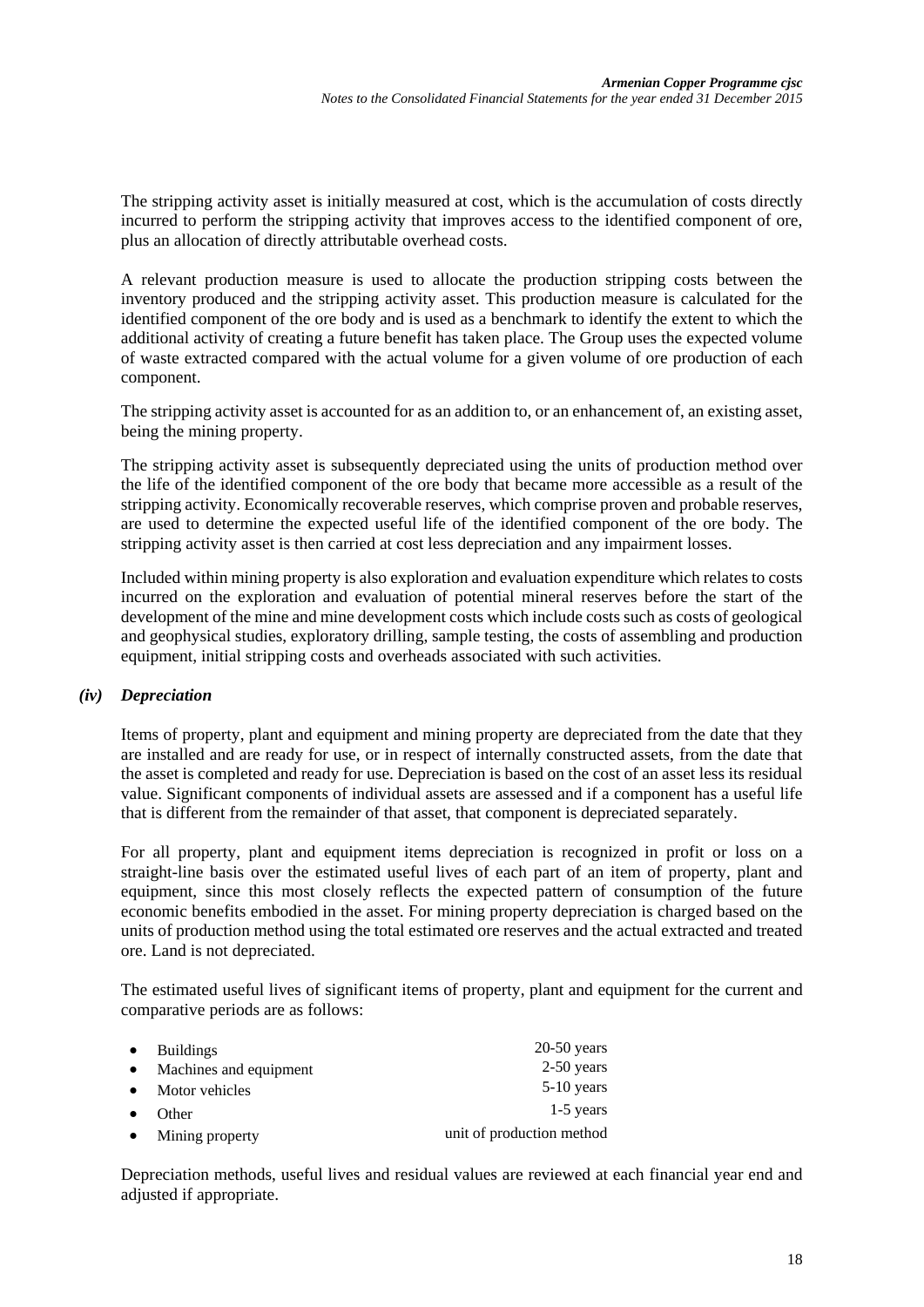### **(j) Financial instruments**

The Group classifies non-derivative financial assets into the loans and receivables category.

The Group classifies non-derivative financial liabilities into the other financial liabilities category.

### *(i) Non-derivative financial assets and financial liabilities – recognition and derecognition*

The Group initially recognizes loans and receivables on the date that they are originated. Financial liabilities are recognized initially on the trade date at which the Group becomes a party to the contractual provisions of the instrument.

The Group derecognizes a financial asset when the contractual rights to the cash flows from the asset expire, or it transfers the rights to receive the contractual cash flows on the financial asset in a transaction in which substantially all the risks and rewards of ownership of the financial asset are transferred. Any interest in transferred financial assets that is created or retained by the Group is recognized as a separate asset or liability.

The Group derecognises a financial liability when its contractual obligations are discharged or cancelled or expire.

Financial assets and liabilities are offset and the net amount presented in the statement of financial position when, and only when, the Group currently has a legally enforceable right to set off the recognised amounts and intends either to settle on a net basis or to realise the asset and settle the liability simultaneously.

### *Loans and receivables*

Loans and receivables are a category of financial assets with fixed or determinable payments that are not quoted in an active market. Such assets are recognized initially at fair value plus any directly attributable transaction costs. Subsequent to initial recognition loans and receivables are measured at amortized cost using the effective interest method, less any impairment losses.

Loans and receivables category comprises the following classes of financial assets: trade and other receivables and cash and cash equivalents.

### *Cash and cash equivalents*

Cash and cash equivalents comprise cash balances and current bank accounts.

### *(ii) Non-derivative financial liabilities - measurement*

The Group classifies non-derivative financial liabilities into the other financial liabilities category. Such financial liabilities are recognized initially at fair value less any directly attributable transaction costs. Subsequent to initial recognition, these financial liabilities are measured at amortized cost using the effective interest method.

Other financial liabilities comprise loans and borrowings and trade and other payables.

### *(iii) Share capital*

### *Ordinary shares*

Ordinary shares are classified as equity. Incremental costs directly attributable to issue of ordinary shares and share options are recognized as a deduction from equity, net of any tax effects.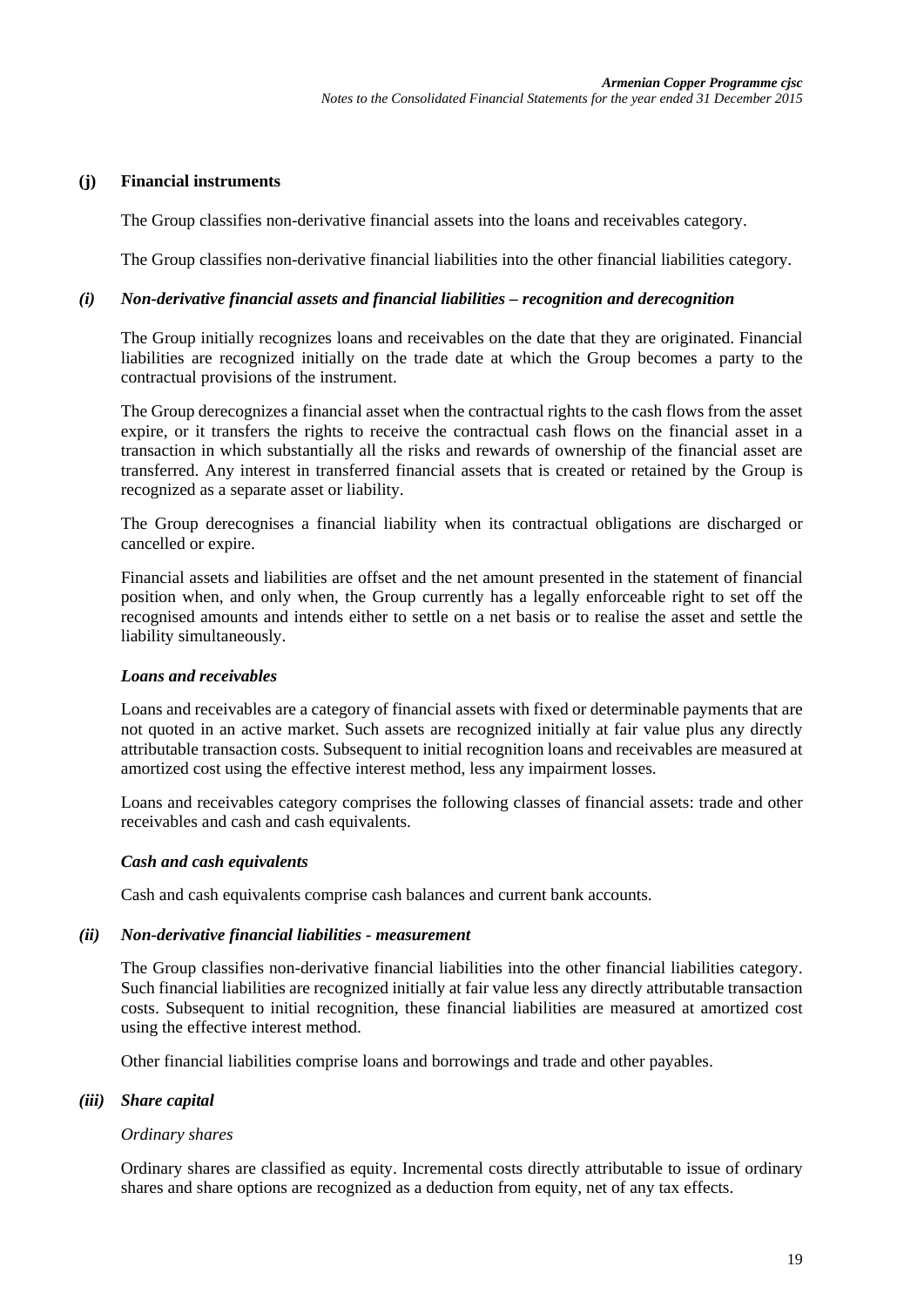### *(iv) Derivative financial instruments*

Derivatives are recognized initially at fair value. Attributable transaction costs are recognized in profit or loss as incurred. Subsequent to initial recognition, derivatives are measured at fair value, and changes therein are recognized immediately in the profit or loss.

Embedded derivatives are separated from the host contract and accounted for separately if the economic characteristics and risks of the host contract and the embedded derivative are not closely related, a separate instrument with the same terms as the embedded derivative would meet the definition of a derivative, and the combined instrument is not measured at fair value through profit or loss. Changes in the fair value of separable embedded derivatives are recognized immediately in profit or loss.

### **(k) Impairment**

### *(i) Non-derivative financial assets*

A financial asset not carried at fair value through profit or loss is assessed at each reporting date to determine whether there is any objective evidence that it is impaired. A financial asset is impaired if objective evidence indicates that a loss event has occurred after the initial recognition of the asset, and that the loss event had a negative effect on the estimated future cash flows of that asset that can be estimated reliably.

Objective evidence that financial assets are impaired can include:

- default or delinquency by a debtor;
- restructuring of an amount due to the Group on terms that the Group would not consider otherwise;
- indications that a debtor will enter bankruptcy;
- adverse changes in the payment status of borrowers;
- economic conditions that correlate with defaults; or
- observable data indicating that there is measurable decrease in expected cash flows from a group of financial assets.

### *Financial assets measured at amortised cost*

The Group considers evidence of impairment for loans and receivables at both an individual asset and collective level. All individually significant assets are individually assessed for impairment. Those found not to be impaired are then collectively assessed for any impairment that has been incurred but not yet identified. Assets that are not individually significant are collectively assessed for impairment by grouping together assets with similar risk characteristics.

In assessing collective impairment the Group uses historical trends of the probability of default, timing of recoveries and the amount of loss incurred, adjusted for management's judgment as to whether current economic and credit conditions are such that the actual losses are likely to be greater or less than suggested by historical trends.

An impairment loss in respect of a financial asset measured at amortized cost is calculated as the difference between its carrying amount, and the present value of the estimated future cash flows discounted at the asset's original effective interest rate. Losses are recognized in profit or loss and reflected in an allowance account. When the Group considers that there are no realistic prospects of recovery of the asset, the relevant amounts are written off. Interest on the impaired asset continues to be recognized through the unwinding of the discount. When a subsequent event causes the amount of impairment loss to decrease and the decrease can be related objectively to an event occurring after the impairment was recognised, the decrease in impairment loss is reversed through profit or loss.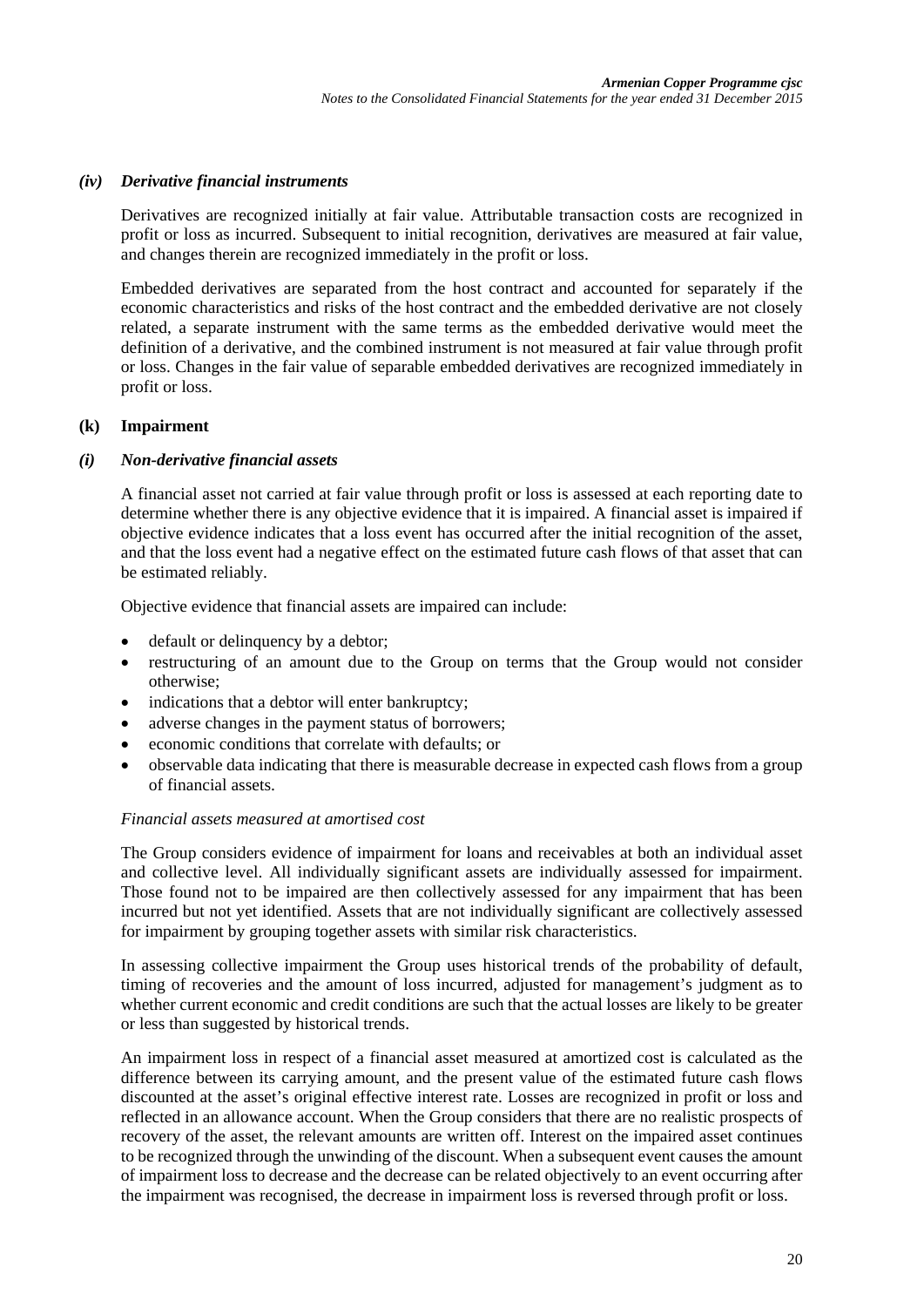### *(ii) Non-financial assets*

The carrying amounts of the Group's non-financial assets, other than inventories and deferred tax assets are reviewed at each reporting date to determine whether there is any indication of impairment. If any such indication exists, then the asset's recoverable amount is estimated.

For the purpose of impairment testing, assets that cannot be tested individually are grouped together into the smallest group of assets that generates cash inflows from continuing use that are largely independent of the cash inflows of other assets or cash-generating units (CGU).

The recoverable amount of an asset or CGU is the greater of its value in use and its fair value less costs to sell. In assessing value in use, the estimated future cash flows are discounted to their present value using a pre-tax discount rate that reflects current market assessments of the time value of money and the risks specific to the asset or CGU.

An impairment loss is recognized if the carrying amount of an asset or its related CGU exceeds its estimated recoverable amount.

Impairment losses are recognized in profit or loss. Impairment losses recognised in respect of CGUs are allocated to reduce the carrying amounts of the assets in the CGU (group of CGUs) on a pro rata basis.

Impairment losses recognised in prior periods are assessed at each reporting date for any indications that the loss has decreased or no longer exists. An impairment loss is reversed if there has been a change in the estimates used to determine the recoverable amount. An impairment loss is reversed only to the extent that the asset's carrying amount does not exceed the carrying amount that would have been determined, net of depreciation or amortisation, if no impairment loss had been recognised.

### **(l) Provisions**

A provision is recognized if, as a result of a past event, the Group has a present legal or constructive obligation that can be estimated reliably, and it is probable that an outflow of economic benefits will be required to settle the obligation. Provisions are determined by discounting the expected future cash flows at a pre-tax rate that reflects current market assessments of the time value of money and the risks specific to the liability. The unwinding of the discount is recognized as finance cost.

### *(i) Site restoration*

In accordance with the Group's environmental policy and applicable legal requirements, a provision for site restoration in respect of mine area and contaminated land, and the related expense, is recognized when the ore is extracted and the land is contaminated as a result of waste ore accumulation and tailing pool construction in the license area.

A corresponding asset is recognized in property, plant and equipment. Site restoration costs are provided at the present value of expected costs to settle the obligation using estimated cash flows. The cash flows are discounted at a current pre tax risk-free rate. The unwinding of the discount is expensed as incurred and recognized in profit or loss as a finance cost.

At each year end the Group re-measures the provision for site restoration based on the best estimate of the settlement amount and the market-based discount rate.

Changes in the site restoration provision alter the cost of the related asset. In the event that a decrease in the site restoration provision exceeds the carrying amount of the asset, the excess is recognized immediately in profit or loss.

The depreciable amount of the related asset is depreciated over its useful life. Once the related asset has reached the end of its useful life, all subsequent changes in the site restoration provision are recognized in profit or loss as they occur.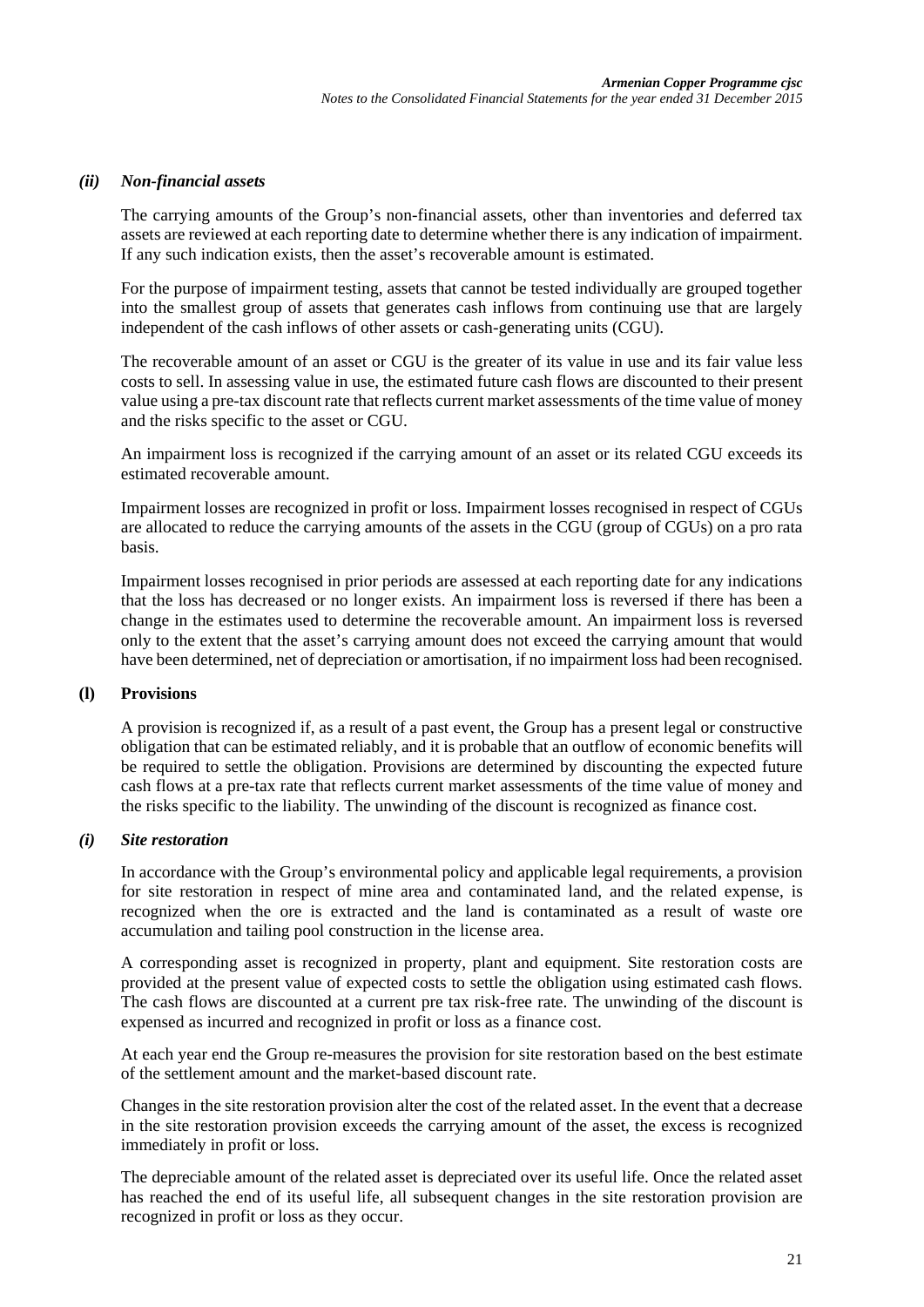## **8. Correction of errors**

In preparation of these consolidated financial statements, the management has restated certain comparative information in order to make correction of errors as explained below.

- In preparing the 2014 consolidated financial statements the Group had classified a portion of an on demand borrowing from a related party as non-current liability as at 31 December 2014 and 2013.
- As part of obtaining financing from VTB Group, the Group had transferred 25.05% of shares in Subsidiary to VTB Group in 2011. The fair value of these shares as of the transfer date amounting AMD 3,049,021 thousand was included in the amortized cost calculation of loans and borrowings. Subsequently, in 2014 the Group revalued these shares with the increase in the fair value of AMD 6,224,000 thousand deducting from loans and borrowings and recording increase in retained earnings in the same amount. As a result of the revaluation the Group also recorded additional finance costs in 2014. In preparing 2015 consolidated financial statements, the management reversed the revaluation and related finance costs recognized in 2014 due to absence of technical basis of subsequent revaluation under IFRSs.

The impact of the restatements is presented in the following tables:

### **Consolidated statement of financial position**

| '000 AMD                                             |                             |                     | Long term loans<br>and borrowings | <b>Short term loans</b><br>and borrowings |
|------------------------------------------------------|-----------------------------|---------------------|-----------------------------------|-------------------------------------------|
| Amount as previously reported at 31 December 2013    | 107,265,769                 | 5,721,614           |                                   |                                           |
| Restatement                                          | (6,268,503)                 | 6,268,503           |                                   |                                           |
| <b>Restated amount at 31 December 2013</b>           |                             | 100,997,266         | 11,990,117                        |                                           |
| '000 AMD                                             | <b>Retained</b><br>earnings | <b>Total equity</b> | Long term loans<br>and borrowings | <b>Short term loans</b><br>and borrowings |
| Amount as previously reported<br>at 31 December 2014 | 6.693.164                   | 8,674,825           | 12,619,644                        | 167,073,461                               |
| Restatement                                          | (5,312,393)                 | (5,312,393)         | (12,619,644)                      | 17,932,037                                |
| <b>Restated amount at</b><br>31 December 2014        | 1,380,771                   | 3,362,432           |                                   | 185,005,498                               |

#### **Consolidated statement of profit or loss and other comprehensive income**

|                                        | <b>Loss and total</b><br>comprehensive |                      |
|----------------------------------------|----------------------------------------|----------------------|
| '000 AMD                               | loss for the year                      | <b>Finance costs</b> |
| Amount as previously reported for 2014 | (23,062,450)                           | (22, 931, 907)       |
| Restatement                            | 911.607                                | 911,607              |
| <b>Restated amount for 2014</b>        | (22, 150, 843)                         | (22,020,300)         |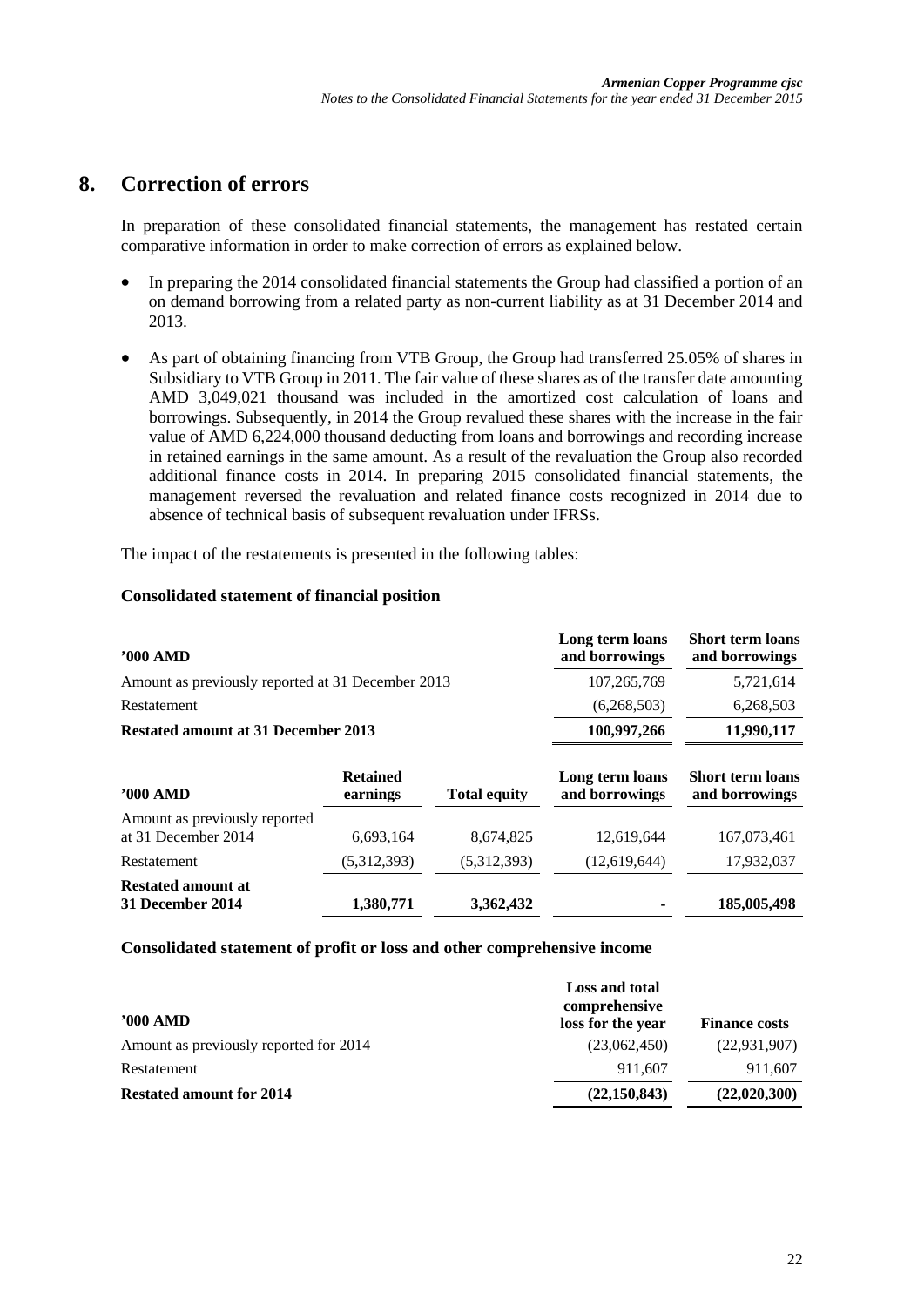## **9. New standards and interpretations not yet adopted**

A number of new Standards, amendments to Standards and Interpretations are not yet effective as at 31 December 2015, and have not been applied in preparing these consolidated financial statements. Of these pronouncements, potentially the following will have an impact on the Group's operations. The Group plans to adopt these pronouncements when they become effective.

| New or amended<br>standard                                 | <b>Summary of the requirements</b>                                                                                                                                                                                                                                                                                                                                                                                                                                                                                                                                                                                                                                                                                                                                                                                                                                                                                                      | <b>Possible impact on</b><br>consolidated<br>financial statements                                                              |
|------------------------------------------------------------|-----------------------------------------------------------------------------------------------------------------------------------------------------------------------------------------------------------------------------------------------------------------------------------------------------------------------------------------------------------------------------------------------------------------------------------------------------------------------------------------------------------------------------------------------------------------------------------------------------------------------------------------------------------------------------------------------------------------------------------------------------------------------------------------------------------------------------------------------------------------------------------------------------------------------------------------|--------------------------------------------------------------------------------------------------------------------------------|
| <b>IFRS</b> 9 <i>Financial</i><br><i>Instruments</i>       | IFRS 9, published in July 2014, replaces the existing<br>guidance in IAS 39 Financial Instruments: Recognition and<br>Measurement. IFRS 9 includes revised guidance on the<br>classification and measurement of financial instruments,<br>including a new expected credit loss model for calculating<br>impairment on financial assets, and the new general hedge<br>accounting requirements. It also carries forward the<br>guidance on recognition and derecognition of financial<br>instruments from IAS 39.<br>IFRS 9 is effective for annual reporting periods beginning<br>on or after 1 January 2018, with early adoption permitted.                                                                                                                                                                                                                                                                                             | The Group is assessing<br>the potential impact on<br>its financial statements<br>resulting from the<br>application of IFRS 9.  |
| <b>IFRS 15 Revenue</b><br>from Contracts<br>with Customers | IFRS 15 establishes a comprehensive framework for<br>determining whether, how much and when revenue is<br>recognised. It replaces existing revenue recognition<br>guidance, including IAS 18 Revenue, IAS 11 Construction<br>Contracts and IFRIC 13 Customer Loyalty Programmes.<br>The core principle of the new standard is that an entity<br>recognises revenue to depict the transfer of promised goods<br>or services to customers in an amount that reflects the<br>consideration to which the entity expects to be entitled in<br>exchange for those goods or services. The new standard<br>results in enhanced disclosures about revenue, provides<br>guidance for transactions that were not previously addressed<br>comprehensively and improves guidance for multiple-<br>element arrangements.<br>IFRS 15 is effective for annual reporting periods beginning<br>on or after 1 January 2018, with early adoption permitted. | The Group is assessing<br>the potential impact on<br>its financial statements<br>resulting from the<br>application of IFRS 15. |
| <b>IFRS</b> 16 Leases                                      | IFRS 16 replaces the existing lease accounting guidance in<br>IAS 17 Leases, IFRIC 4 Determining whether an<br>Arrangement contains a lease, SIC-15 Operating Leases -<br>Incentives and SIC-27 Evaluating the Substance of<br>Transactions Involving the Legal Form of a Lease. It<br>eliminates the current dual accounting model for lessees,<br>which distinguishes between on-balance sheet finance leases<br>and off-balance sheet operating leases. Instead, there is a<br>single, on-balance sheet accounting model that is similar to<br>current finance lease accounting.<br>Lessor accounting remains similar to current practice $-$ i.e.<br>lessors continue to classify leases as finance and operating<br>leases.<br>IFRS 16 is effective for annual reporting periods beginning<br>on or after 1 January 2019, early adoption is permitted if<br>IFRS 15 Revenue from Contracts with Customers is also<br>adopted.      | The Group is assessing<br>the potential impact on<br>its financial statements<br>resulting from the<br>application of IFRS 16. |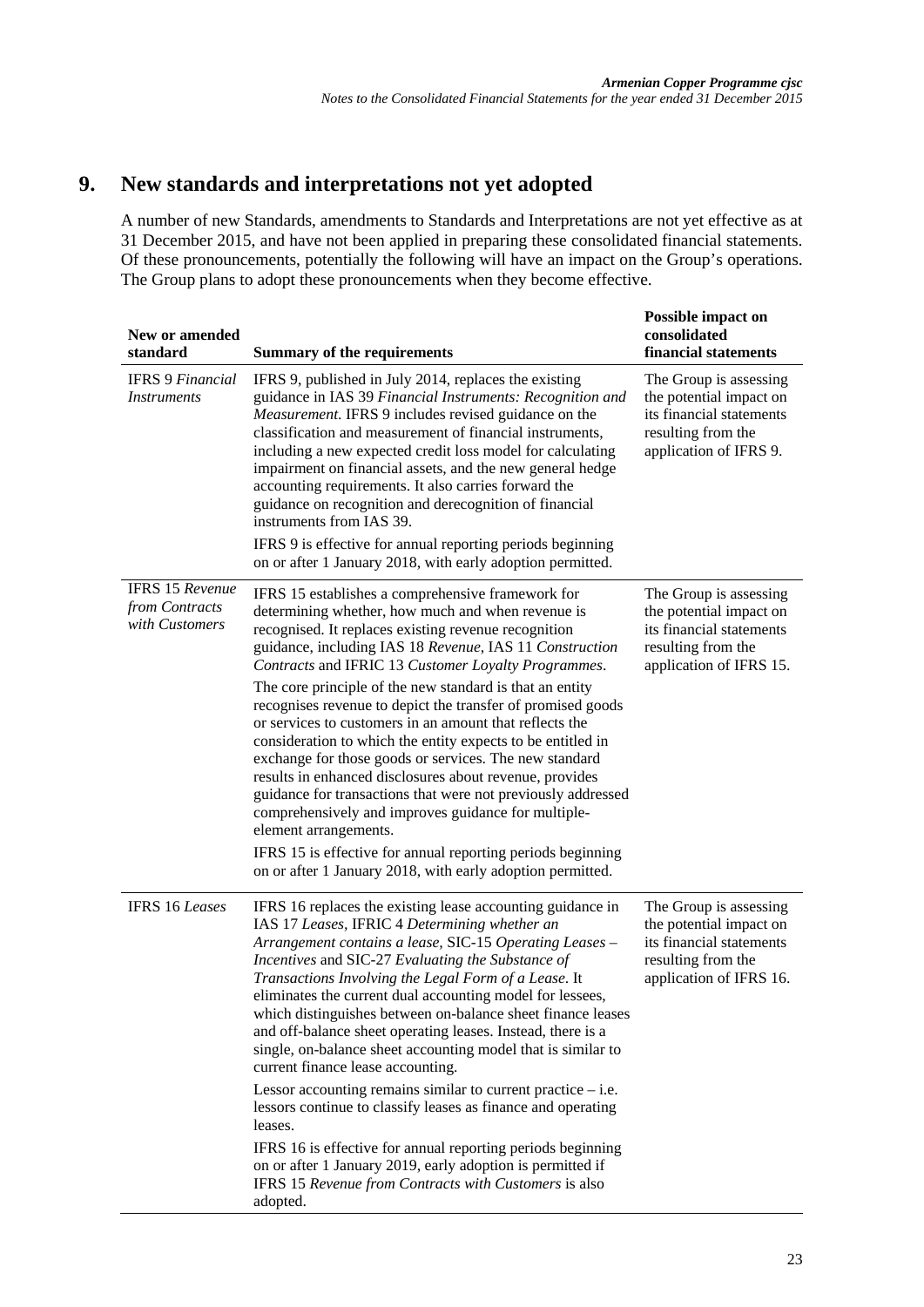## **10. Revenue**

| '000 AMD                   | 2015       | 2014       |
|----------------------------|------------|------------|
| Sale of copper concentrate | 40,480,279 |            |
| Sale of blister copper     | 29,872,438 | 29,755,614 |
| Sale of gold concentrate   | 2,241,178  | 1,486,788  |
| Services provided          | 71,876     | 330,646    |
| Sale of other products     | 29.408     | 57,806     |
|                            | 72,695,179 | 31,630,854 |

As at 31 December 2015 the Group had outstanding provisionally priced sales of AMD 19,654,066 thousand (2014: AMD 6,618,029 thousand), which had a fair value of approximately AMD 18,924,428 thousand (2014: AMD 6,344,087 thousand) including the embedded derivative.

## **11. Cost of sales**

| '000 AMD                      | 2015       | 2014       |
|-------------------------------|------------|------------|
| Copper concentrate            | 11,854,224 | 22,455,889 |
| Depreciation and amortization | 11,702,755 | 301,098    |
| Materials                     | 11,332,675 | 2,285,057  |
| Wages and salaries            | 5,112,416  | 885,599    |
| Electricity and gas           | 3,841,535  | 1,660,669  |
| Outsourced services           | 2,646,364  |            |
| Gold concentrate              | 2,153,785  | 1,406,681  |
| Cost of services provided     | 60,206     | 248,625    |
| Other                         | 1,240,241  | 38,260     |
|                               | 49,944,201 | 29,281,878 |

As at 31 December 2015 the Group had outstanding provisionally priced purchases of AMD 3,716,595 thousand (2014: AMD 7,737,580 thousand), which had a fair value of approximately AMD 3,565,079 thousand (2014: AMD 7,087,156 thousand) including the embedded derivative.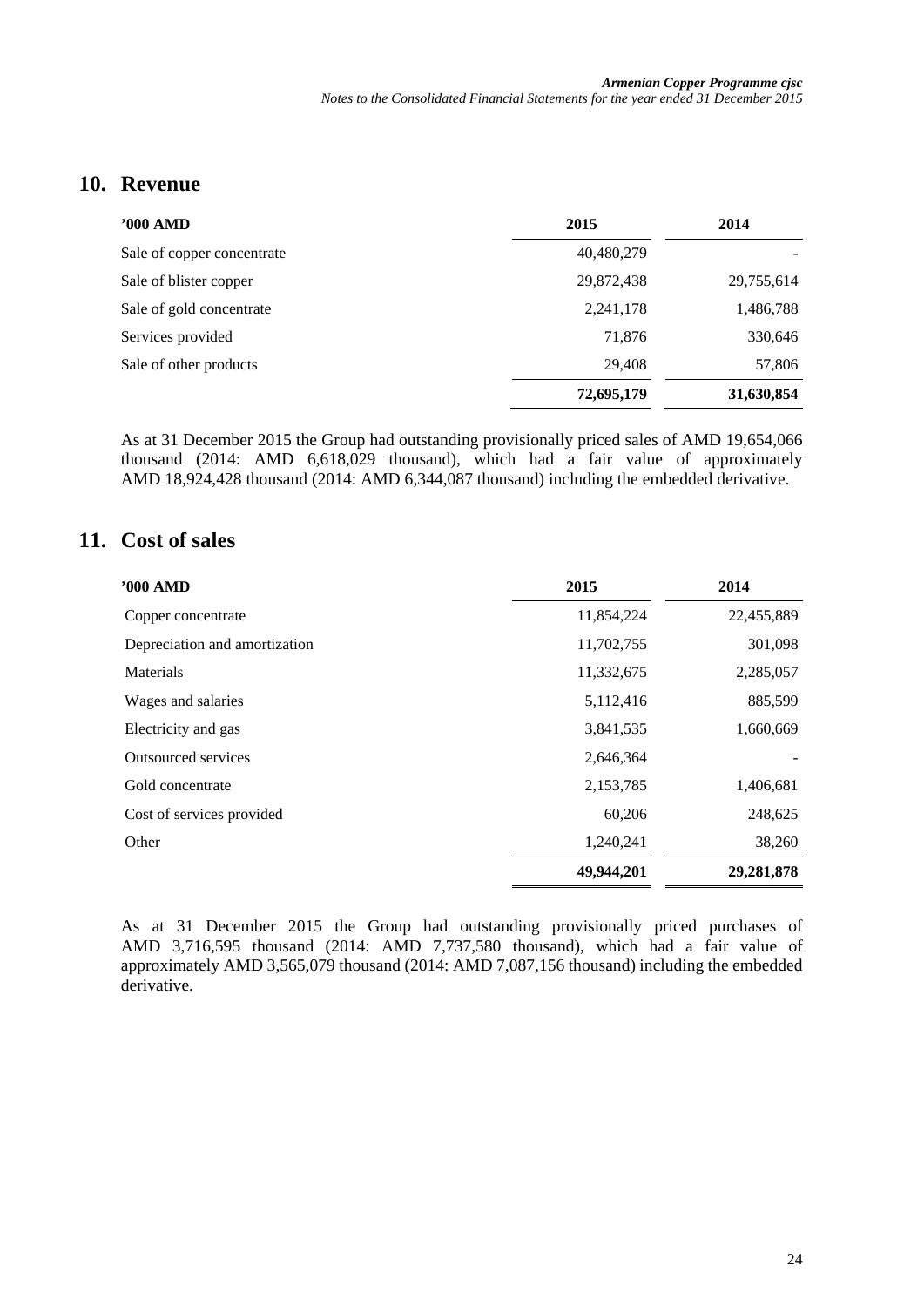# **12. Other income**

| '000 AMD                                          | 2015      | 2014    |
|---------------------------------------------------|-----------|---------|
| Income from sale of inventory                     | 596,303   | 175,862 |
| Income from services provided                     | 385,557   |         |
| Income from fines and penalties                   | 92.993    | 109,916 |
| Gain on disposal of property, plant and equipment | 21,563    | 9,892   |
| Other                                             | 161,327   | 50,615  |
|                                                   | 1,257,743 | 346,285 |

# **13. Administrative expenses**

| '000 AMD                      | 2015      | 2014      |
|-------------------------------|-----------|-----------|
| Wages and salaries            | 1,971,067 | 1,031,453 |
| Repair and maintenance        | 559,564   | 129,717   |
| Depreciation and amortization | 387,737   | 125,368   |
| Other                         | 1,215,414 | 596,994   |
|                               | 4,133,782 | 1,883,532 |

# **14. Other expenses**

| '000 AMD                                                                             | 2015       | 2014    |
|--------------------------------------------------------------------------------------|------------|---------|
| Impairment of property, plant and equipment and mining<br>property (notes 17 and 18) | 24,486,951 |         |
| Royalties                                                                            | 3,946,276  |         |
| Cost of services provided                                                            | 380,093    |         |
| Donations                                                                            | 311,233    | 70,680  |
| Cost of inventory sold                                                               | 241,037    |         |
| Other                                                                                | 966,539    | 306,270 |
|                                                                                      | 30,332,129 | 376,950 |

# **15. Finance costs**

| '000 AMD                                             | 2015       | 2014            |
|------------------------------------------------------|------------|-----------------|
| Recognized in profit or loss                         |            | <b>Restated</b> |
| Interest expense on loans and borrowings             | 21,244,006 | 206,601         |
| Net foreign exchange loss                            | 3,262,282  | 21,727,988      |
| Unwind of discount on provision for site restoration | 53,075     | 85,711          |
|                                                      | 24,559,363 | 22,020,300      |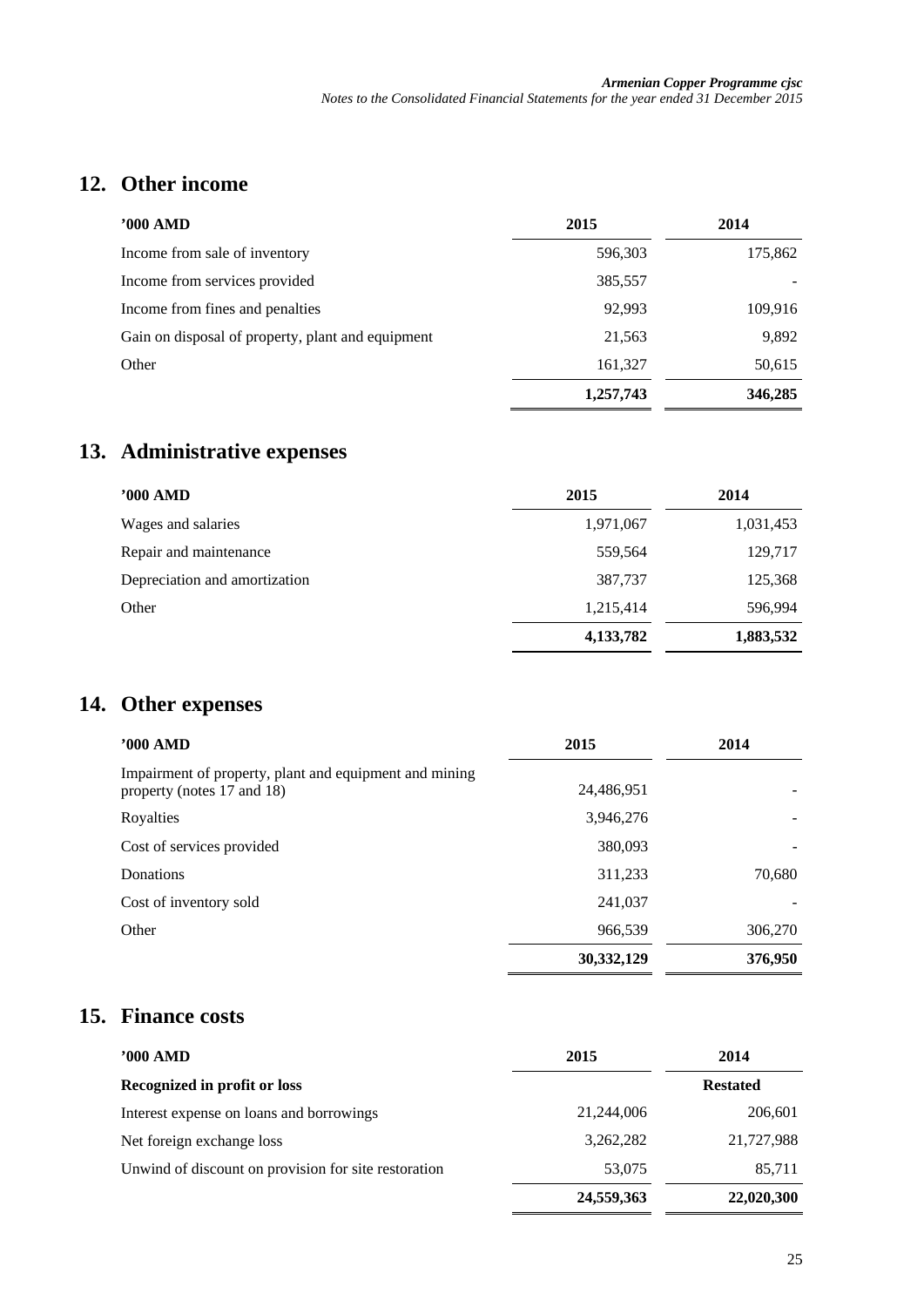## **16. Income taxes**

### **(a) Amounts recognized in profit or loss**

The Group's applicable tax rate is the income tax rate of 20% for Armenian companies.

| '000 AMD                                          | 2015        | 2014       |
|---------------------------------------------------|-------------|------------|
| <b>Current tax expense</b>                        |             |            |
| Current year                                      | (249, 954)  | (401,096)  |
|                                                   | (249, 954)  | (401,096)  |
| Deferred tax benefit/(expense)                    |             |            |
| Origination and reversal of temporary differences | 5,256,952   | 163,814    |
| Change in unrecognised temporary differences      | (4,478,922) |            |
| Deferred tax benefit                              | 778,030     | 163,814    |
| Total income tax benefit/(expense)                | 528,076     | (237, 282) |

### **Reconciliation of effective tax rate:**

|                                              | 2015           |               | 2014         |                  |
|----------------------------------------------|----------------|---------------|--------------|------------------|
|                                              | '000 AMD       | $\frac{0}{0}$ | '000 AMD     | $\frac{6}{6}$    |
| Loss excluding tax                           | (35, 772, 978) | 100           | (21,913,561) | 100              |
| Tax at applicable tax rate                   | 7,154,596      | 20            | 4,382,712    | 20               |
| Non-deductible expenses                      | (2,147,598)    | (6)           | (4,619,994)  | (21)             |
| Change in unrecognized temporary differences | (4,478,922)    | (13)          |              |                  |
|                                              | 528,076        |               | (237, 282)   | $\left(1\right)$ |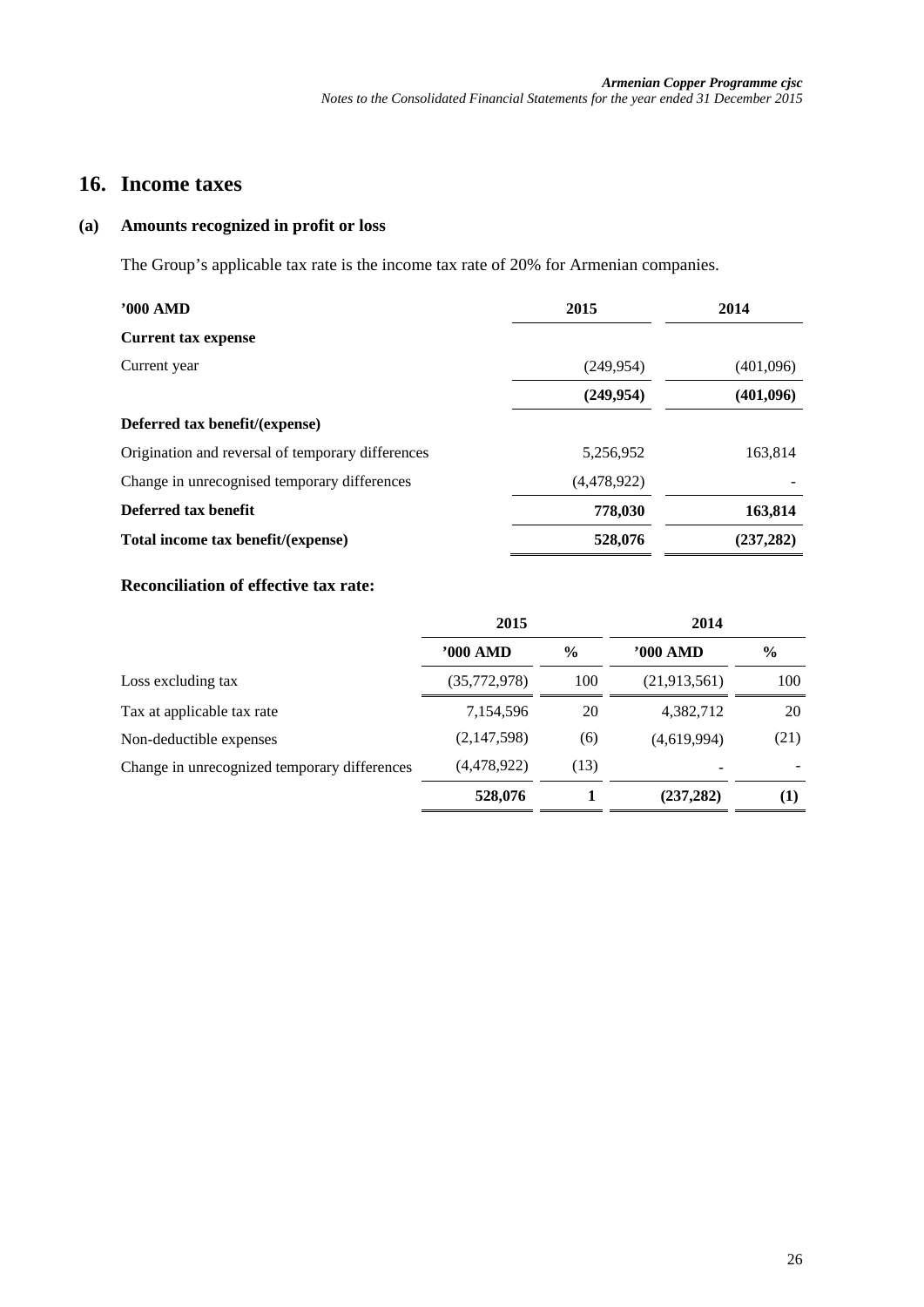### **(b) Recognized deferred tax assets and liabilities**

Deferred tax assets and liabilities are attributable to the following:

|                                                         | <b>Assets</b> |         | <b>Liabilities</b> |            |            |            | <b>Net</b> |  |
|---------------------------------------------------------|---------------|---------|--------------------|------------|------------|------------|------------|--|
| '000 AMD                                                | 2015          | 2014    | 2015               | 2014       | 2015       | 2014       |            |  |
| Property, plant and<br>equipment and mining<br>property |               |         | (104, 267)         | (137, 109) | (104, 267) | (137, 109) |            |  |
| Intangible assets                                       |               | 4,672   | (3,919)            |            | (3,919)    | 4,672      |            |  |
| Prepayments for non-current<br>assets                   |               | 176,349 |                    |            |            | 176,349    |            |  |
| Inventories                                             | 139,853       | 3,333   |                    |            | 139,853    | 3,333      |            |  |
| Trade and other receivables                             | 39,567        |         |                    | (55,102)   | 39,567     | (55,102)   |            |  |
| Loans and borrowings                                    |               | 64,241  |                    |            |            | 64,241     |            |  |
| Provision for site restoration                          |               | 76,089  |                    |            |            | 76,089     |            |  |
| Trade and other payables                                | 3,894         | 201,115 |                    |            | 3,894      | 201,115    |            |  |
| Tax loss carry-forwards                                 | 1,172,543     | 136,053 |                    | -          | 1,172,543  | 136,053    |            |  |
| <b>Net tax liabilities</b>                              | 1,355,857     | 661,852 | (108, 186)         | (192, 211) | 1,247,671  | 469,641    |            |  |

The Group has recognized deferred tax asset on tax losses carried forward based on the budget of the Group, which indicates the existence of sufficient future taxable profits against which the tax losses can be utilized before those will expire in 2019 and 2020. The expected level of production and sales are based on the plant capacity and metal prices in 2016 to 2020 are based on expectations in the global metal markets.

### **(c) Movement in deferred tax balances**

| '000 AMD                                          | 1 January<br>2015 | <b>Recognized in</b><br>profit or loss | 31 December<br>2015 |
|---------------------------------------------------|-------------------|----------------------------------------|---------------------|
| Property, plant and equipment and mining property | (137,109)         | 32,842                                 | (104, 267)          |
| Intangible assets                                 | 4,672             | (8,591)                                | (3,919)             |
| Prepayments for non-current assets                | 176,349           | (176, 349)                             |                     |
| Inventories                                       | 3,333             | 136,520                                | 139,853             |
| Trade and other receivables                       | (55,102)          | 94,669                                 | 39,567              |
| Loans and borrowings                              | 64,241            | (64,241)                               |                     |
| Provision for site restoration                    | 76,089            | (76,089)                               |                     |
| Trade and other payables                          | 201,115           | (197, 221)                             | 3,894               |
| Tax loss carry-forwards                           | 136,053           | 1,036,490                              | 1,172,543           |
| Net tax assets                                    | 469,641           | 778,030                                | 1,247,671           |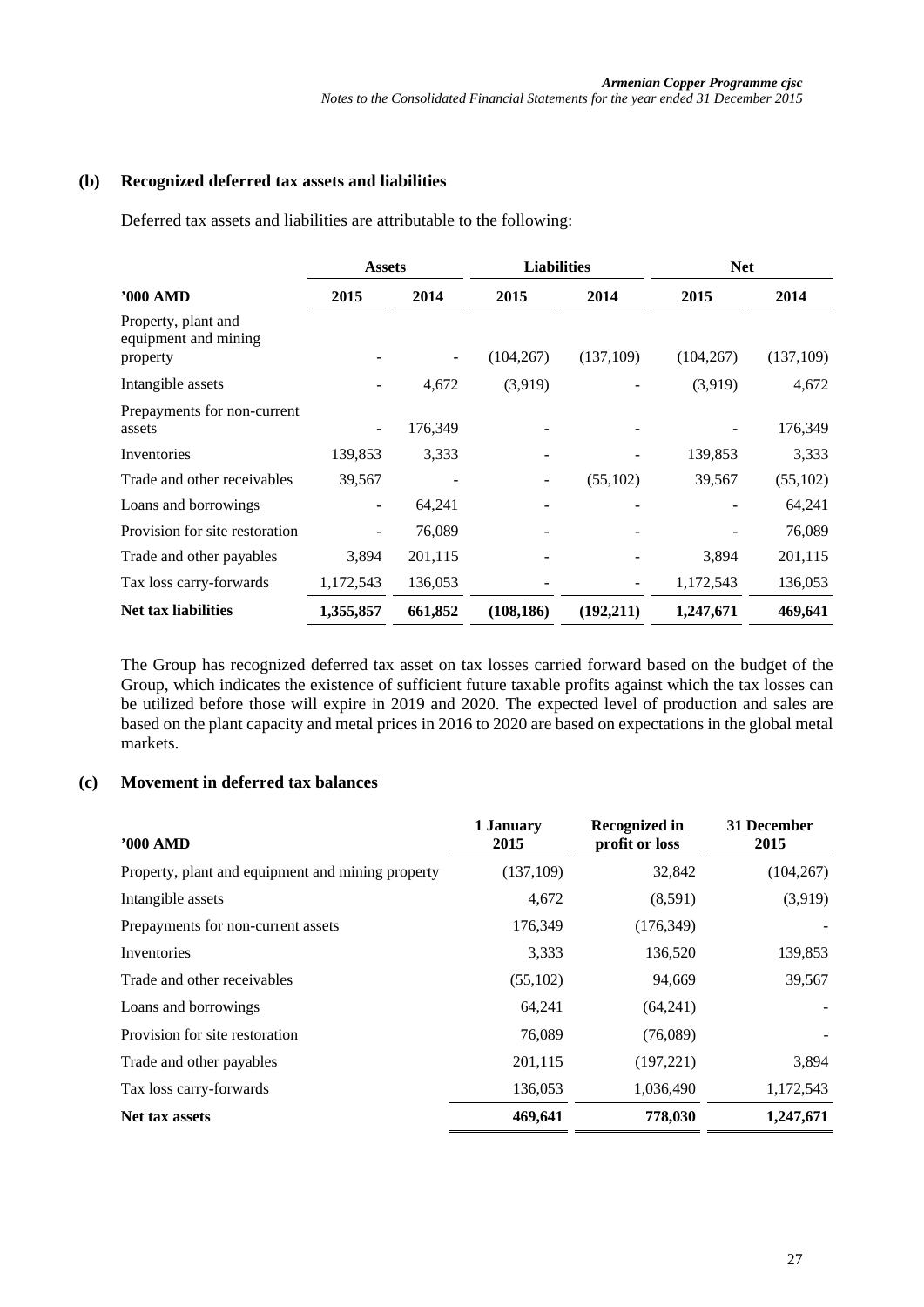| '000 AMD                                          | 1 January<br>2014 | <b>Recognized in</b><br>profit or loss | 31 December<br>2014 |
|---------------------------------------------------|-------------------|----------------------------------------|---------------------|
| Property, plant and equipment and mining property | 50,703            | (187, 812)                             | (137,109)           |
| Intangible assets                                 | 4,672             |                                        | 4,672               |
| Prepayments for non-current assets                | 155,870           | 20,479                                 | 176,349             |
| Inventories                                       | 6.349             | (3,016)                                | 3,333               |
| Trade and other receivables                       | (131,269)         | 76,167                                 | (55,102)            |
| Loans and borrowings                              | 64,241            |                                        | 64,241              |
| Provision for site restoration                    | 105,167           | (29,078)                               | 76,089              |
| Trade and other payables                          | 21,093            | 180,022                                | 201,115             |
| Tax loss carry-forwards                           | 29,001            | 107,052                                | 136,053             |
| Net tax assets                                    | 305,827           | 163,814                                | 469,641             |

### **(d) Unrecognised deferred tax assets**

The following deferred tax assets have not been recognised which arise from temporary differences in respect of the following items:

| '000 AMD                                          | 2015      | 2014 |
|---------------------------------------------------|-----------|------|
| Property, plant and equipment and mining property | 3,191,913 |      |
| Prepayments for non-current assets                | 989,539   |      |
| Trade and other receivables                       | 80,206    |      |
| Inventories                                       | 68,775    |      |
| Provision for site restoration                    | 102,736   |      |
| Trade and other payables                          | 45,753    |      |
|                                                   | 4,478,922 |      |
|                                                   |           |      |

The deductible temporary differences do not expire under current tax legislation. Deferred tax assets have not been recognized in respect of deductible temporary differences because it is not probable that future taxable profits will be available, against which the Group can utilize the benefits therefrom when those differences reverse.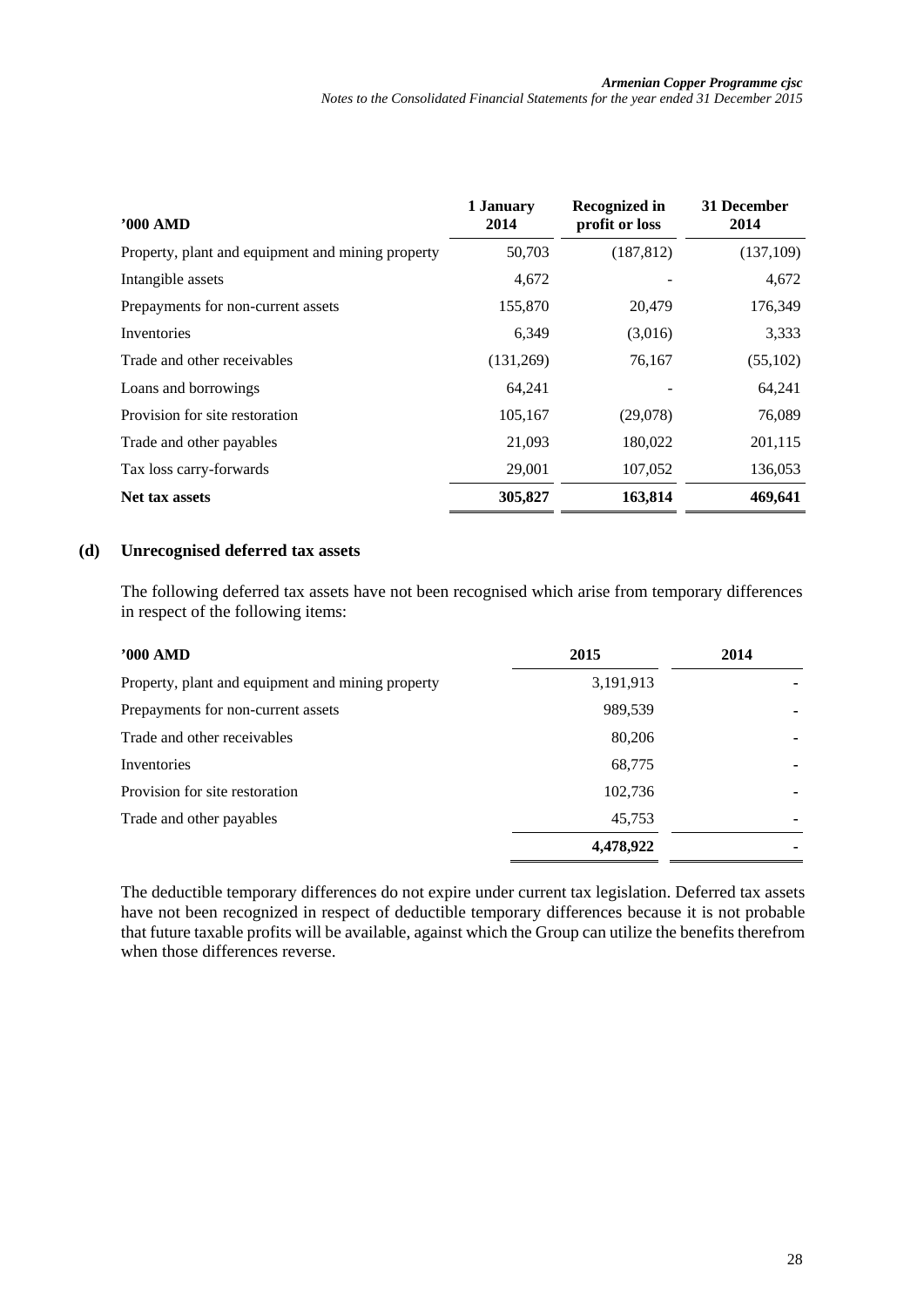# **17. Property, plant and equipment**

|                                    |                              | <b>Machines</b>  |                          |                       |             |                |
|------------------------------------|------------------------------|------------------|--------------------------|-----------------------|-------------|----------------|
| '000 AMD                           | <b>Land and</b><br>buildings | and<br>equipment | <b>Motor</b><br>vehicles | Under<br>construction | Other       | <b>Total</b>   |
| Cost                               |                              |                  |                          |                       |             |                |
| Balance at 1 January 2014          | 15,215,316                   | 60,008,464       | 936,261                  | 27,097,223            | 909,801     | 104,167,065    |
| Additions                          | 142,651                      | 8,350,213        | 118,564                  | 21,253,395            | 205,023     | 30,069,846     |
| Disposals                          | (154, 420)                   | (505, 528)       | (8,249)                  | (124, 536)            | (41, 496)   | (834, 229)     |
| <b>Transfers</b>                   | 26,780,292                   | 15,271,396       | 144,120                  | (43, 125, 987)        | 930,179     |                |
| <b>Balance at 31 December 2014</b> | 41,983,839                   | 83,124,545       | 1,190,696                | 5,100,095             | 2,003,507   | 133,402,682    |
|                                    |                              |                  |                          |                       |             |                |
| Balance at 1 January 2015          | 41,983,839                   | 83,124,545       | 1,190,696                | 5,100,095             | 2,003,507   | 133,402,682    |
| <b>Additions</b>                   | 581,516                      | 9,790,081        | 77,924                   | 2,384,223             | 49,548      | 12,883,292     |
| Disposals                          | (56, 640)                    | (2,354,101)      | (21, 242)                | (116, 861)            | (1,443,160) | (3,992,004)    |
| <b>Transfers</b>                   | 582,389                      | 2,153,822        |                          | (3,404,641)           | 668,430     |                |
| <b>Balance at 31 December 2015</b> | 43,091,104                   | 92,714,347       | 1,247,378                | 3,962,816             | 1,278,325   | 142,293,970    |
|                                    |                              |                  |                          |                       |             |                |
| <b>Depreciation and impairment</b> |                              |                  |                          |                       |             |                |
| Balance at 1 January 2014          | (3,046,666)                  | (6, 145, 673)    | (232,019)                |                       | (390, 027)  | (9,814,385)    |
| Depreciation for the year          | (279,097)                    | (2,311,919)      | (102, 756)               |                       | (55, 897)   | (2,749,669)    |
| Disposals                          | 128,414                      | 330,733          | 5,682                    |                       | 26,584      | 491,413        |
| <b>Transfers</b>                   |                              | 5,331            |                          | $\overline{a}$        | (5,331)     |                |
| <b>Balance at 31 December 2014</b> | (3, 197, 349)                | (8, 121, 528)    | (329, 093)               | $\blacksquare$        | (424, 671)  | (12,072,641)   |
|                                    |                              |                  |                          |                       |             |                |
| Balance at 1 January 2015          | (3, 197, 349)                | (8, 121, 528)    | (329,093)                |                       | (424, 671)  | (12,072,641)   |
| Depreciation for the year          | (1,766,745)                  | (9,365,198)      | (123, 529)               |                       | (1,635,157) | (12,890,629)   |
| Disposals                          | 29,341                       | 850,805          | 10,164                   |                       | 1,272,587   | 2,162,897      |
| Impairment                         | (5,873,751)                  | (11, 448, 295)   | (102, 537)               | (577, 575)            | (73, 103)   | (18,075,261)   |
| <b>Balance at 31 December 2015</b> | (10, 808, 504)               | (28,084,216)     | (544, 995)               | (577, 575)            | (860, 344)  | (40, 875, 634) |
|                                    |                              |                  |                          |                       |             |                |
| <b>Carrying amounts</b>            |                              |                  |                          |                       |             |                |
| At 1 January 2014                  | 12,168,650                   | 53,862,791       | 704,242                  | 27,097,223            | 519,774     | 94,352,680     |
| At 31 December 2014                | 38,786,490                   | 75,003,017       | 861,603                  | 5,100,095             | 1,578,836   | 121,330,041    |
| At 31 December 2015                | 32,282,600                   | 64,630,131       | 702,383                  | 3,385,241             | 417,981     | 101,418,336    |

Depreciation expense of AMD 9,149,299 thousand has been charged to cost of sales (2014: AMD 235,647 thousand), AMD 385,639 thousand to administrative expenses (2014: AMD 125,368 thousand), AMD 115,768 thousand has been included in closing inventory (2014: nil) and AMD 3,239,923 thousand to property, plant and equipment and mining property (2014: AMD 2,388,654 thousand).

### **Security**

As at 31 December 2015 land with a carrying amount of AMD 813,336 thousand (2014: AMD 813,336 thousand), machines and equipment with a carrying amount of AMD 6,758,400 thousand (2014: AMD 7,484,708 thousand) as well as motor vehicles with a carrying amount of AMD 68,266 thousand (2014: AMD 83,314 thousand) are pledged as collateral for bank loans (see note 25).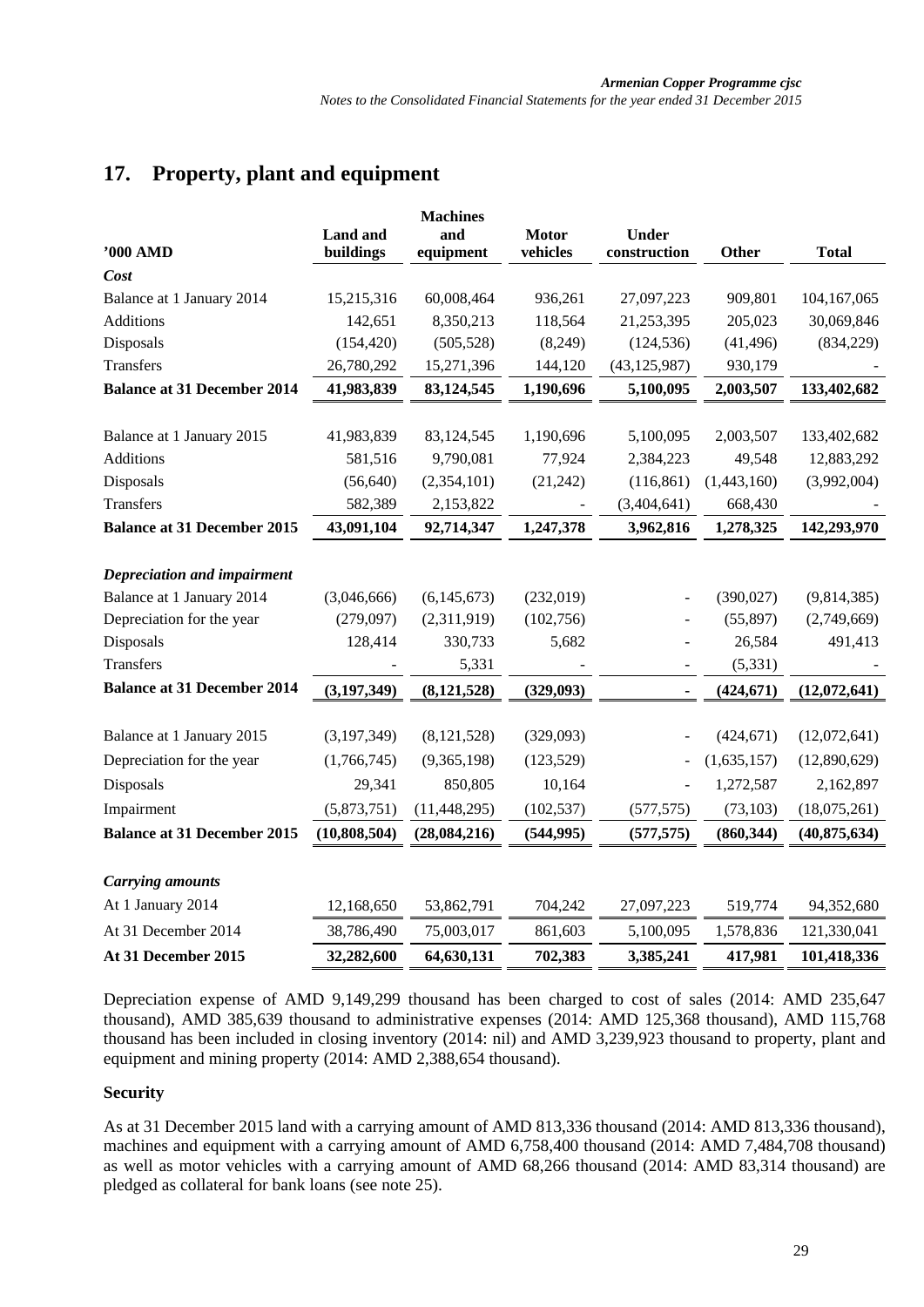### **Impairment testing of property plant and equipment and mining property (note 18)**

During 2015, due to significant decline in metal prices the Group determined that there is an indication of impairment and assessed the recoverable amount of its property, plant and equipment and mining property (note 18) related to copper concentrate production in Teghout mine.

The recoverable amount was based on its value in use, determined by discounting future cash flows. The carrying amount of property, plant and equipment and mining property was determined to be higher than their recoverable amounts and an impairment loss of AMD 24,486,951 thousand was recognised.

The key assumptions used in the estimation of value in use are as follows:

- Cash flows were projected based on past experience, actual operating results and the Group's five year business plan. The forecast period covers years until 2041 after which a terminal value is determined,
- Ore reserves of 107 million tons assessed by Strathcona Mineral Services Limited were used and afterwards the same level of activity was projected on the basis of total reserves established by the USSR State Committee for Reserves in 1991 at approximately 454 million tons,
- Total volume of processed ore was projected at 8 million tons per annum which represents the production capacity with existing property, plant and equipment,
- Average copper price is forecasted to increase to USD 5,269, USD 5,629 and USD 5,962 in 2016, 2017 and 2018 respectively and to reach USD 6,848 per tone in 2025 and average Molybdenum price is forecasted to increase to USD 6.5 and USD 8.0 in 2016 and 2017 respective and to reach USD 8.5 per pound based on expectations in the global metal markets. Then the long term US inflation rate of 2% was applied,
- Unit production costs, treatment and refining charges, capital expenditure and administrative expenses are expected to increase by the long term US inflation rate of 2%,
- A pre-tax discount rate of 17.5% was applied. The discount rate was estimated based on an industry average weighted average cost of capital, which was based on a possible range of debt leveraging of 86% at a market interest rate of 10.5%.

The above estimates are particularly sensitive in the following areas:

- An increase of 1% in the discount rate used would have caused the recoverable amount to decrease and impairment to increase by AMD 5,956,178 thousand,
- A 5% decrease in forecasted metal prices would have caused the recoverable amount to decrease and impairment to increase by AMD 17,112,164 thousand,
- A 5% decrease in production volumes would have caused the recoverable amount to decrease and impairment to increase by AMD 9,402,076 thousand.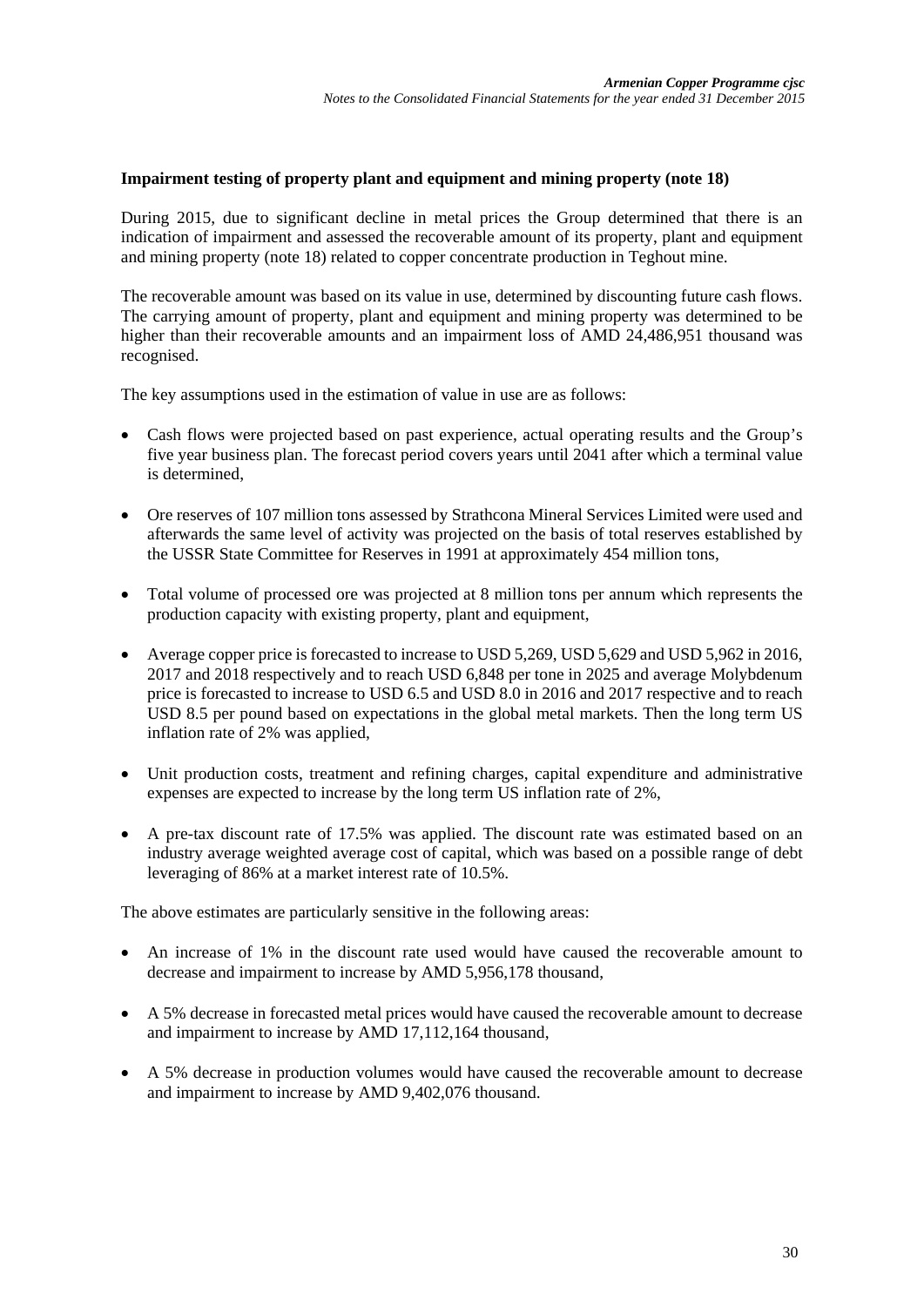# **18. Mining property**

| Alaverdi deposit | <b>Teghout deposit</b> | <b>Total</b> |
|------------------|------------------------|--------------|
|                  |                        |              |
| 1,469,861        | 20,972,393             | 22,442,254   |
|                  | 16,257,865             | 16,257,865   |
|                  | (231,096)              | (231,096)    |
| 1,469,861        | 36,999,162             | 38,469,023   |
|                  |                        |              |
| 1,469,861        | 36,999,162             | 38,469,023   |
|                  | 11,377,942             | 11,377,942   |
|                  | (178, 257)             | (178, 257)   |
| 1,469,861        | 48,198,847             | 49,668,708   |
|                  |                        |              |
|                  |                        |              |
| (1,469,861)      |                        | (1,469,861)  |
|                  | (553, 811)             | (553, 811)   |
| (1,469,861)      | (553, 811)             | (2,023,672)  |
|                  |                        |              |
| (1,469,861)      | (553, 811)             | (2,023,672)  |
|                  | (2,553,456)            | (2,553,456)  |
|                  | (6,411,690)            | (6,411,690)  |
| (1,469,861)      | (9,518,957)            | (10,988,818) |
|                  |                        |              |
|                  |                        |              |
|                  | 20,972,393             | 20,972,393   |
|                  | 36,445,351             | 36,445,351   |
|                  | 38,679,890             | 38,679,890   |
|                  |                        |              |

As at 1 January 2015, in applying the requirements of IFRIC 20, the Group has determined one component of its surface mine in Teghout. The average expected ratio of waste per ton of ore extracted is assessed as 1.1.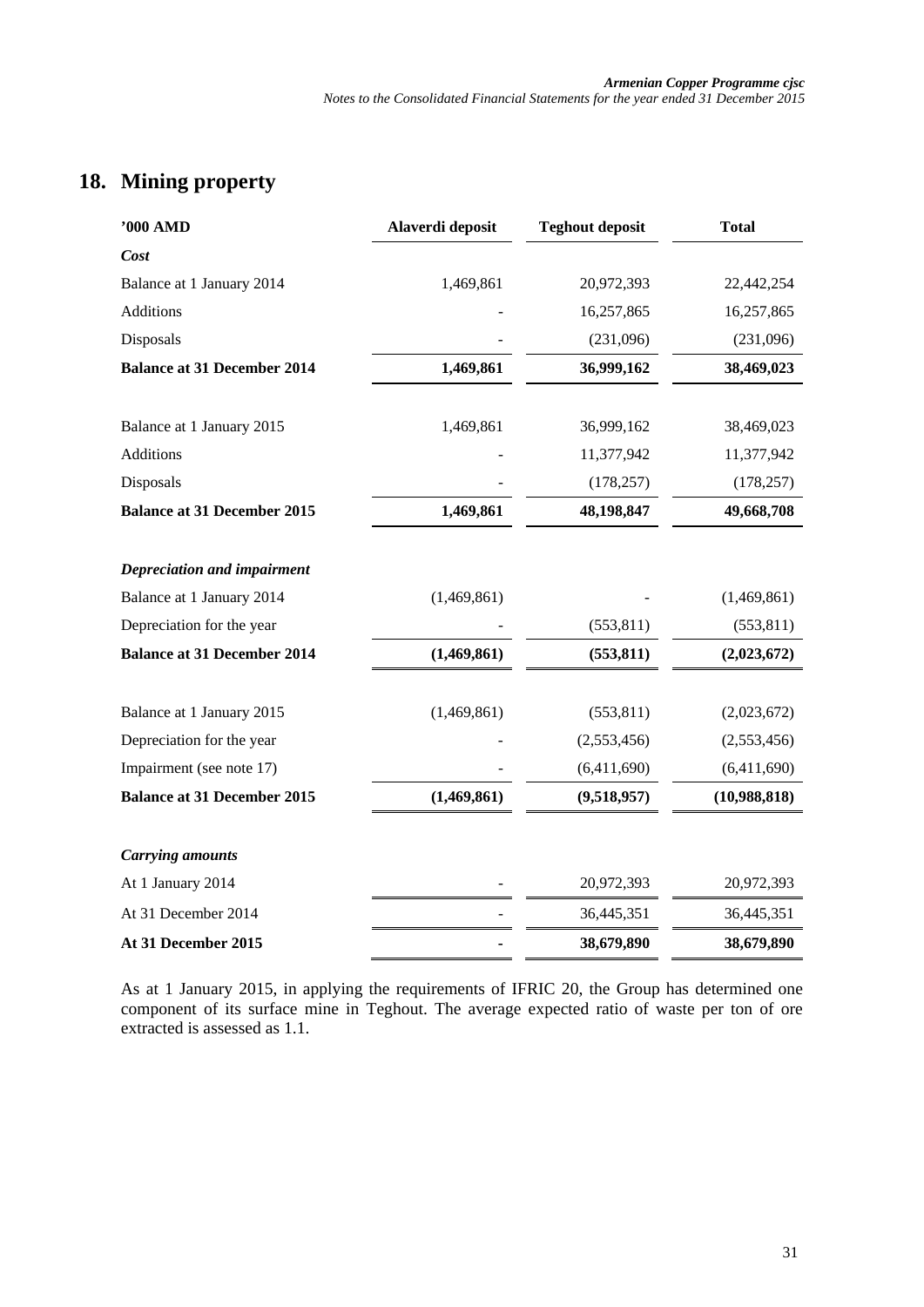## **19. Inventories**

| '000 AMD         | 2015       | 2014      |
|------------------|------------|-----------|
| Spare parts      | 5,761,487  | 2,143,479 |
| Raw materials    | 5,580,941  | 5,751,064 |
| Finished goods   | 237,355    | 651,953   |
| Work in progress | 70,784     | 65,908    |
| Other inventory  | 1,373,742  | 1,331,849 |
|                  | 13,024,309 | 9,944,253 |

## **20. Trade and other receivables**

| '000 AMD                             | 2015       | 2014       |
|--------------------------------------|------------|------------|
| Tax receivables other than on income | 12,256,972 | 13,127,050 |
| Trade receivables                    | 1,497,617  | 1,673,377  |
| Prepayments given                    | 1,346,169  | 2,189,062  |
| Other receivables                    | 75.711     | 354,380    |
|                                      | 15,176,469 | 17,343,869 |

The Group's exposure to credit and currency risks and impairment losses related to trade and other receivables are disclosed in note 28.

## **21. Cash and cash equivalents**

| '000 AMD                                                                                                                            | 2015      | 2014      |
|-------------------------------------------------------------------------------------------------------------------------------------|-----------|-----------|
| <b>Bank balances</b>                                                                                                                | 3,178,747 | 2,086,207 |
| Petty cash                                                                                                                          | 1.211     | 1.208     |
| Cash and cash equivalents in the consolidated<br>statement of financial position and in the consolidated<br>statement of cash flows | 3,179,958 | 2,087,415 |

The Group's exposure to interest rate risk and a sensitivity analysis for financial assets and liabilities are disclosed in note 28.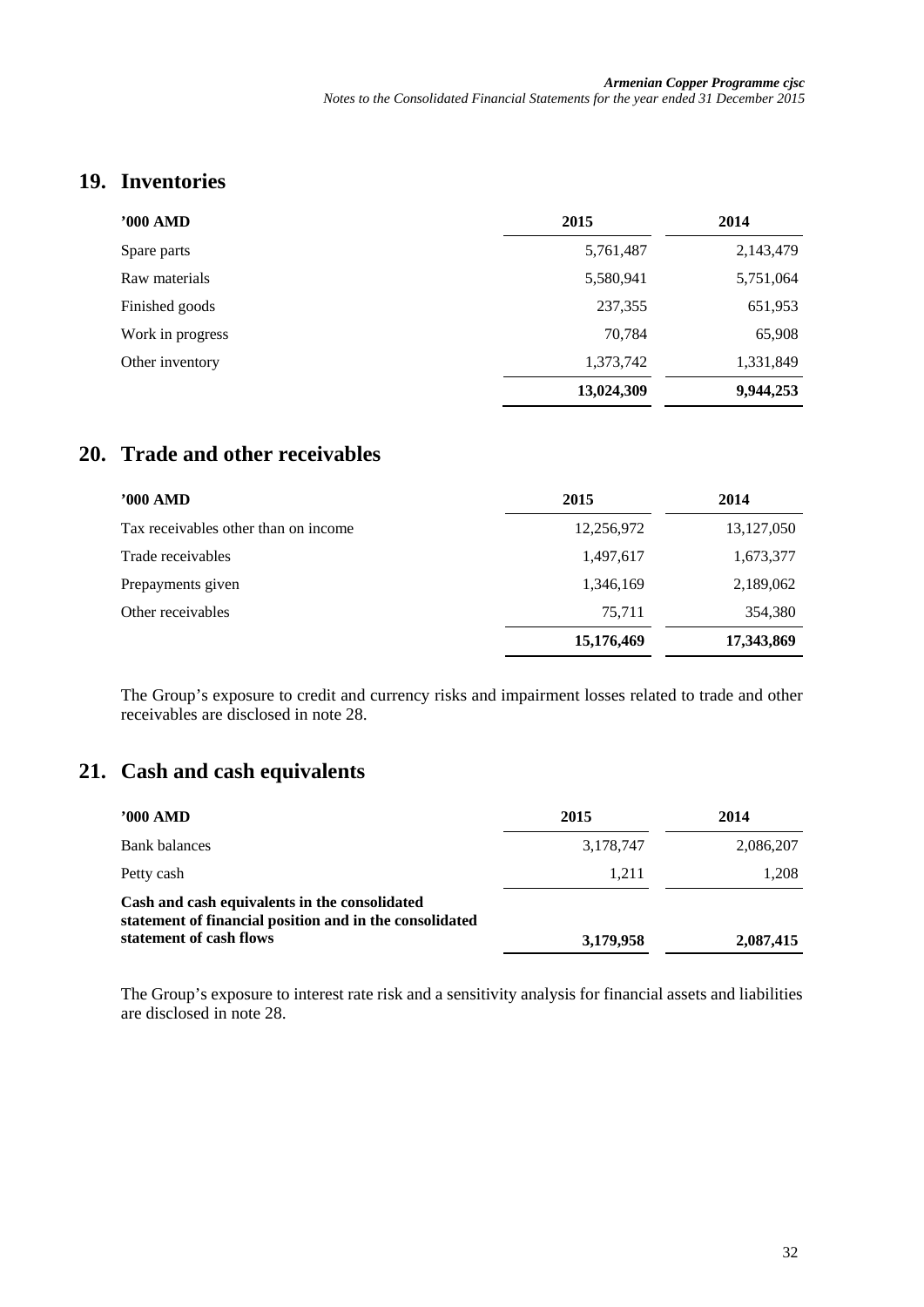## **22. Capital and reserves**

### **(a) Share capital**

|                                                   | <b>Ordinary shares</b> |           |  |
|---------------------------------------------------|------------------------|-----------|--|
| Number of shares unless otherwise stated          | 2015                   | 2014      |  |
| Authorized shares                                 | 5,000,000              | 5,000,000 |  |
| Par value                                         | AMD 1,000              | AMD 1,000 |  |
| On issue at 1 January and 31 December, fully paid | 3,069,716              | 3,069,716 |  |
| $\mathbf{A}$ is the set of $\mathbf{I}$           |                        |           |  |

### **Ordinary shares**

The holders of ordinary shares are entitled to receive dividends as declared from time to time, and are entitled to one vote per share at meetings of the Group.

### **(b) Dividends**

In accordance with Armenian legislation, the Group's distributable reserves are limited to the balance of retained earnings as recorded in the Group's statutory financial statements prepared in accordance with International Financial Reporting Standards.

### **23. Non-controlling interests**

The following table summarizes the information relating to the Group's subsidiary that has material NCI, before any intra-group eliminations.

| 31 December 2015                            |                 | Intra-group  |              |
|---------------------------------------------|-----------------|--------------|--------------|
| '000 AMD                                    | Teghout cjsc    | eliminations | <b>Total</b> |
| <b>NCI</b> percentage                       | 25.05%          |              |              |
| Non-current assets                          | 138,633,720     |              |              |
| Current assets                              | 22,569,289      |              |              |
| Non-current liabilities                     | (11, 536, 736)  |              |              |
| Current liabilities                         | (182, 162, 768) |              |              |
| Net assets                                  | (32, 496, 495)  |              |              |
| Net assets attributable to NCI              | (8, 140, 372)   | (172, 295)   | (8,312,667)  |
| Revenue                                     | 51,425,617      |              |              |
| Loss and total comprehensive loss           | (28, 391, 991)  |              |              |
| Loss and total comprehensive loss allocated |                 |              |              |
| to NCI                                      | (7, 112, 194)   | (112, 418)   | (7,224,612)  |
| Cash flows from operating activities        | 24,754,414      |              |              |
| Cash flows from investment activities       | (15,716,078)    |              |              |
| Cash flows from financing activities        |                 |              |              |
| (dividends to NCI: nil)                     | (7,341,453)     |              |              |
| Net increase in cash and cash equivalents   | 1,696,883       |              |              |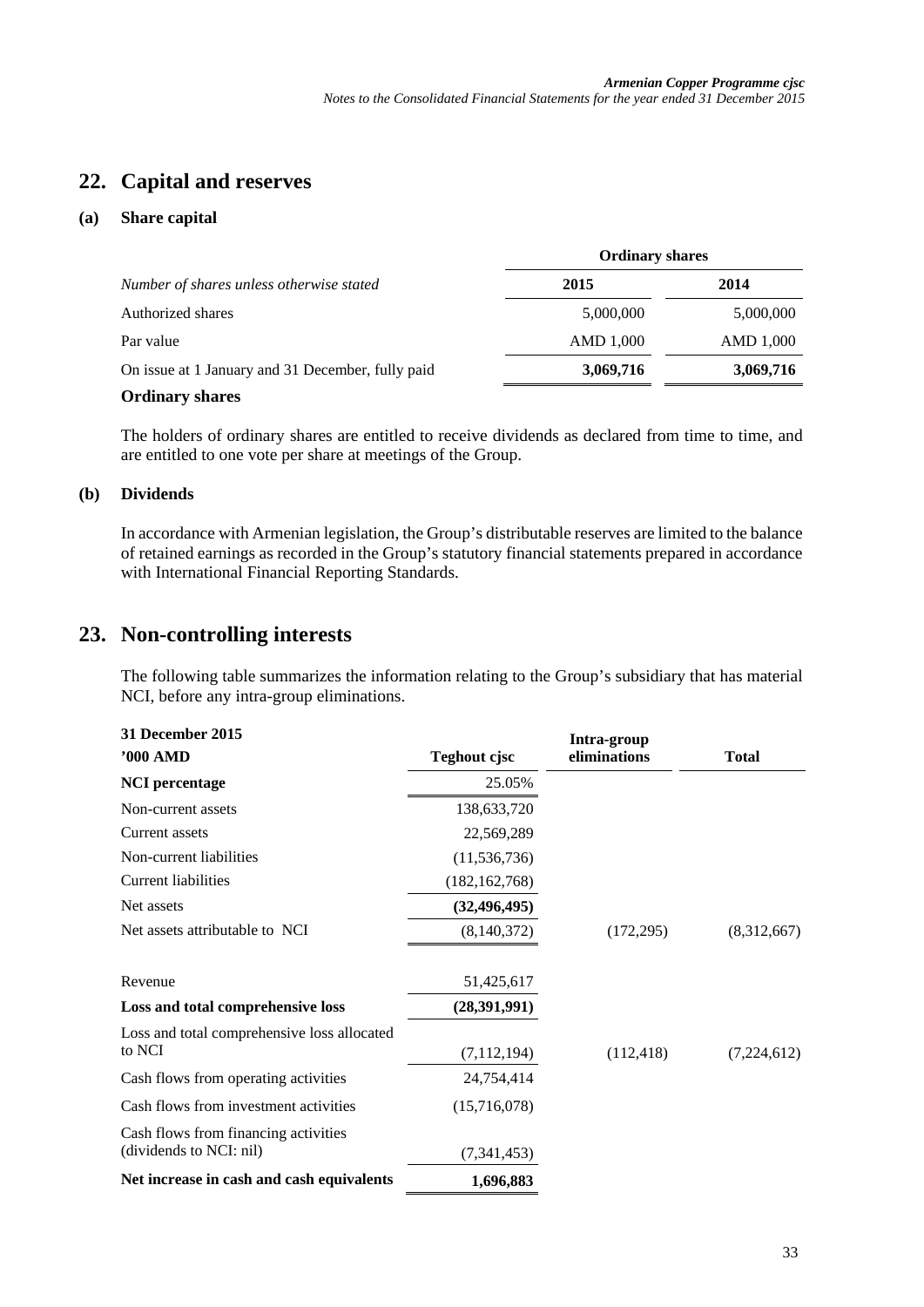| '000 AMD<br><b>Teghout cjsc</b><br>eliminations<br>25.05%<br><b>NCI</b> percentage<br>163,563,804<br>Non-current assets<br>16,043,321<br>Current assets<br>Non-current liabilities<br>(16, 632, 818)<br>Current liabilities<br>(164, 262, 792)<br>(1, 288, 485)<br>Net assets<br>Net assets attributable to NCI<br>(322, 765)<br>(765, 290)<br>Revenue<br>(20, 205, 670)<br>Loss and total comprehensive loss<br>Loss and total comprehensive loss allocated<br>to NCI<br>(5,061,521)<br>Cash flows from operating activities<br>(11, 736, 959)<br>Cash flows from investment activities<br>(23,082,225) | Intra-group  | 31 December 2014 |
|----------------------------------------------------------------------------------------------------------------------------------------------------------------------------------------------------------------------------------------------------------------------------------------------------------------------------------------------------------------------------------------------------------------------------------------------------------------------------------------------------------------------------------------------------------------------------------------------------------|--------------|------------------|
|                                                                                                                                                                                                                                                                                                                                                                                                                                                                                                                                                                                                          | <b>Total</b> |                  |
|                                                                                                                                                                                                                                                                                                                                                                                                                                                                                                                                                                                                          |              |                  |
|                                                                                                                                                                                                                                                                                                                                                                                                                                                                                                                                                                                                          |              |                  |
|                                                                                                                                                                                                                                                                                                                                                                                                                                                                                                                                                                                                          |              |                  |
|                                                                                                                                                                                                                                                                                                                                                                                                                                                                                                                                                                                                          |              |                  |
|                                                                                                                                                                                                                                                                                                                                                                                                                                                                                                                                                                                                          |              |                  |
|                                                                                                                                                                                                                                                                                                                                                                                                                                                                                                                                                                                                          |              |                  |
|                                                                                                                                                                                                                                                                                                                                                                                                                                                                                                                                                                                                          | (1,088,055)  |                  |
|                                                                                                                                                                                                                                                                                                                                                                                                                                                                                                                                                                                                          |              |                  |
|                                                                                                                                                                                                                                                                                                                                                                                                                                                                                                                                                                                                          |              |                  |
|                                                                                                                                                                                                                                                                                                                                                                                                                                                                                                                                                                                                          |              |                  |
|                                                                                                                                                                                                                                                                                                                                                                                                                                                                                                                                                                                                          | (5,061,521)  |                  |
|                                                                                                                                                                                                                                                                                                                                                                                                                                                                                                                                                                                                          |              |                  |
|                                                                                                                                                                                                                                                                                                                                                                                                                                                                                                                                                                                                          |              |                  |
| Cash flows from financing activities<br>(dividends to NCI: nil)<br>34,954,491                                                                                                                                                                                                                                                                                                                                                                                                                                                                                                                            |              |                  |
| Net increase in cash and cash equivalents<br>135,307                                                                                                                                                                                                                                                                                                                                                                                                                                                                                                                                                     |              |                  |

# **24. Capital management**

The Group has no formal policy for capital management.

There were no changes in the Group's approach to capital management during the year. The Group is not subject to externally imposed capital requirements.

The Group's debt to equity ratio at the end of the reporting period was as follows:

| '000 AMD                                | 2015         | 2014            |  |
|-----------------------------------------|--------------|-----------------|--|
|                                         |              | <b>Restated</b> |  |
| <b>Total liabilities</b>                | 205,369,902  | 192,462,891     |  |
| Less: cash and cash equivalents         | (3,179,958)  | (2,087,415)     |  |
| Net debt                                | 202,189,944  | 190,375,476     |  |
| Total equity                            | (31,882,470) | 3,362,432       |  |
| Net debt to equity ratio at 31 December | (6.3)        | 56.6            |  |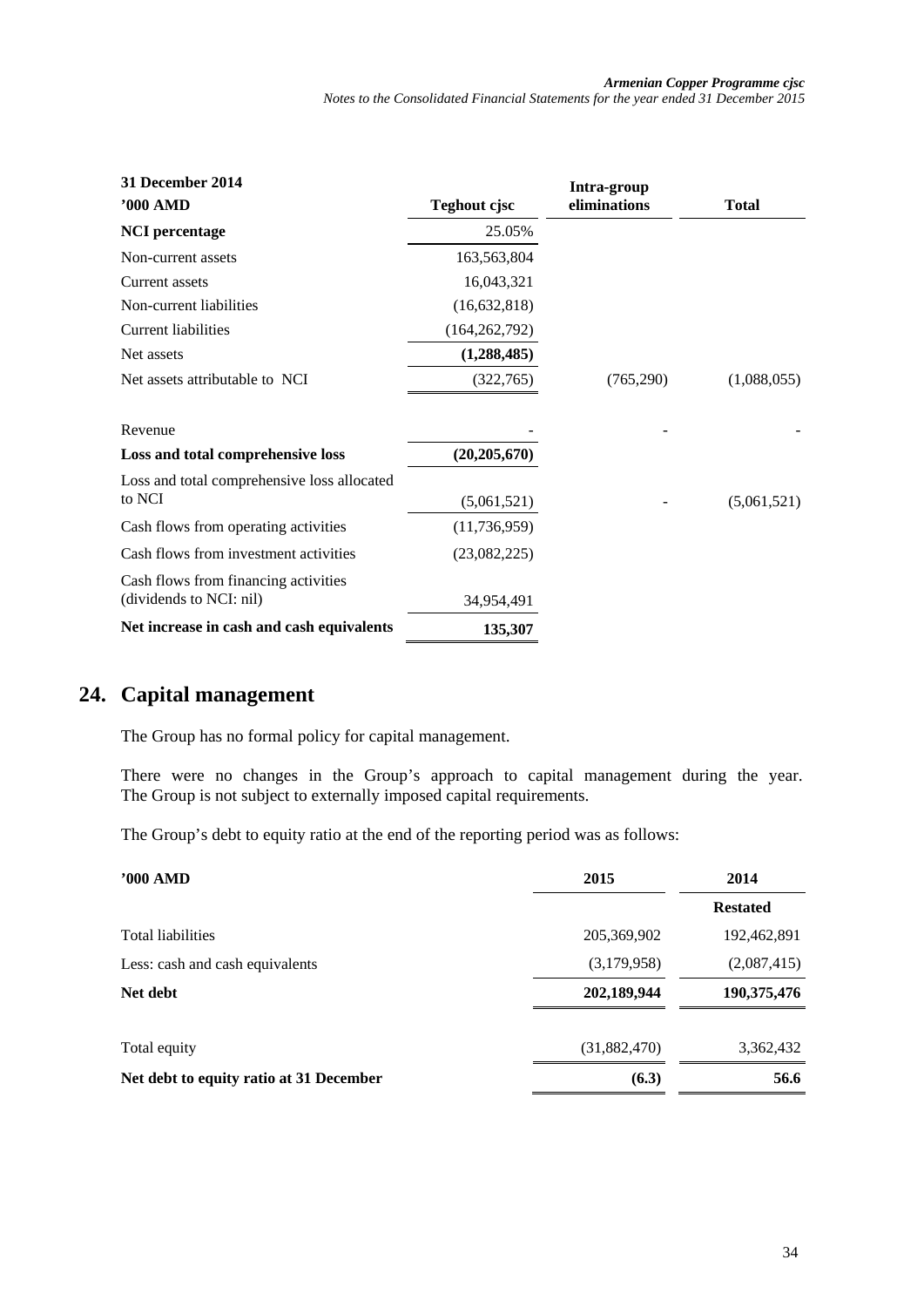## **25. Loans and borrowings**

This note provides information about the contractual terms of the Group's interest-bearing loans and borrowings, which are measured at amortized cost. For more information about the Group's exposure to interest rate, foreign currency and liquidity risk, see note 28.

| '000 AMD                                 | 2015          | 2014            |
|------------------------------------------|---------------|-----------------|
| <b>Current liabilities</b>               |               | <b>Restated</b> |
| Secured bank loans                       | 187, 156, 769 | 171,595,177     |
| Unsecured borrowing from a related party | 6,132,899     | 13,410,321      |
|                                          | 193,289,668   | 185,005,498     |

### **Terms and debt repayment schedule**

Terms and conditions of outstanding loans were as follows:

|                                                |                 |                                 |                     | 31 December 2015 |                    | эт цесеппег 2014<br><b>Restated</b> |                    |
|------------------------------------------------|-----------------|---------------------------------|---------------------|------------------|--------------------|-------------------------------------|--------------------|
| '000 AMD                                       | <b>Currency</b> | <b>Nominal</b><br>interest rate | Year of<br>maturity | Face<br>value    | Carrying<br>amount | Face<br>value                       | Carrying<br>amount |
| Secured bank<br>loan 1                         | <b>USD</b>      | 11-11.84%                       | 2023                | 169.052.772      | 169,052,772        | 154,722,336                         | 154,722,336        |
| Secured bank<br>loan 2                         | <b>USD</b>      | $1M LIBOR +$<br>6.75%           | 2018                | 12.001.052       | 12,001,052         | 11,745,430                          | 11,745,430         |
| Secured bank<br>loan 3                         | <b>USD</b>      | 10%                             | 2016                | 6,102,945        | 6,102,945          | 5,127,411                           | 5,127,411          |
| Unsecured<br>borrowing from<br>a related party | <b>AMD</b>      | 9%                              | On demand           | 6,132,899        | 6,132,899          | 13,410,321                          | 13,410,321         |
|                                                |                 |                                 |                     | 193,289,668      | 193,289,668        | 185,005,498                         | 185,005,498        |

### **Secured bank loans**

Secured bank loan 1 represents secured credit line facilities with VTB Group. The credit line facilities consist of three sub-loans, namely N 201, N 202 and N 203. The interest rate under the sub-loan agreements N 201 and N 203 is 11%, however the bank has a right to use LIBOR USD  $3m + 6.02\%$  in case it is higher than 11% and for the sub-loan agreement N 202 the interest rate is 11.84%, however the bank has a right to use LIBOR USD  $3m + 8.02\%$  in case it is higher than 11.84%.

An initial amount of AMD 3,049,021 thousand is deducted from the amortized cost of the Secured bank loan 1 which is amortized using the effective interest method and included in finance costs. This represents the fair value of the Subsidiary's 25.05% shares determined at the time of signing of the loan agreements, which were transferred to VTB Group as part of the financing agreement.

In addition, as the remaining 24.9% of the Subsidiary's shares, which were transferred to VTB Group as part of the financing agreement, will be bought back by the Company within 180 days after the full repayment of the loans, the estimated repurchase price is included in the amortized cost calculation of the Secured bank loan 1.

**31 Dec** 1 2014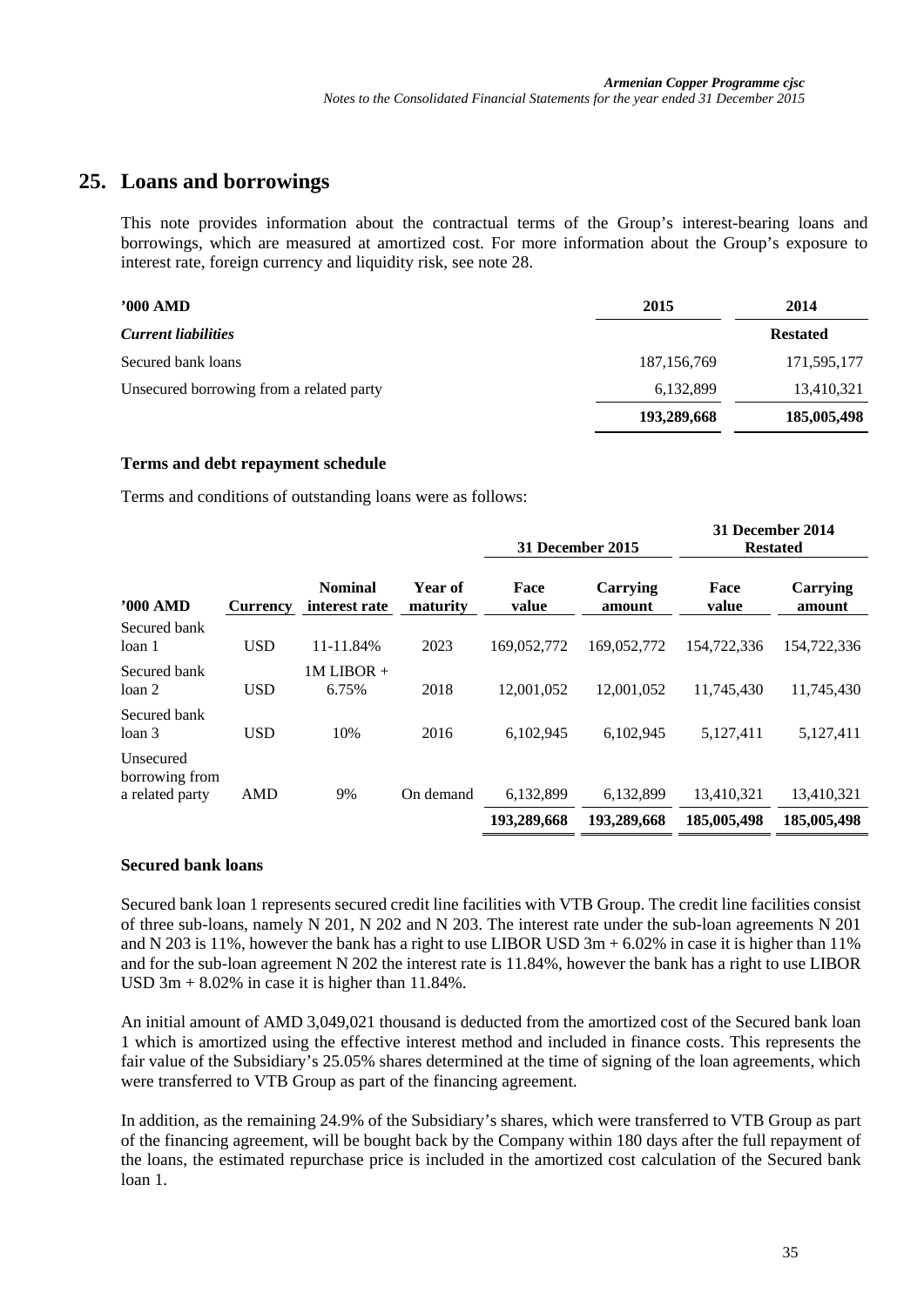The repayments of the principal amount of the Secured bank loan 1 were due to start at the end of 2015. However, the Group agreed with the bank to defer the payments until a new agreement is concluded with the bank. In September 2016 the Group signed a new renegotiated agreement, which will allow the Group to repay the loans in the normal course of business.

Secured bank loan 1 is collateralized by the following:

- Property, plant and equipment (see note  $17$ )
- Property, plant and equipment of Armenian Copper Programme cisc
- Property, plant and equipment of Vallex FM Est. Ltd
- 100% shares of Teghout cjsc
- 100% shares of Armenian Copper Programme cjsc
- 1001 A class shares of Teghout Investment Limited
- 99.999% shares of Vallex FM Est. Ltd
- Guarantee of Armenian Copper Programme cjsc
- Guarantee of Teghout Investment Limited
- Guarantee of Vallex FM Est. Ltd

Secured bank loan 1 contains a covenant related to decrease of net assets by more than 10%. The covenant was breached by the Group as at 31 December 2015 and 2014 which gave the lender the right to demand early repayment of principal and interest. As a result, the loan was classified as short term liabilities as at 31 December 2015 and 2014.

Secured bank loans 2 and 3 also contain covenants which were breached by the Group as at 31 December 2015 and 2014 which gave the lender the right to demand early repayment of principal and interest. As a result, the loans were classified as short term liabilities as at 31 December 2015 and 2014.

### **26. Provision for site restoration – non-current**

| '000 AMD                               | 2015    | 2014      |
|----------------------------------------|---------|-----------|
| Balance at 1 January                   | 380,454 | 525,837   |
| Unwind of discount                     | 53,075  | 85,711    |
| Decrease in site restoration liability | -       | (231,094) |
| Balance at 31 December                 | 433,529 | 380,454   |

The provision is in respect of the Group's obligation to restore mine and other affected sites during mine exploitation and concentrate production.

The restoration costs include:

- the cost of closure of the waste dump;
- the cost of closure of the tail dam;
- the cost of closure of the open pit;

The total amount of the estimated cash flows required to settle the obligation is AMD 507,570 thousand (2014: AMD 847,169 thousand) at current prices. A forecasted inflation rate of 4% for Armenia was applied for projecting the nominal cash flows.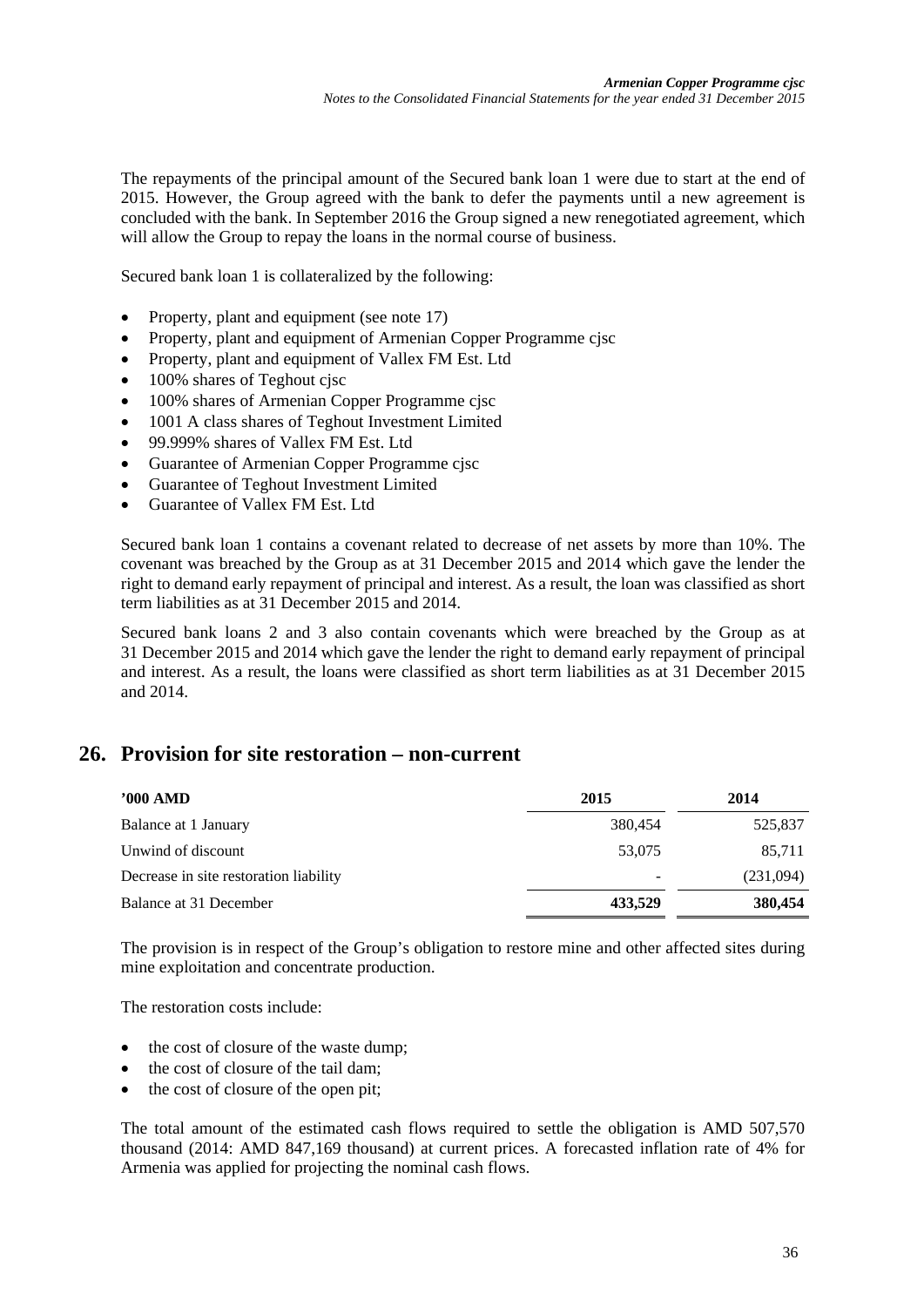An annual discount rate of 11.7% (2014: 13.9%) was used to discount restoration costs to be made in 11 years time (2014: 12). The timing of provision has been taken based on the management estimate on when the Group will realize its restoration obligation in respect of existing waste dump, tail dams and the open pit as at 31 December 2015. The discount rate represents the nominal risk free rate (rate for long term Armenian Government bonds) adjusted for estimated country default spread.

Because of the long-term nature of the liability, the greatest uncertainty in estimating the provision is the costs that will be incurred. Environmental legislation in Armenia continues to evolve and it is difficult to determine the exact standards required by the current legislation in restoring sites such as this. In making this assumptions management has consulted with its in-house engineers and external specialists.

## **27. Trade and other payables**

| '000 AMD                           | 2015       | 2014      |
|------------------------------------|------------|-----------|
| Taxes payable other than on income | 5,555,233  | 1,303,005 |
| Trade payables                     | 4,340,287  | 2,893,895 |
| Wages and salaries                 | 916,209    | 558,996   |
| Prepayments received               | 65,211     | 30,480    |
| Other payables                     | 145,049    | 144,240   |
|                                    | 11,021,989 | 4,930,616 |

The Group's exposure to currency and liquidity risk related to trade and other payables is disclosed in note 28.

## **28. Fair values and risk management**

### **(a) Fair values of financial instruments**

The estimated fair value of all the financial assets and liabilities approximates their carrying amounts.

The table below analyses financial instruments carried at fair value:

| '000 AMD                                      | <b>Level 1</b> | Level 2    | Level 3 | Total      |
|-----------------------------------------------|----------------|------------|---------|------------|
| <b>31 December 2015</b>                       |                |            |         |            |
| Derivatives embedded in sales contracts       |                | (729, 638) |         | (729, 638) |
| Derivatives embedded in purchase<br>contracts |                | 151,516    |         | 151,516    |
| 31 December 2014                              |                |            |         |            |
| Derivatives embedded in sales contracts       |                | (273, 942) |         | (273,942)  |
| Derivatives embedded in purchase<br>contracts |                | 650,424    |         | 650.424    |

The fair value of the embedded derivatives has been calculated using forward prices as at the reporting date available in the metal markets.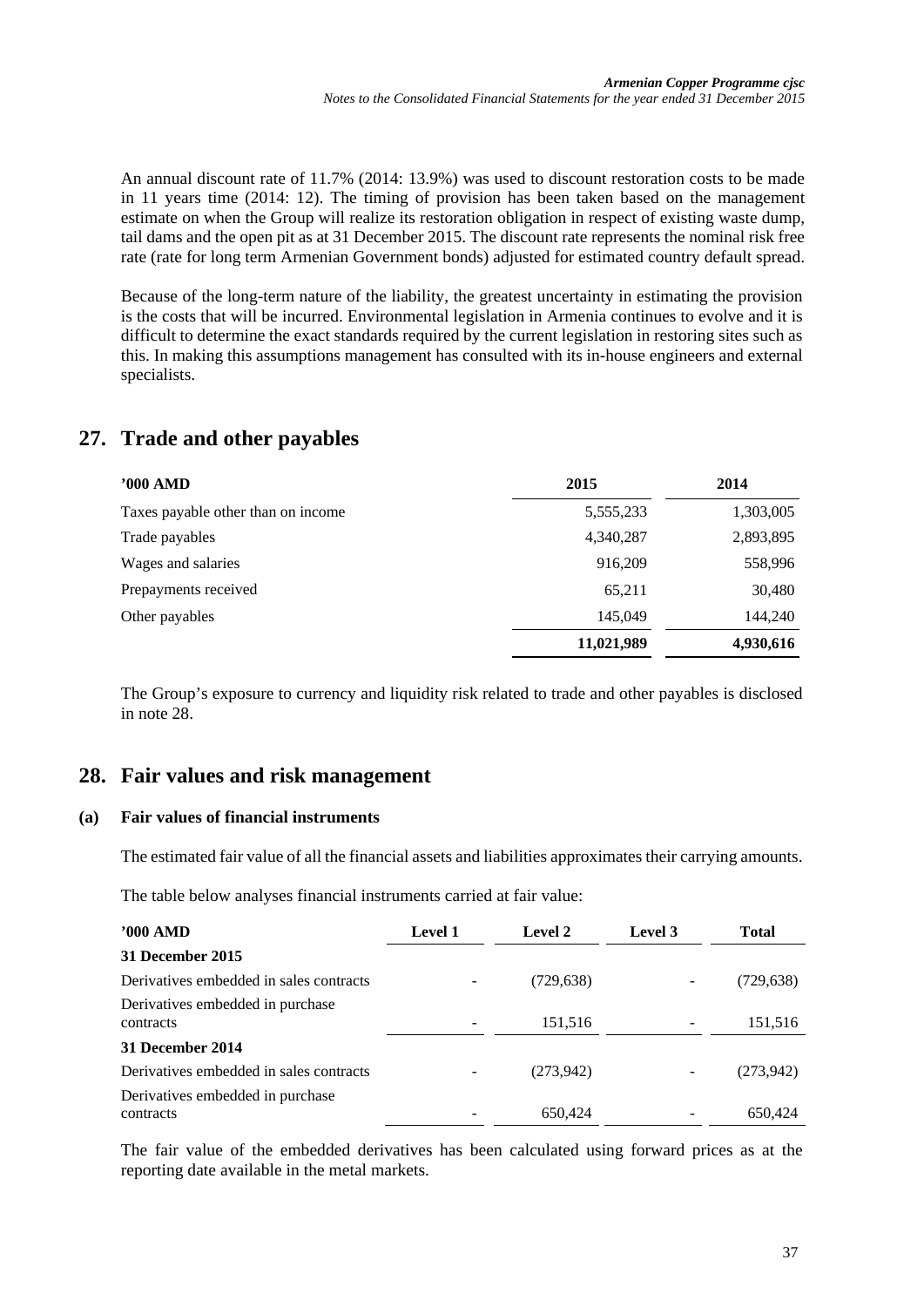### **Sensitivity analysis**

An increase of 10% in forward prices of copper at the reporting date would have increased (decreased) profit or loss before taxes by the amounts shown below. This analysis assumes that all other variables, in particular foreign currency rates, remain constant.

|               |           | <b>Profit or loss</b> |  |  |
|---------------|-----------|-----------------------|--|--|
| '000 AMD      | 2015      | 2014                  |  |  |
| <b>Sales</b>  | 1,848,521 | 634,409               |  |  |
| Cost of sales | (317,702) | (708, 716)            |  |  |

A 10% decrease in forward prices of copper at 31 December 2015 and 2014 would have had the equal but opposite effect to the amount shown above, on the basis that all other variables remain constant.

### **(b) Financial risk management**

The Group has exposure to the following risks from its use of financial instruments:

- credit risk:
- liquidity risk;
- market risk.

### *(i) Risk management framework*

The management has overall responsibility for the establishment and oversight of the Group's risk management framework. The management reports regularly to the Board of Directors on its activities.

The Group's risk management policies are established to identify and analyze the risks faced by the Group, to set appropriate risk limits and controls, and to monitor risks and adherence to limits. Risk management policies and systems are reviewed regularly to reflect changes in market conditions and the Group's activities. The Group, through its training and management standards and procedures, aims to develop a disciplined and constructive control environment in which all employees understand their roles and obligations.

### *(ii) Credit risk*

Credit risk is the risk of financial loss to the Group if a customer or counterparty to a financial instrument fails to meet its contractual obligations, and arises principally from the Group's receivables from customers.

The Group does not require collateral in respect of financial assets. Credit evaluations are performed on all counterparties other than related parties.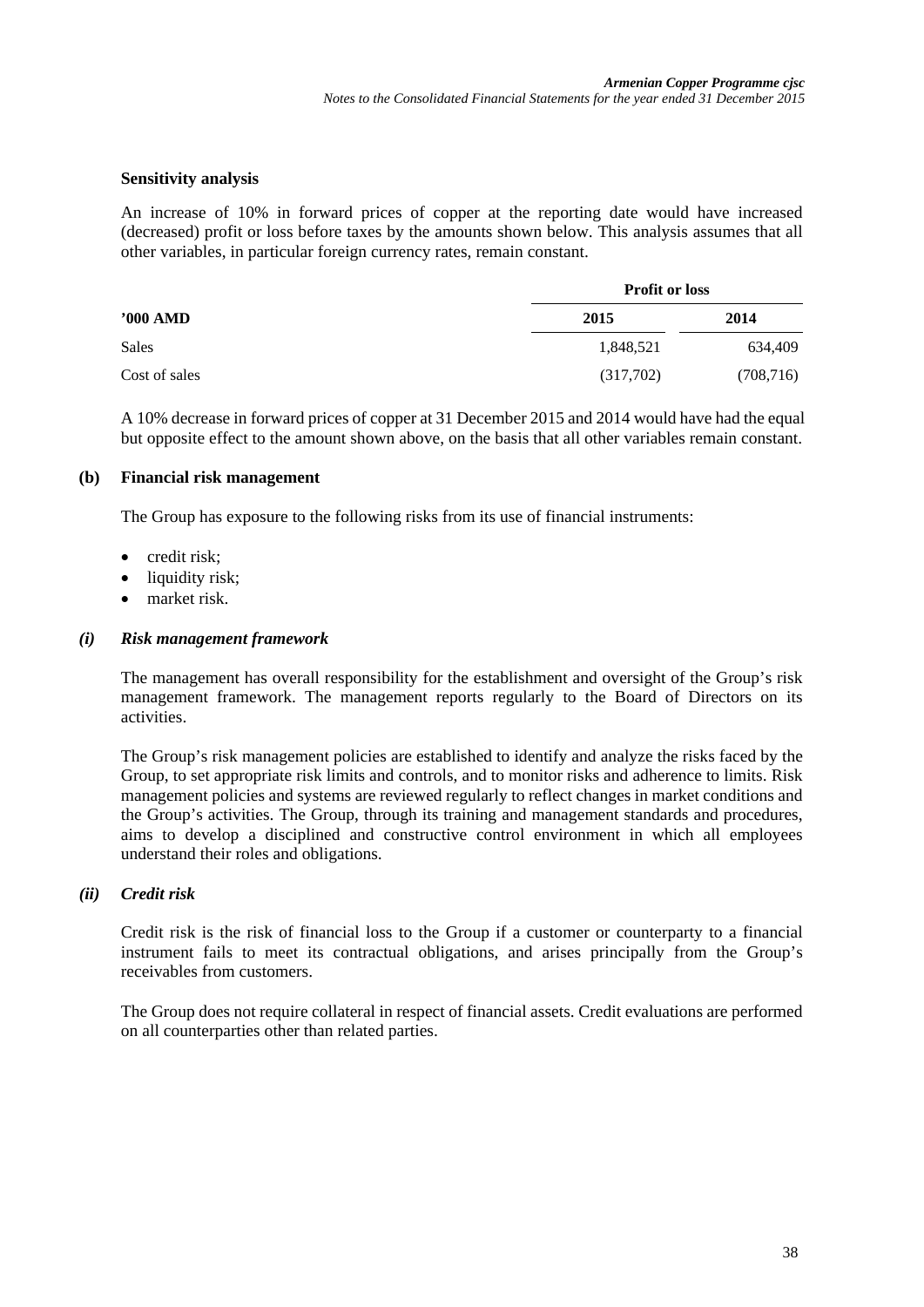### **Exposure to credit risk**

The carrying amount of financial assets represents the maximum credit exposure. The maximum exposure to credit risk at the reporting date was as follows:

|                           |             | <b>Carrying amount</b> |           |  |
|---------------------------|-------------|------------------------|-----------|--|
| '000 AMD                  | <b>Note</b> | 2015                   | 2014      |  |
| Trade receivables         | 20          | 1,497,617              | 1,673,377 |  |
| Cash and cash equivalents | 21          | 3,178,747              | 2,086,207 |  |
|                           |             | 4,676,364              | 3,759,584 |  |

### **Trade and other receivables**

The Group's exposure to credit risk is influenced mainly by the individual characteristics of each customer. 99% of the Group's revenue is attributable to sales transactions with two customers.

The Group establishes an allowance for impairment that represents its estimate of incurred losses in respect of trade and other receivables.

None of the trade receivables are impaired or past due.

### **Cash and cash equivalents**

The Group holds cash and cash equivalents with reputable Armenian banks and the Group does not expect them to fail to meet their obligations.

### *(iii) Liquidity risk*

Liquidity risk is the risk that the Group will encounter difficulty in meeting the obligations associated with its financial liabilities that are settled by delivering cash or another financial asset. The Group's approach to managing liquidity is to ensure, as far as possible, that it will always have sufficient liquidity to meet its liabilities when due, under both normal and stressed conditions, without incurring unacceptable losses or risking damage to the Group's reputation.

The Group monitors the level of expected cash inflows on trade and other receivables together with expected cash outflows on trade and other payables.

The following are the contractual maturities of financial liabilities, including estimated interest payments and excluding the impact of netting agreements.

| 2015<br>'000 AMD                            | <b>Carrying</b><br>amount | <b>Contractual</b><br>cash flows | <b>On demand</b> | Less than<br>2 months |
|---------------------------------------------|---------------------------|----------------------------------|------------------|-----------------------|
| Secured bank loan 1                         | 169,052,772               | 189,674,041                      | 189,674,041      |                       |
| Secured bank loan 2                         | 12,001,052                | 12,001,052                       | 12,001,052       |                       |
| Secured bank loan 3                         | 6,102,945                 | 6,102,945                        | 6,102,945        |                       |
| Unsecured borrowing from<br>a related party | 6,132,899                 | 6,132,899                        | 6,132,899        |                       |
| Trade and other payables                    | 4,340,287                 | 4,340,287                        |                  | 4,340,287             |
|                                             | 197,629,955               | 218,251,224                      | 213,910,937      | 4,340,287             |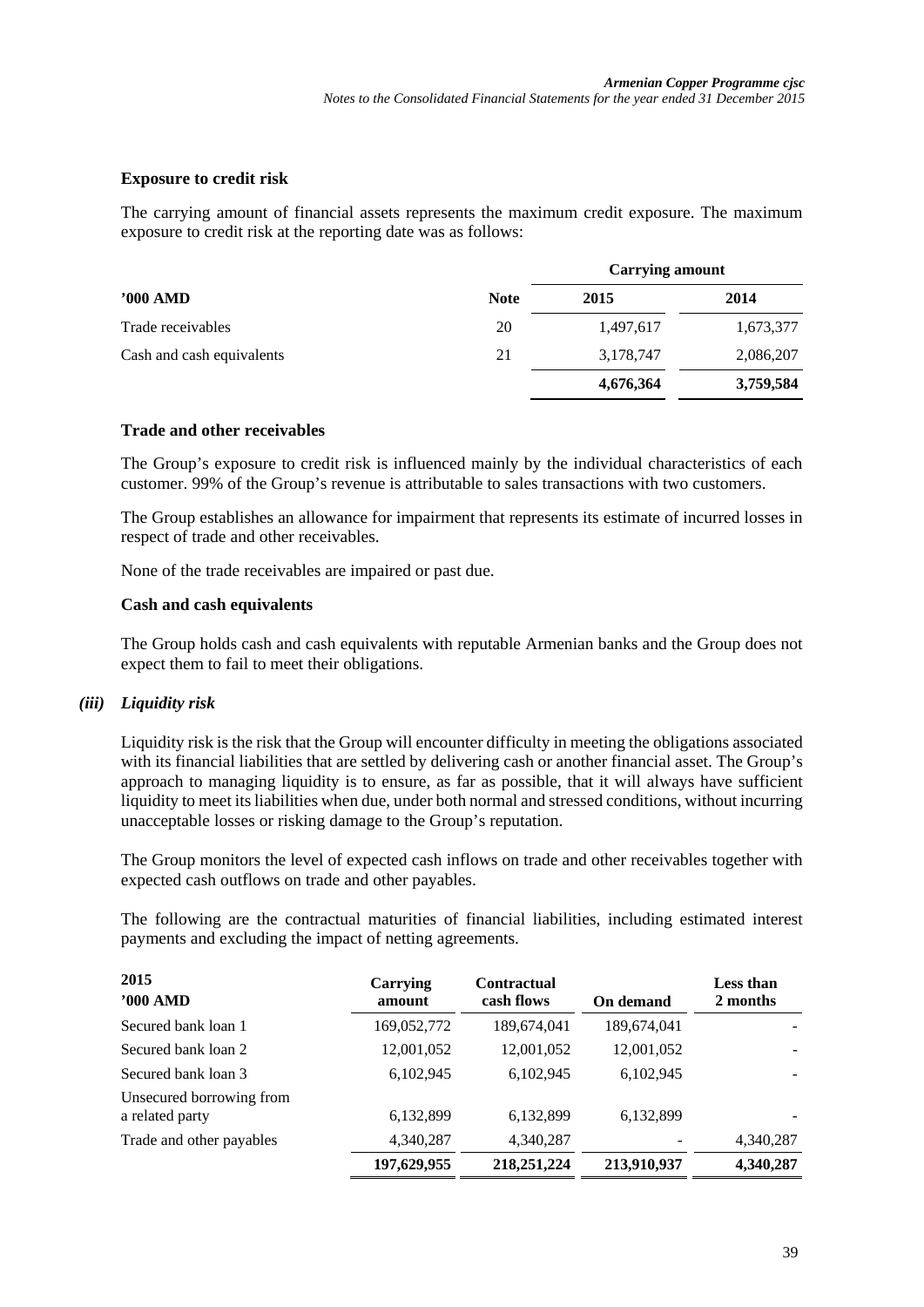| 2014<br>'000 AMD                            | Carrying<br>amount | <b>Contractual</b><br>cash flows | On demand   | Less than<br>2 months |
|---------------------------------------------|--------------------|----------------------------------|-------------|-----------------------|
| Secured bank loan 1                         | 154,722,336        | 181,538,455                      | 181,538,455 |                       |
| Secured bank loan 2                         | 11,745,430         | 11,745,430                       | 11,745,430  |                       |
| Secured bank loan 3                         | 5,127,410          | 5,127,410                        | 5,127,410   |                       |
| Unsecured borrowing from<br>a related party | 13,410,321         | 13,410,321                       | 13,410,321  |                       |
| Trade and other payables                    | 2,893,895          | 2,893,895                        |             | 2,893,895             |
|                                             | 187,899,392        | 214,715,511                      | 211,821,616 | 2,893,895             |

### *(iv) Market risk*

Market risk is the risk that changes in market prices, such as foreign exchange rates, interest rates and equity prices will affect the Group's income or the value of its holdings of financial instruments. The objective of market risk management is to manage and control market risk exposures within acceptable parameters, while optimizing the return.

### **Currency risk**

The Group is exposed to currency risk on sales, purchases and borrowings that are denominated in a currency other than the functional currency of the Group entities. The currency in which these transactions primarily are denominated is USD.

Interest on borrowings is denominated in the currency of the borrowing. Generally, borrowings are denominated in currencies that match the cash flows generated by the underlying operations of the Group, primarily USD. This provides an economic hedge without a need to enter into derivatives contracts.

### *Exposure to currency risk*

The Group's exposure to foreign currency risk was as follows:

| '000 AMD                  | USD-denominated | <b>USD-denominated</b> |
|---------------------------|-----------------|------------------------|
|                           | 2015            | 2014                   |
| Cash and cash equivalents | 2,677,784       | 1,588,783              |
| Trade receivables         | 1,326,386       | 1,328,771              |
| Secured bank loans        | (187, 156, 769) | (171, 595, 177)        |
| Trade and other payables  | (426,985)       | (783, 543)             |
| Net exposure              | (183,579,584)   | (169, 461, 166)        |

### *Sensitivity analysis*

A reasonably possible strengthening (weakening) of the AMD, as indicated below, against the USD at 31 December would have increased (decreased) profit or loss by the amounts shown below. This analysis is based on foreign currency exchange rate variances that the Group considered to be reasonably possible at the end of the reporting period. The analysis assumes that all other variables, in particular interest rates, remain constant.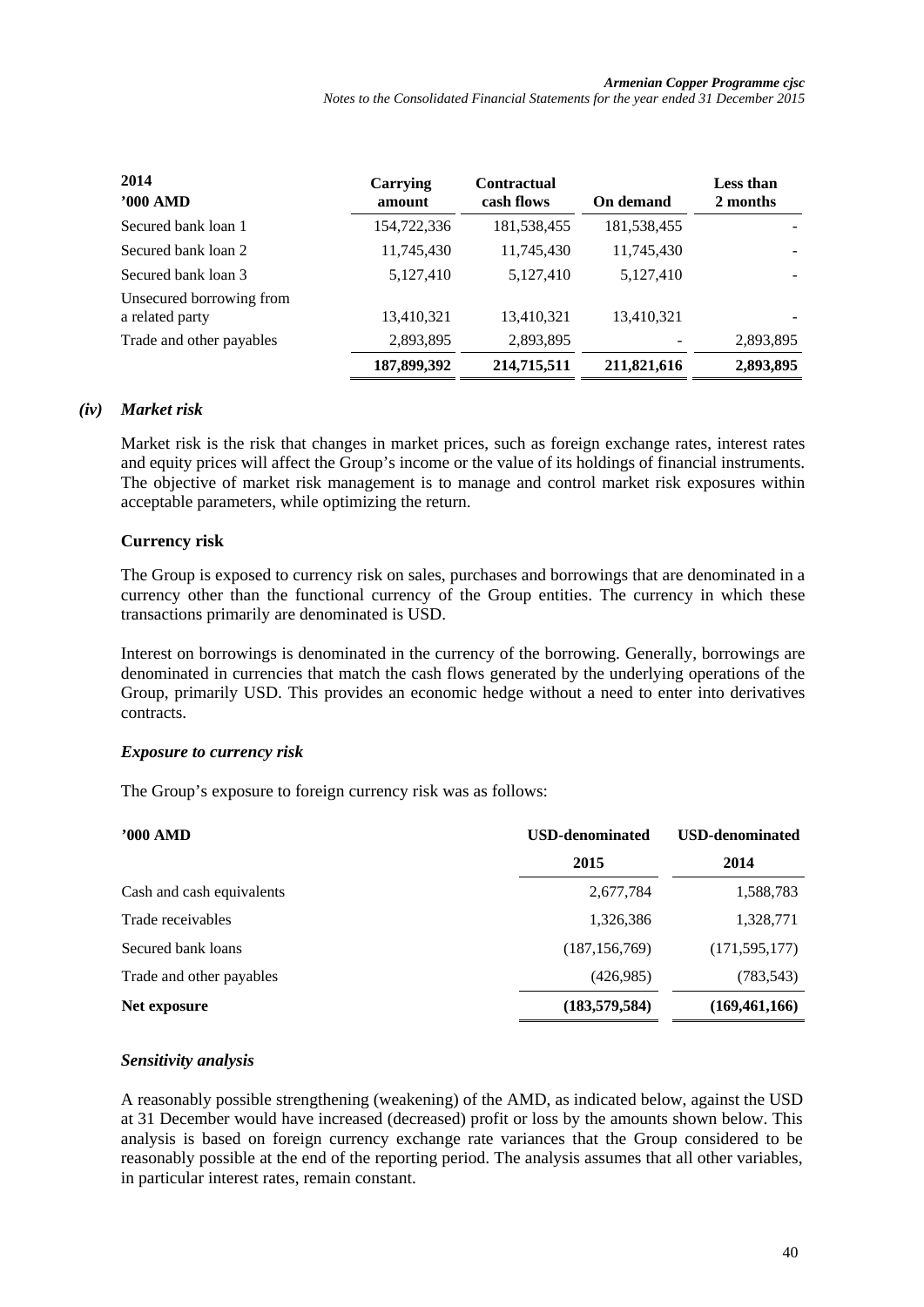| '000 AMD                     | <b>Strengthening</b>  | Weakening             |
|------------------------------|-----------------------|-----------------------|
|                              | <b>Profit or loss</b> | <b>Profit or loss</b> |
| 31 December 2015             |                       |                       |
| AMD 10% movement against USD | 18,357,958            | (18, 357, 958)        |
| 31 December 2014             |                       |                       |
| AMD 20% movement against USD | 33,892,233            | (33,892,233)          |
|                              |                       |                       |

### *(v) Interest rate risk*

Changes in interest rates impact primarily loans and borrowings by changing either their fair value (fixed rate debt) or their future cash flows (variable rate debt). Management does not have a formal policy of determining how much of the Group's exposure should be to fixed or variable rates. However, at the time of raising new loans or borrowings management uses its judgment to decide whether it believes that a fixed or variable rate would be more favorable to the Group over the expected period until maturity.

### **Profile**

At the reporting date the interest rate profile of the Group's interest-bearing financial instruments was:

| '000 AMD                      |             | <b>Carrying amount</b> |  |  |
|-------------------------------|-------------|------------------------|--|--|
|                               | 2015        | 2014                   |  |  |
| <b>Fixed rate instruments</b> |             |                        |  |  |
| <b>Financial liabilities</b>  | 12,235,844  | 18,537,732             |  |  |
|                               | 12,235,844  | 18,537,732             |  |  |
| Variable rate instruments     |             |                        |  |  |
| Financial liabilities         | 181,053,824 | 166, 467, 766          |  |  |
|                               | 181,053,824 | 166, 467, 766          |  |  |
|                               |             |                        |  |  |

### **Fair value sensitivity analysis for fixed rate instruments**

The Group does not account for any fixed rate financial instruments as fair value through profit or loss or as available-for-sale. Therefore, a change in interest rates at the reporting date would not have an effect in profit or loss or in equity.

### **Cash flow sensitivity analysis for variable rate instruments**

Management believes that a reasonable possible change in LIBOR at the reporting date would not have significant impact on the profit or loss of the Group in 2015 and 2014.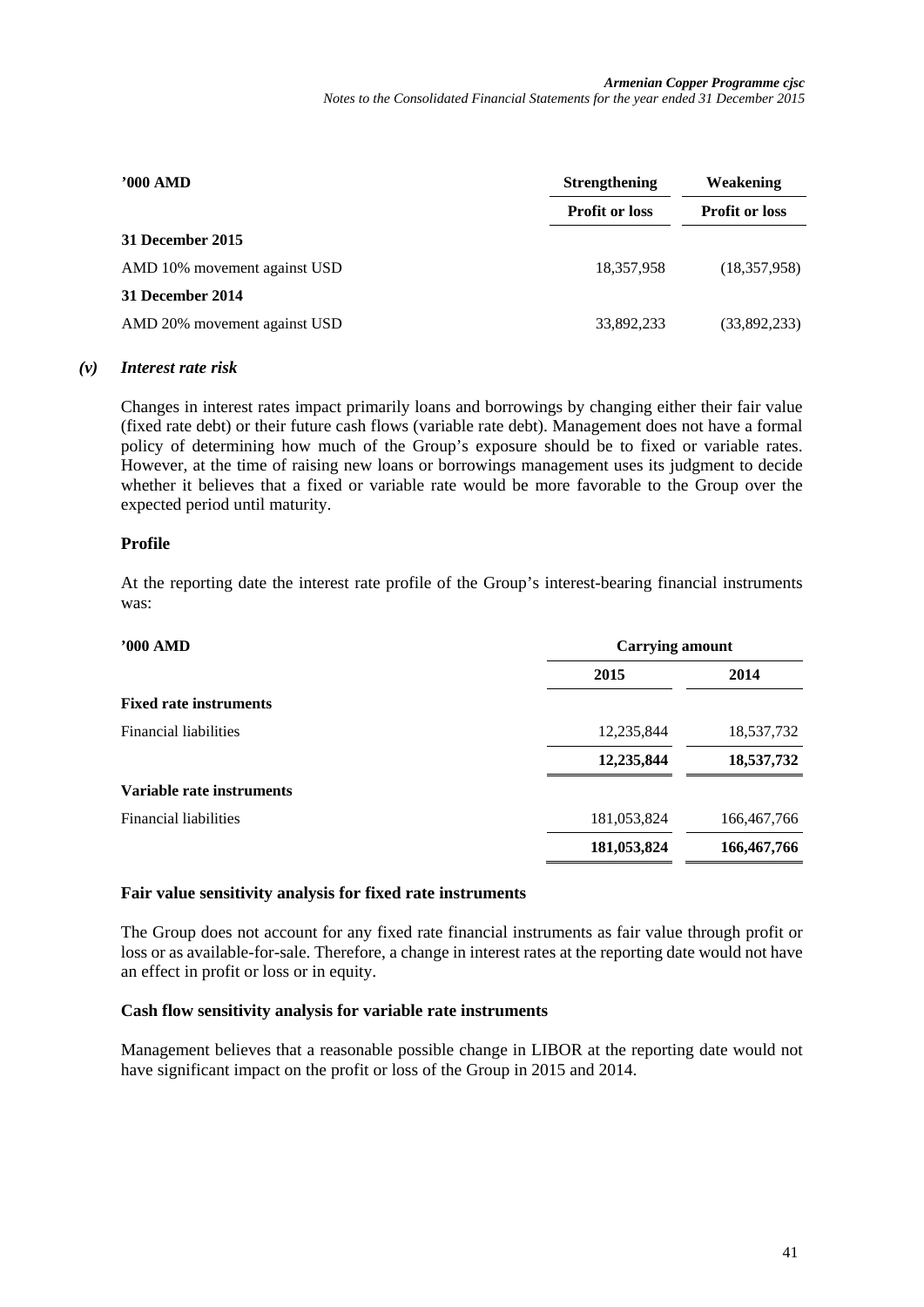## **29. Contingencies**

### **(a) Environmental matters**

The Group is subject to various state laws and regulations that govern emissions of air pollutants; discharges of water pollutants; and generation, handling, storage and disposal of hazardous substances, hazardous wastes and other toxic materials. Management is of the opinion that the Group has met the Government's requirements concerning environmental matters, and therefore the Group has not provided for any potential environmental contingency as the management does not consider any environmental contingent liability to be probable in the foreseeable future. However, environmental legislation in Armenia is in the process of development and potential changes in the legislation and its interpretation may give rise to material liabilities in the future.

### **(b) Insurance**

The insurance industry in Armenia is in a developing state and many forms of insurance protection common in other parts of the world are not yet generally available. The Group does not have full coverage for its plant facilities and business interruption. Until the Group obtains adequate insurance coverage, there is a risk that the loss or destruction of certain assets could have a material adverse effect on the Group's operations and financial position.

### **(c) Taxation contingencies in Armenia**

The taxation system in Armenia is relatively new and is characterized by frequent changes in legislation, official pronouncements and court decisions, which are sometimes unclear, contradictory and subject to varying interpretation. Taxes are subject to review and investigation by tax authorities, which have the authority to impose fines and penalties. In the event of a breach of tax legislation, no liabilities for additional taxes, fines or penalties may be imposed by tax authorities once three years have elapsed from the date of the breach.

These circumstances may create tax risks in Armenia that are more significant than in other countries.

In addition, recently the tax authorities have been taking aggressive tax position with respect to the calculation of royalty payments in certain mining companies in Armenia resulting in claimed material increases to the royalty amounts contrary to the way the royalties are calculated by majority of mining companies in Armenia (including the Group). Management has thoroughly analysed these cases and believes that the position taken by tax authorities is not consistent with the Law on Nature Protection and Nature Utilization Payments.

Management believes that it has provided adequately for tax liabilities based on its interpretations of applicable Armenian tax legislation, official pronouncements and court decisions. However, the interpretations of the relevant authorities could differ and the effect on these financial statements, if the authorities were successful in enforcing their interpretations, could be significant.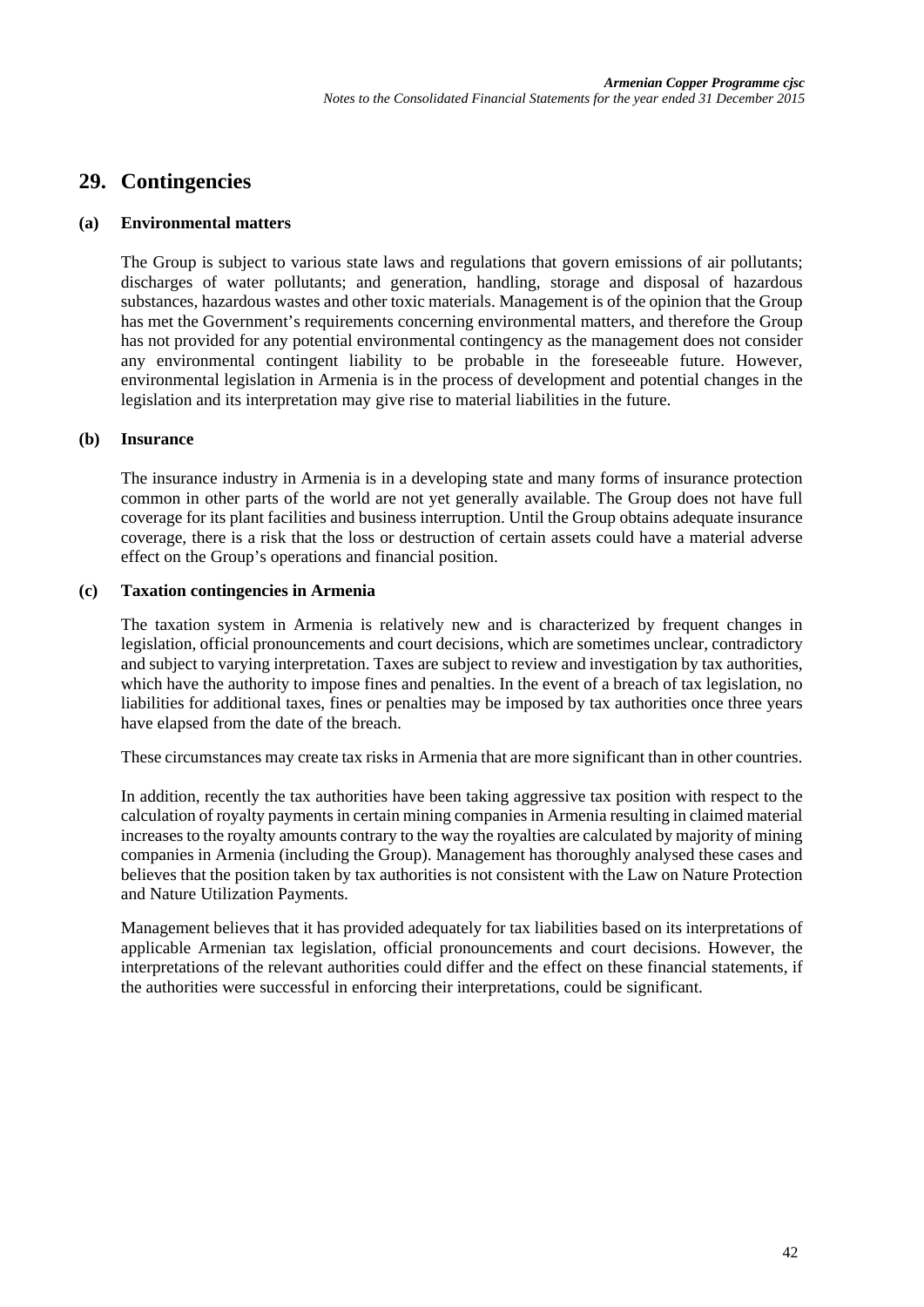## **30. Operational risks**

### **(a) Mines**

Mines by their nature are subject to many operational risks and factors that are generally outside of the Group's control and could impact the Group's business, operating results and cash flows. These operational risks and factors include, but are not limited to (i) unanticipated ground and water conditions and adverse claims to water rights, (ii) geological problems, including earthquakes and other natural disasters, (iii) metallurgical and other processing problems, (iv) the occurrence of unusual weather or operating conditions and other force majeure events, (v) lower than expected ore grades or recovery rates, (vi) accidents, (vii) delays in the receipt of or failure to receive necessary government permits, (viii) the results of litigation, including appeals of agency decisions, (ix) uncertainty of exploration and development, (x) delays in transportation, (xi) labour disputes, (xii) inability to obtain satisfactory insurance coverage, (xiii) unavailability of materials and equipment, (xiv) the failure of equipment or processes to operate in accordance with specifications or expectations, (xv) unanticipated difficulties consolidating acquired operations and obtaining expected synergies and (xvi) the results of financing efforts and financial market conditions.

### **(b) Copper and molybdenum price volatility**

The Group's financial performance is heavily dependent on the price of copper, which is affected by many factors beyond the Group's control. Copper is a commodity traded on the London Metal Exchange (LME), the New York Commodity Exchange (COMEX) and the Shanghai Futures Exchange (SHFE). The Group's copper is sold at prices based on those quoted on the LME. The price of copper as reported on this exchange is influenced significantly by numerous factors, including (i) the worldwide balance of copper demand and supply, (ii) rates of global economic growth, trends in industrial production and conditions in the housing and automotive industries, all of which correlate with demand for copper, (iii) economic growth and political conditions in China, which has become the largest consumer of refined copper in the world, and other major developing economies, (iv) speculative investment positions in copper and copper futures, (v) the availability and cost of substitute materials and (vi) currency exchange fluctuations, including the relative strength of the USD. The copper market is volatile and cyclical. During the year ended 31 December 2015, LME daily closing spot prices ranged from USD 4,515 to USD 6,445 per ton for copper. The LME spot copper price closed at USD 5,457 per ton on 17 November 2016.

The Group's future financial performance is also significantly dependent on the price of molybdenum. Molybdenum is characterized by volatile, cyclical prices, even more so than copper. Molybdenum prices are influenced by numerous factors, including (i) the worldwide balance of molybdenum demand and supply, (ii) rates of global economic growth, especially construction and infrastructure activity that requires significant amounts of steel, (iii) the volume of molybdenum produced as a by-product of copper production, (iv) inventory levels, (v) currency exchange fluctuations, including the relative strength of the USD and (vi) production costs of U.S. and foreign competitors. Molybdenum demand depends heavily on the global steel industry, which uses the metal as a hardening and corrosion inhibiting agent. Approximately 80 percent of molybdenum production is used in this application. The remainder is used in specialty chemical applications such as catalysts, water treatment agents and lubricants. Approximately 65 percent of global molybdenum production is a by-product of copper mining, which is relatively insensitive to molybdenum prices. The price of molybdenum was averaging to approximately USD 14,793 per ton during 2015 in comparison with USD 24,919 per ton during 2014. The LME spot price of USD 14,750 per ton of molybdenum was registered on 17 November 2016.

A sustained period of low molybdenum and copper prices would adversely affect the Group's profits and cash flows.